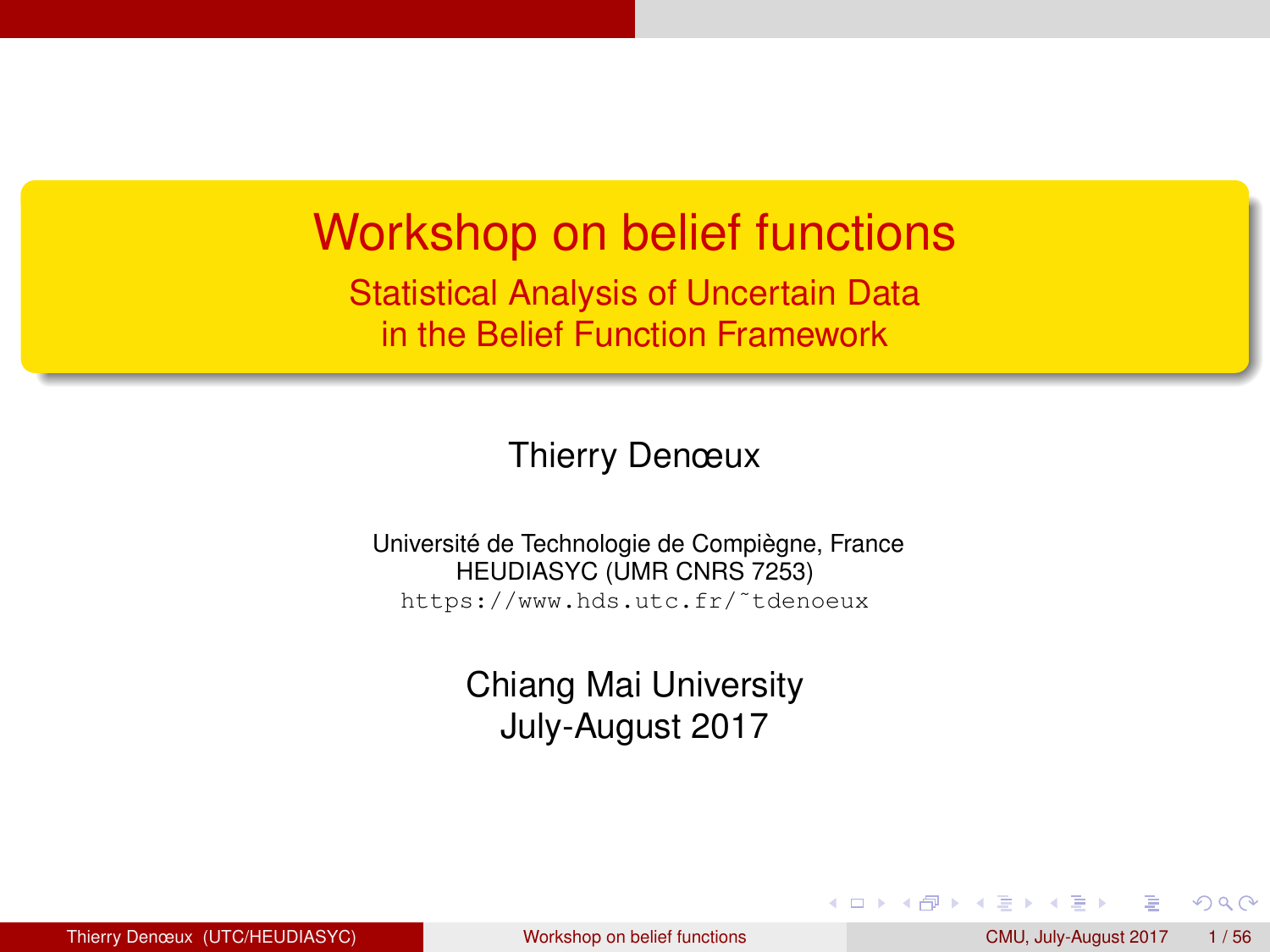#### <span id="page-1-0"></span>**Outline**





**[Estimation from evidential data](#page-13-0)** 

- [Model and problem statement](#page-14-0)
- [Evidential EM algorithm](#page-21-0)  $\bullet$
- [Example: uncertain Bernoulli sample](#page-24-0)
- **[Applications](#page-28-0)** 
	- [Partially supervised LDA](#page-29-0)
	- [Linear regression with fuzzy data](#page-43-0)

イロト イ母ト イヨト イヨ

 $QQ$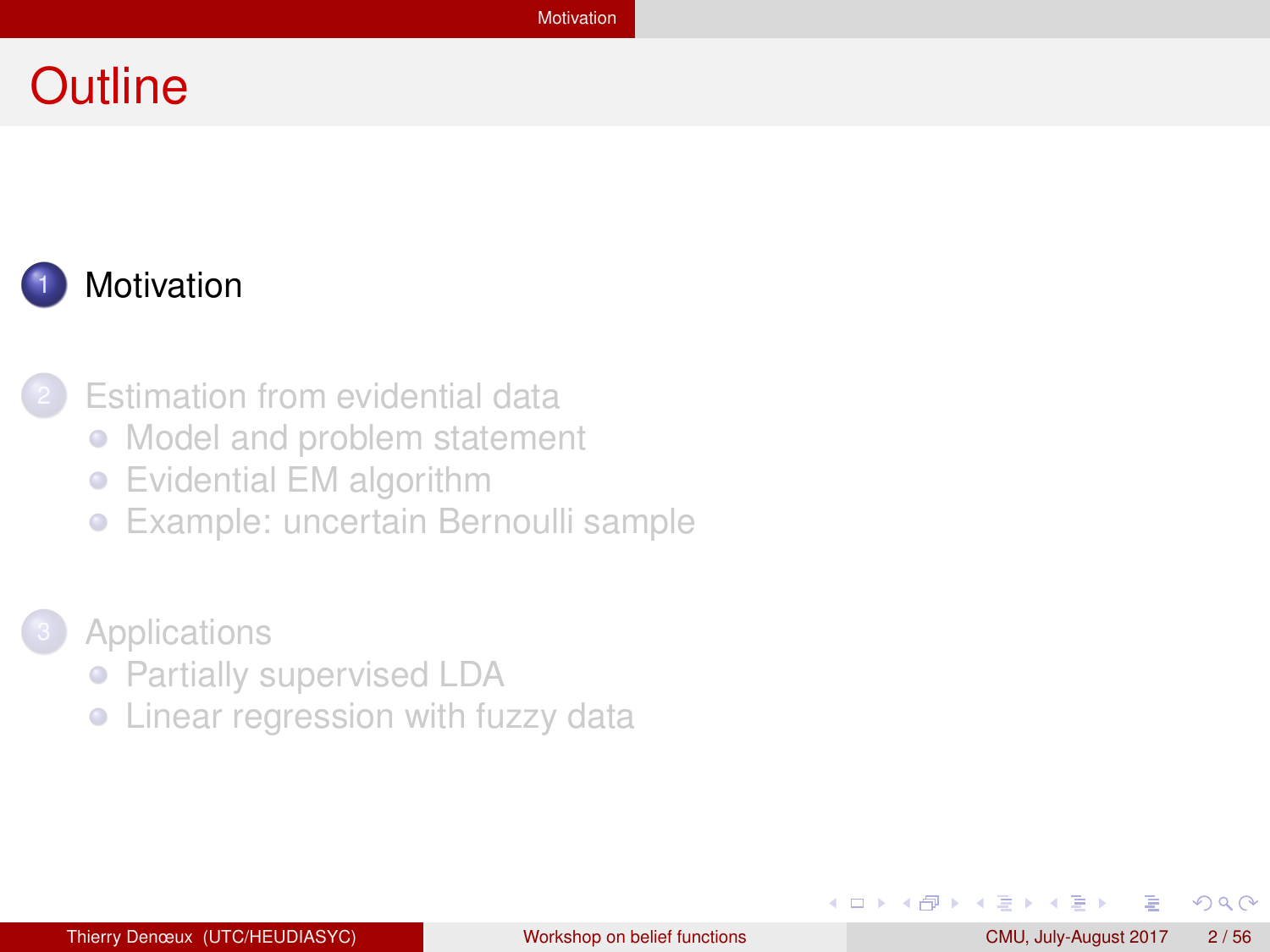#### <span id="page-2-0"></span>Introductory example

- Let us consider a population in which some disease is present in proportion  $\theta$ .
- *n* patients have been selected at random from that population. Let  $x_i = 1$ if patient *i* has the disease,  $x_i = 0$  otherwise. Each  $x_i$  is a realization of  $X_i \sim \mathcal{B}(\theta)$ .
- We assume that the *x<sub>i</sub>*'s are not observed directly. For each patient *i*, a physician gives a degree of plausibility *pli*(1) that patient *i* has the disease and a degree of plausibility *pli*(0) that patient *i* does not have the disease.
- The observations are uncertain data of the form  $p_1, \ldots, p_l$ .
- $\bullet$  How to estimate  $\theta$ ?

 $QQQ$ 

イロト イ母 トイラ トイラトー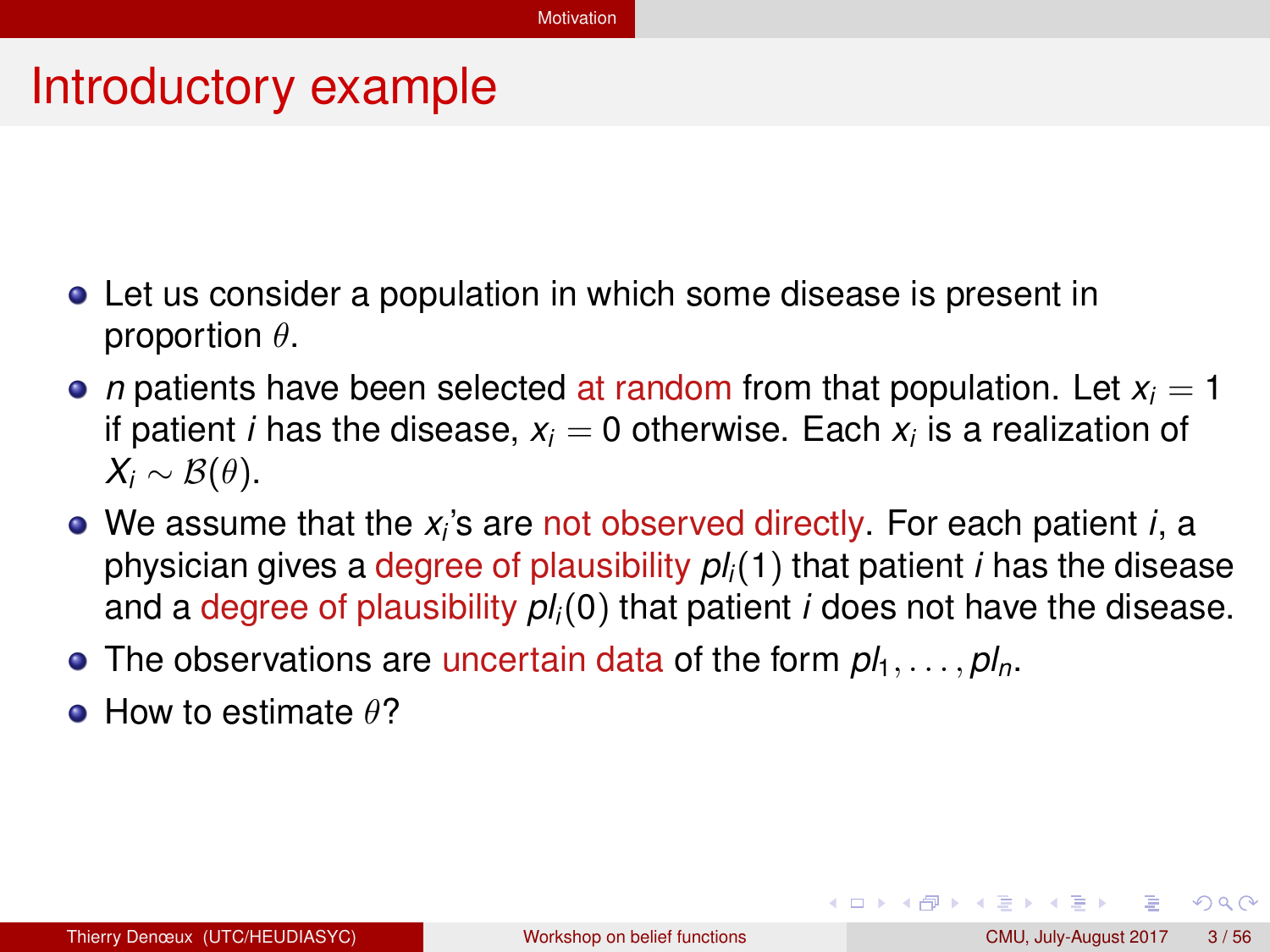## <span id="page-3-0"></span>Aleatory vs. epistemic uncertainty

#### • In the previous example, uncertainty has two distinct origins:

- **1** Before a patient has been drawn at random from the population, uncertainty is due to the variability of the variable of interest in the population. This is aleatory uncertainty.
- <sup>2</sup> After the random experiment has been performed, uncertainty is due to lack of knowledge of the state of each particular patient. This is epistemic uncertainty.
- Epistemic uncertainty can be reduced by carrying out further investigations. Aleatory uncertainty cannot.

 $QQ$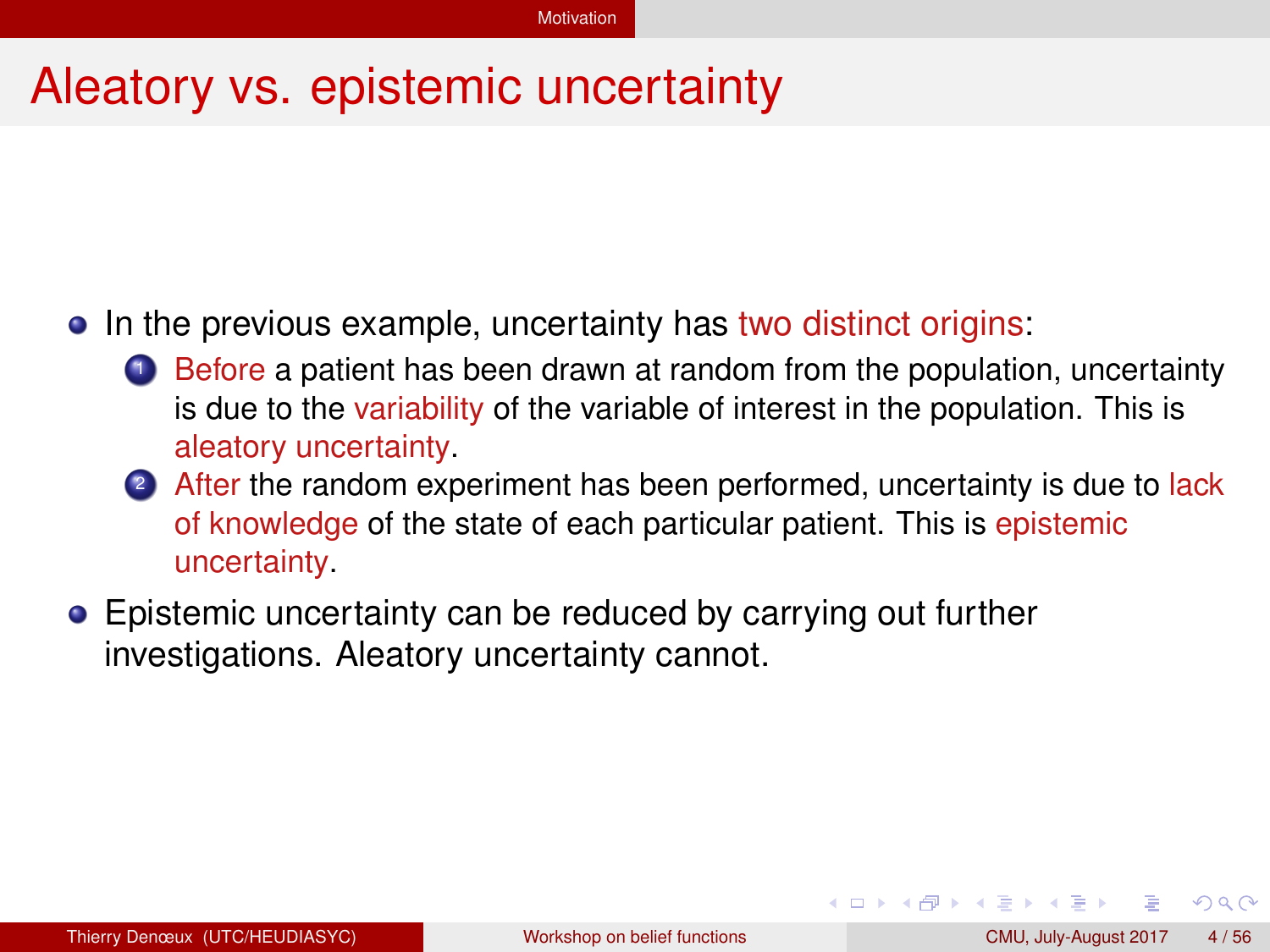## <span id="page-4-0"></span>Approach

- In this lecture, we will consider statistical estimation problems in which both kinds of uncertainty are present: it will be assumed that each data item *x*
	- has been generated at random from a population (aleatory uncertainty), but
	- it is ill-known because of imperfect measurement or perception (epistemic uncertainty).
- The proposed model treats these two kinds of uncertainty separately:
	- Aleatory uncertainty will be represented by a parametric statistical model;
	- Epistemic uncertainty will be represented using belief functions.

 $QQ$ 

イロト イ母 トイラト イラト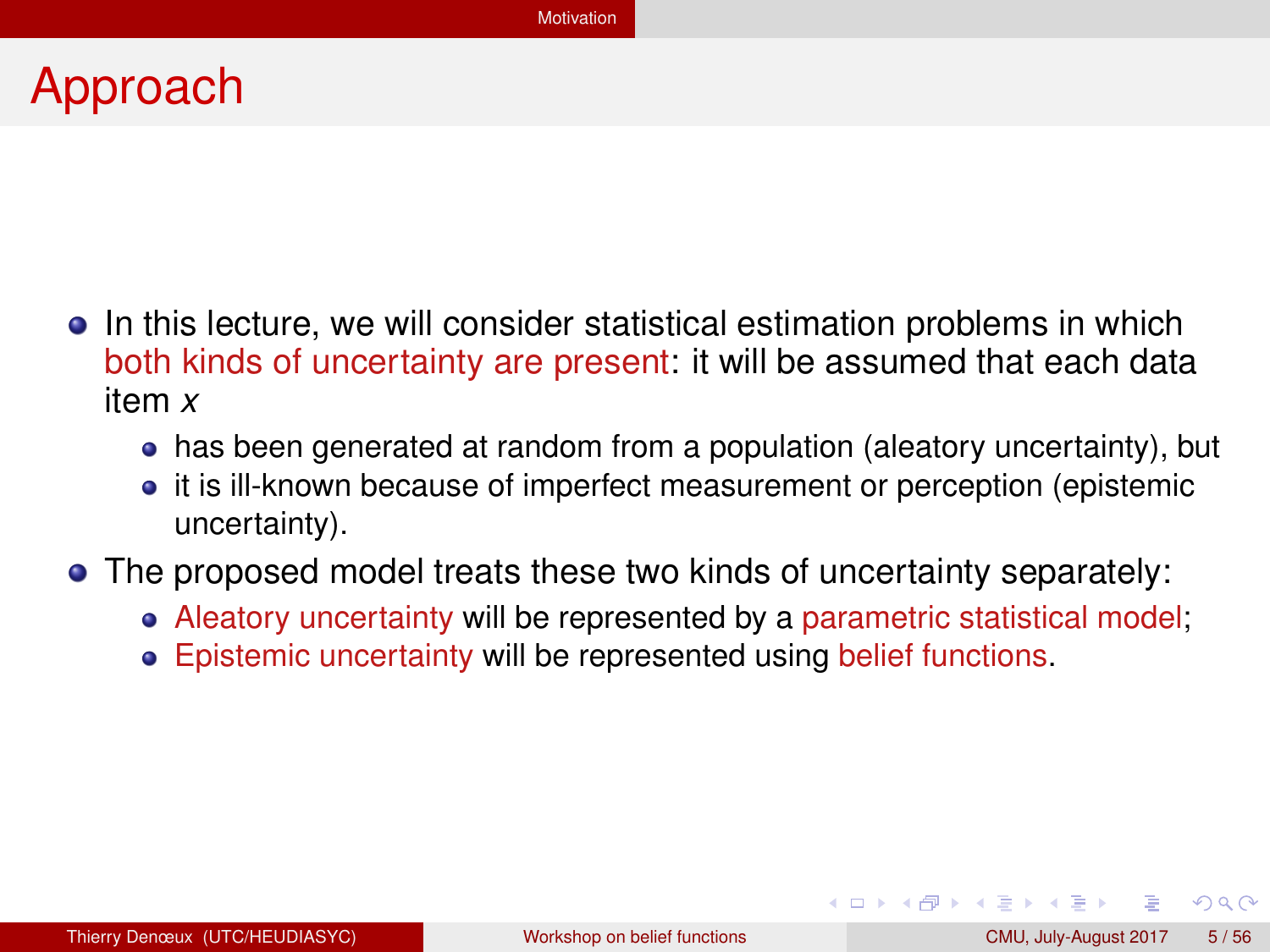#### <span id="page-5-0"></span>Real world applications

Uncertain data arise in many applications (but epistemic uncertainty is usually neglected). It may be due to:

- Limitations of the underlying measuring equipment (unreliable sensors, indirect measurements), e.g.: biological sensor for toxicity measurement in water.
- Use of imputation, interpolation or extrapolation techniques, e.g.: clustering of moving objects whose position is measured asynchronously by a sensor network,
- Partial or uncertain responses in surveys or subjective data annotation, e.g.: sensory analysis experiments, data labeling by experts, etc.

 $QQ$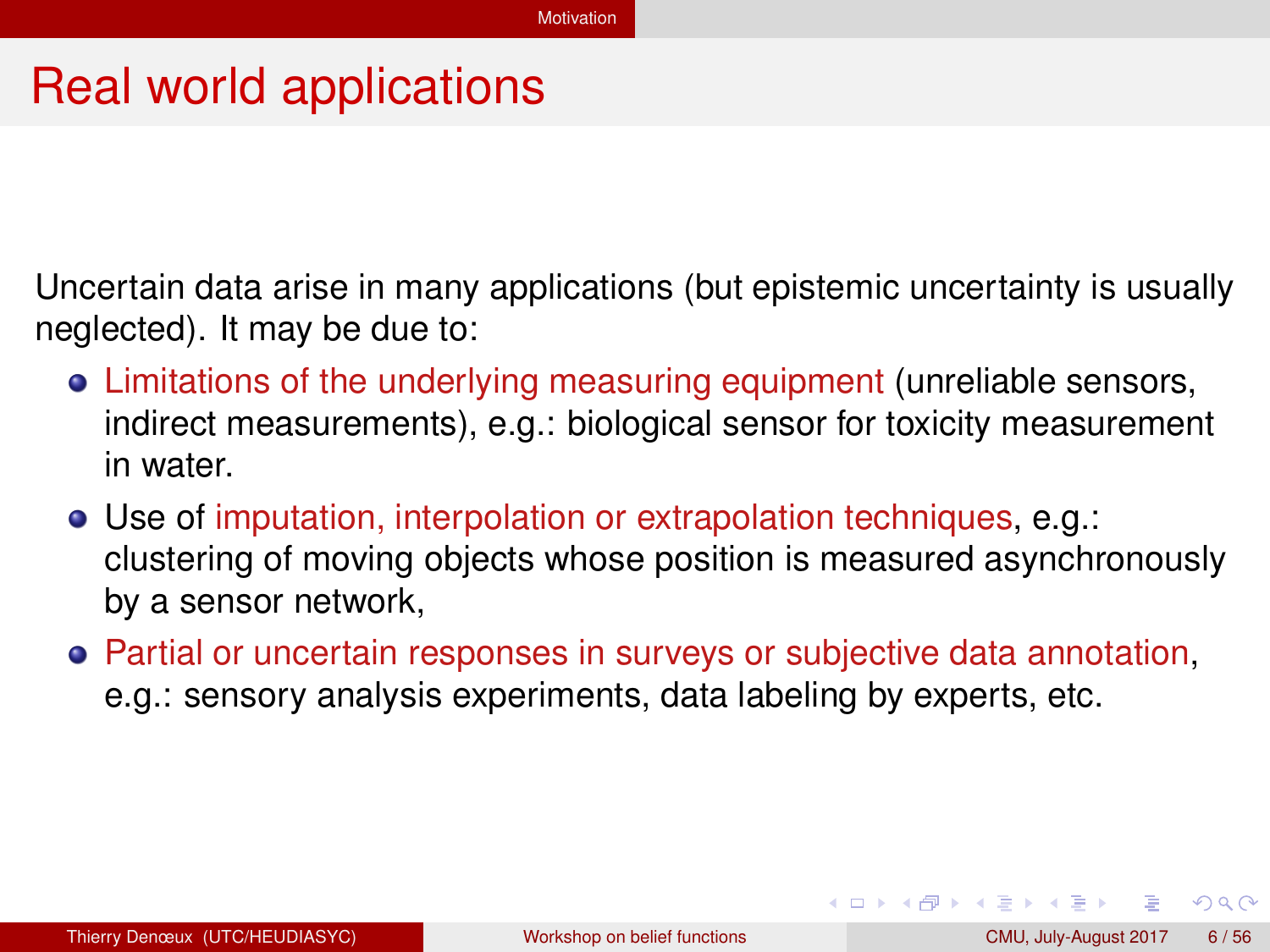## <span id="page-6-0"></span>Data labeling example

#### Recognition of facial expressions







disgust anger and anger fear







**K ロ ト K 倒 ト K ミ** 

Ξ

 $\mathbf{p}$ Þ ×.

 $298$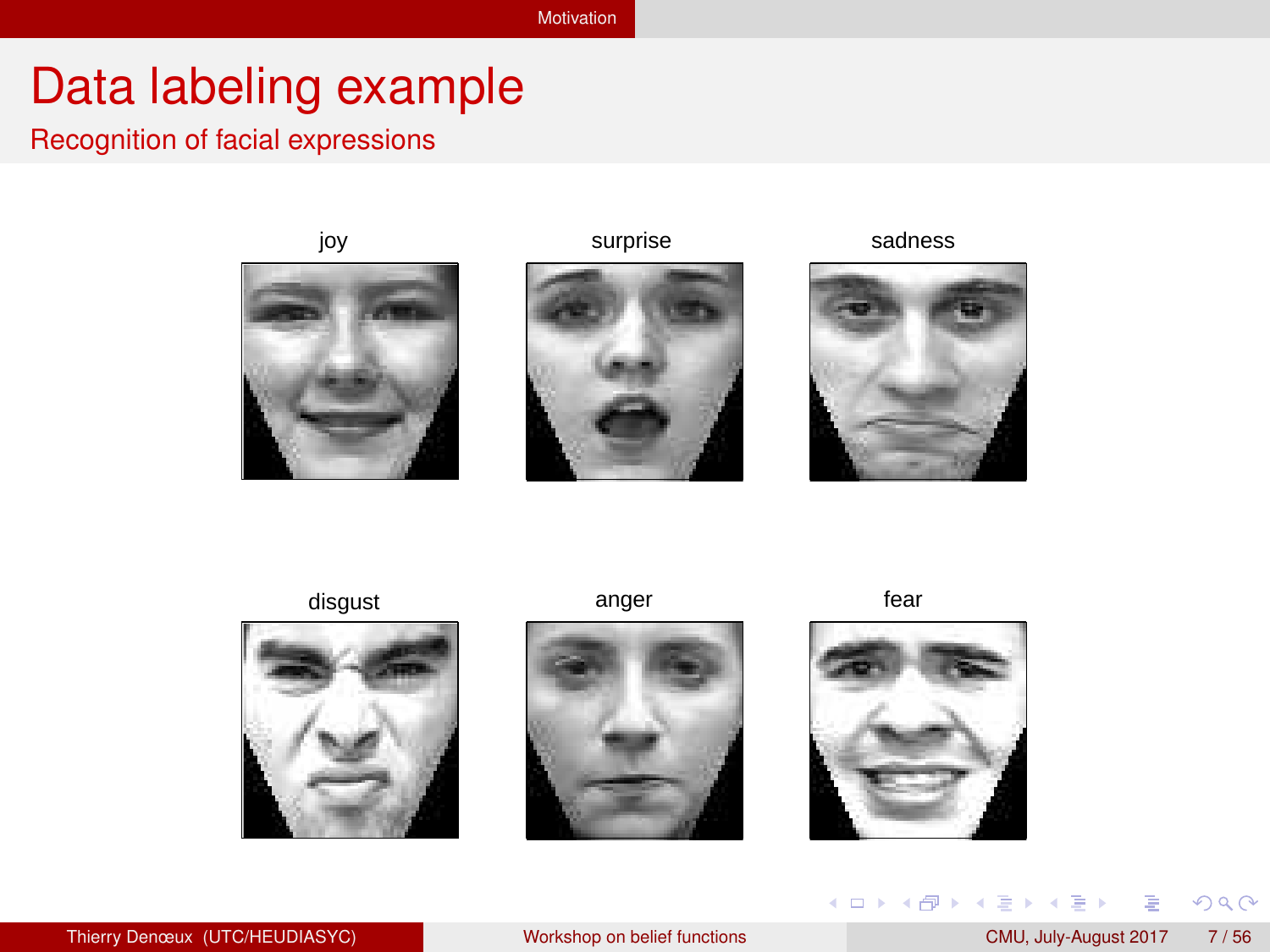#### <span id="page-7-0"></span>Recognition of facial expressions **Experiment**

- To achieve good performances in such tasks (object classification in images or videos), we need a large number of labeled images.
- However, ground truth is usually not available or difficult to determine with high precision and reliability: it is necessary to have the images subjectively annotated (labeled) by humans.
- How to account for uncertainty in such subjective annotations?
- **•** Experiment:
	- Images were labeled by 5 subjects;
	- For each image, subjects were asked to give a degree of plausibility for each of the 6 basic expressions.

 $QQ$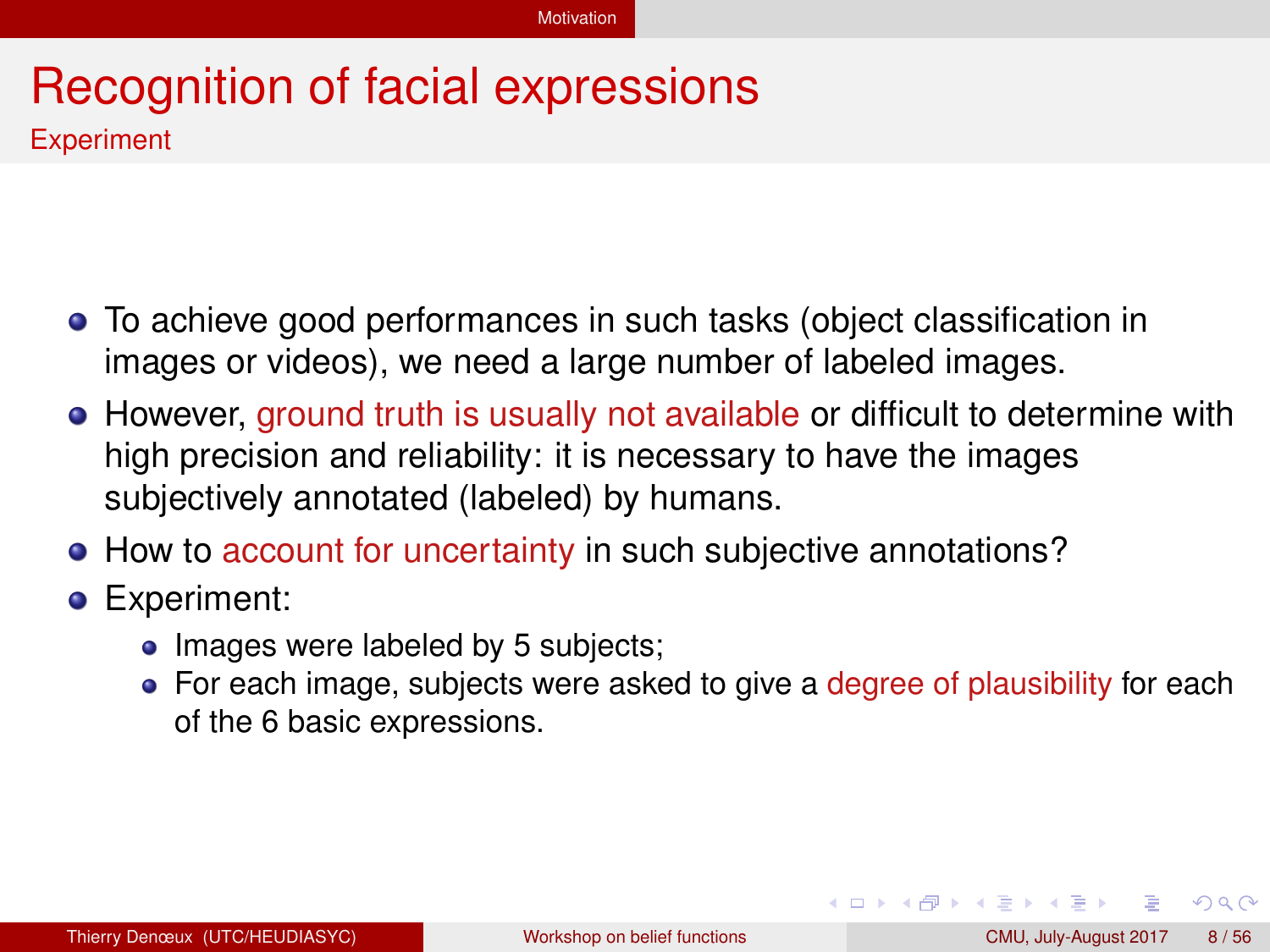[Motivation](#page-8-0)

# <span id="page-8-0"></span>Example 1



重

 $299$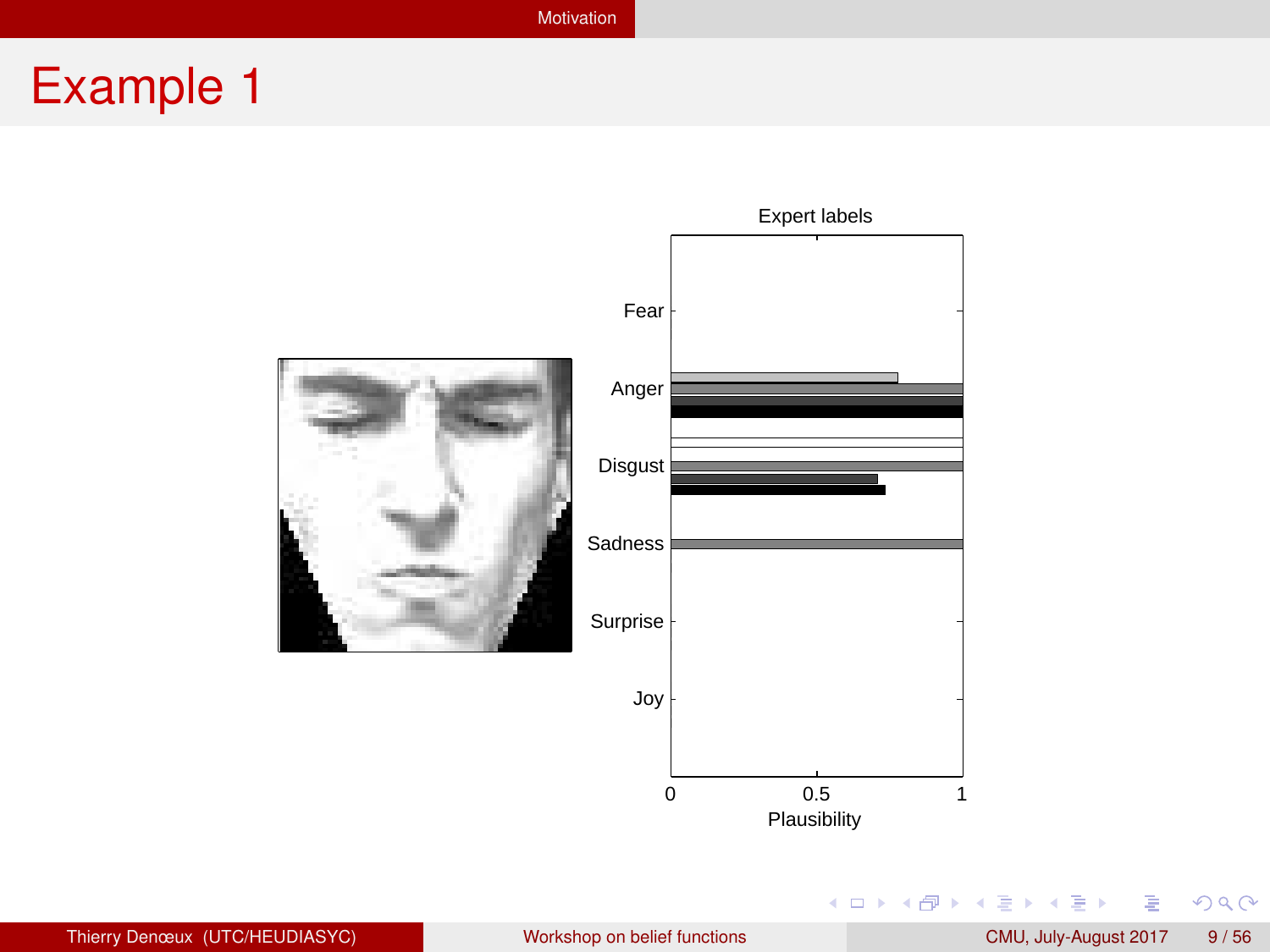[Motivation](#page-9-0)

# <span id="page-9-0"></span>Example 2



Thierry Denœux (UTC/HEUDIASYC) [Workshop on belief functions](#page-0-0) CMU, July-August 2017 10/56

重

 $298$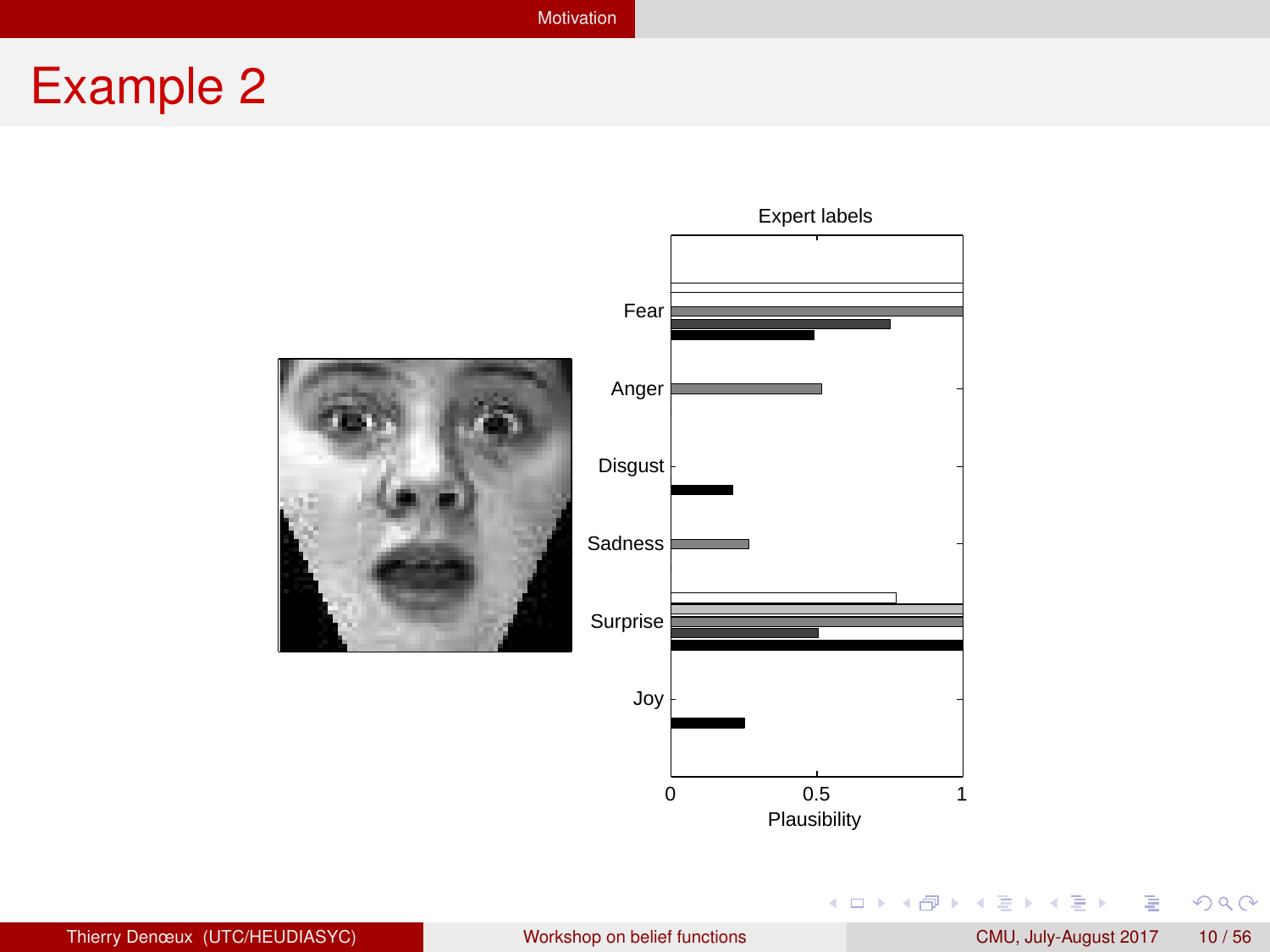[Motivation](#page-10-0)

# <span id="page-10-0"></span>Example 3



重

 $298$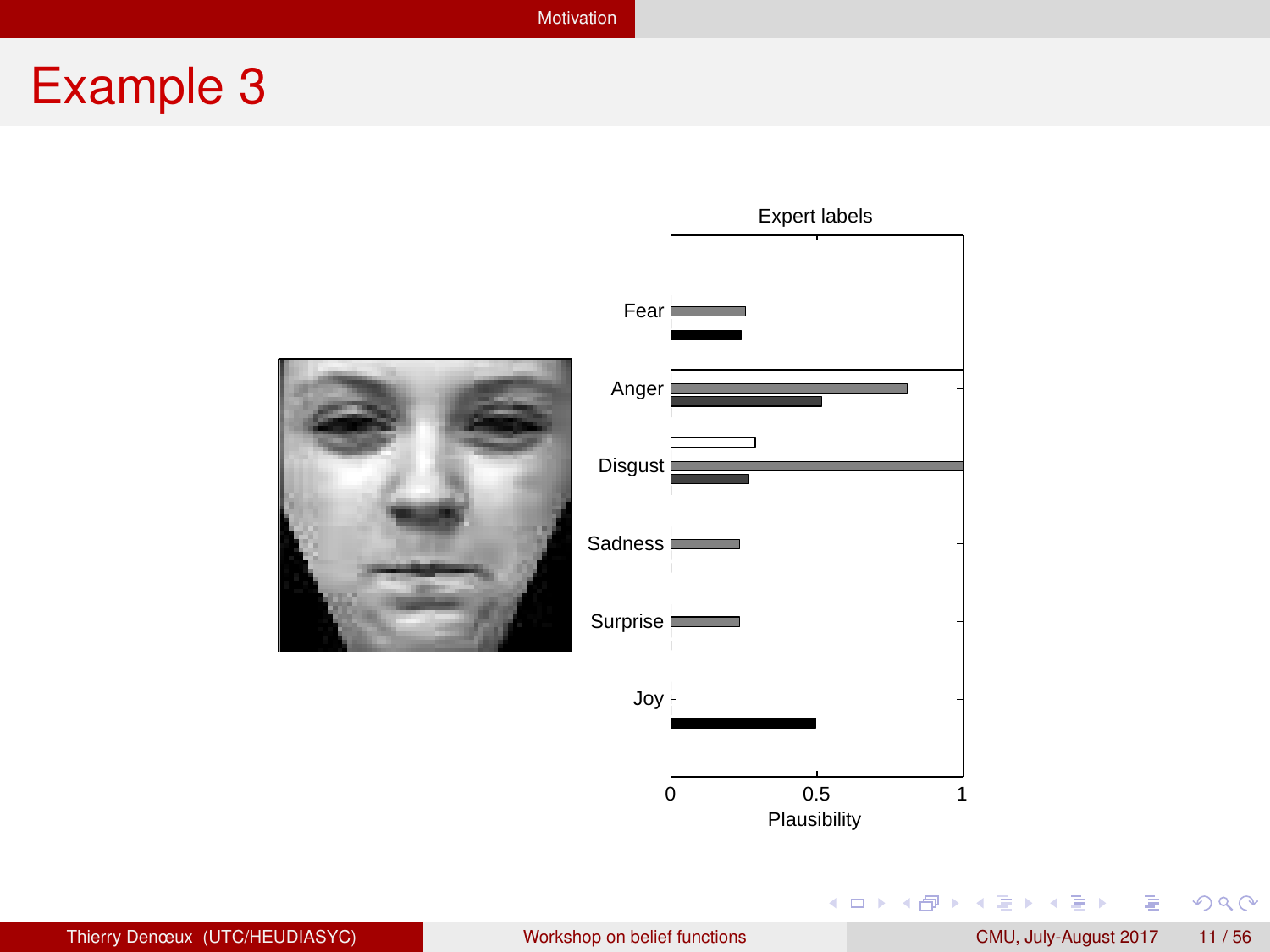#### <span id="page-11-0"></span>Model

- Complete data:  $\mathbf{x} = \{(\mathbf{w}_i, z_i)\}_{i=1}^n$  with
	- *wi*: feature vector for image *i* (pixel gray levels)
	- *zi*: class of image *i* (one the six expressions).
- **•** The feature vectors  $w_i$  are perfectly observed but class labels are only partially known through subjective evaluations.
- How to learn a decision rule from such data?

イロト イ母ト イヨト イヨト

 $QQ$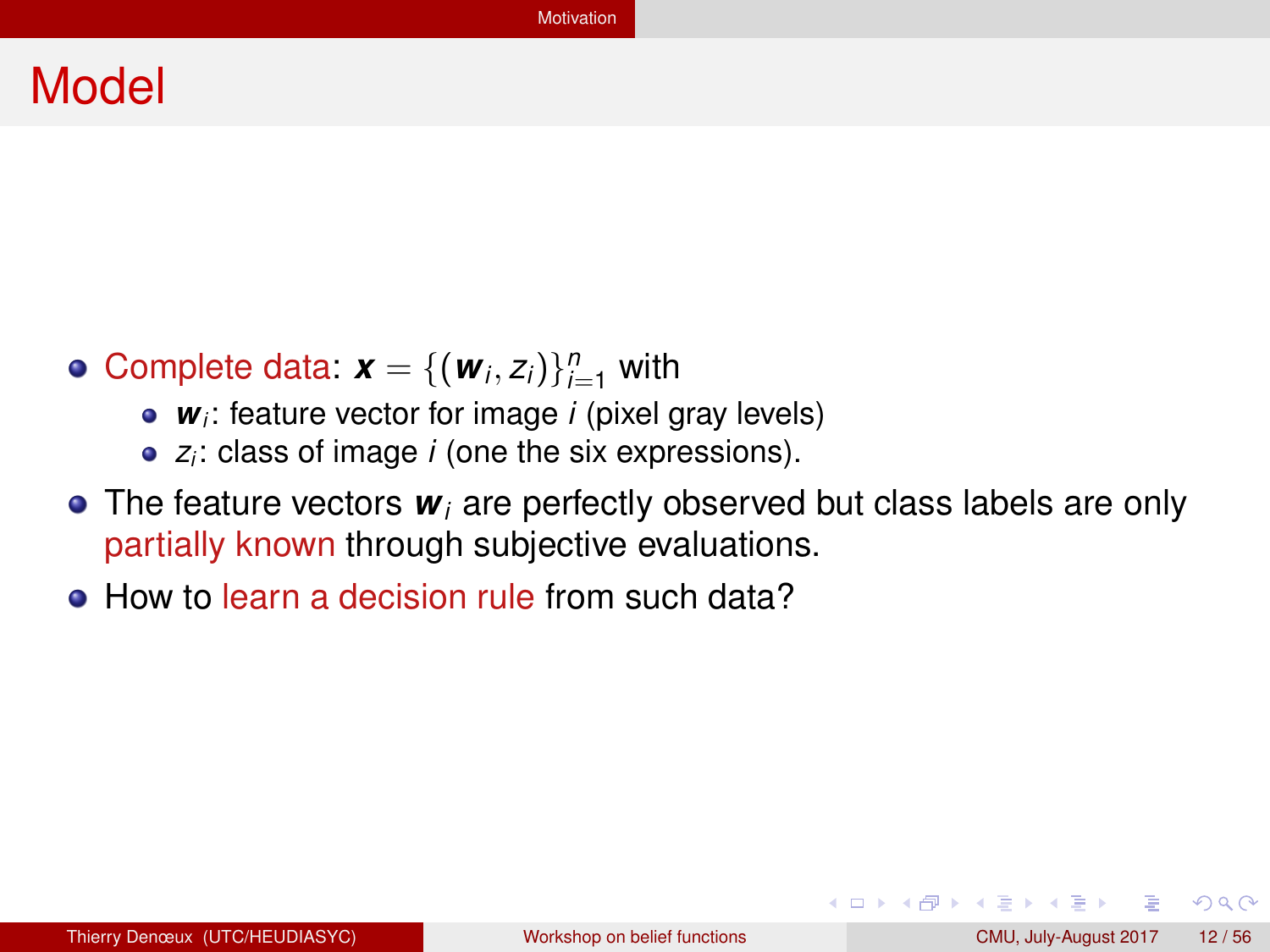## <span id="page-12-0"></span>General approach

- **1** Postulate a parametric statistical model  $p_x(x;\theta)$  for the complete data;
- **2** Represent epistemic data uncertainty using belief functions (observed data);
- $\bullet$  Estimate  $\theta$  by minimizing the conflict between the model and the observed data using an extension of the EM algorithm: the evidential EM  $(E<sup>2</sup>M)$  algorithm.
- 4 Applications:
	- **1** Probability estimation (Bernoulli model)
	- <sup>2</sup> Linear discriminant analysis with uncertain class labels
	- **3** Linear regression with fuzzy data

 $QQ$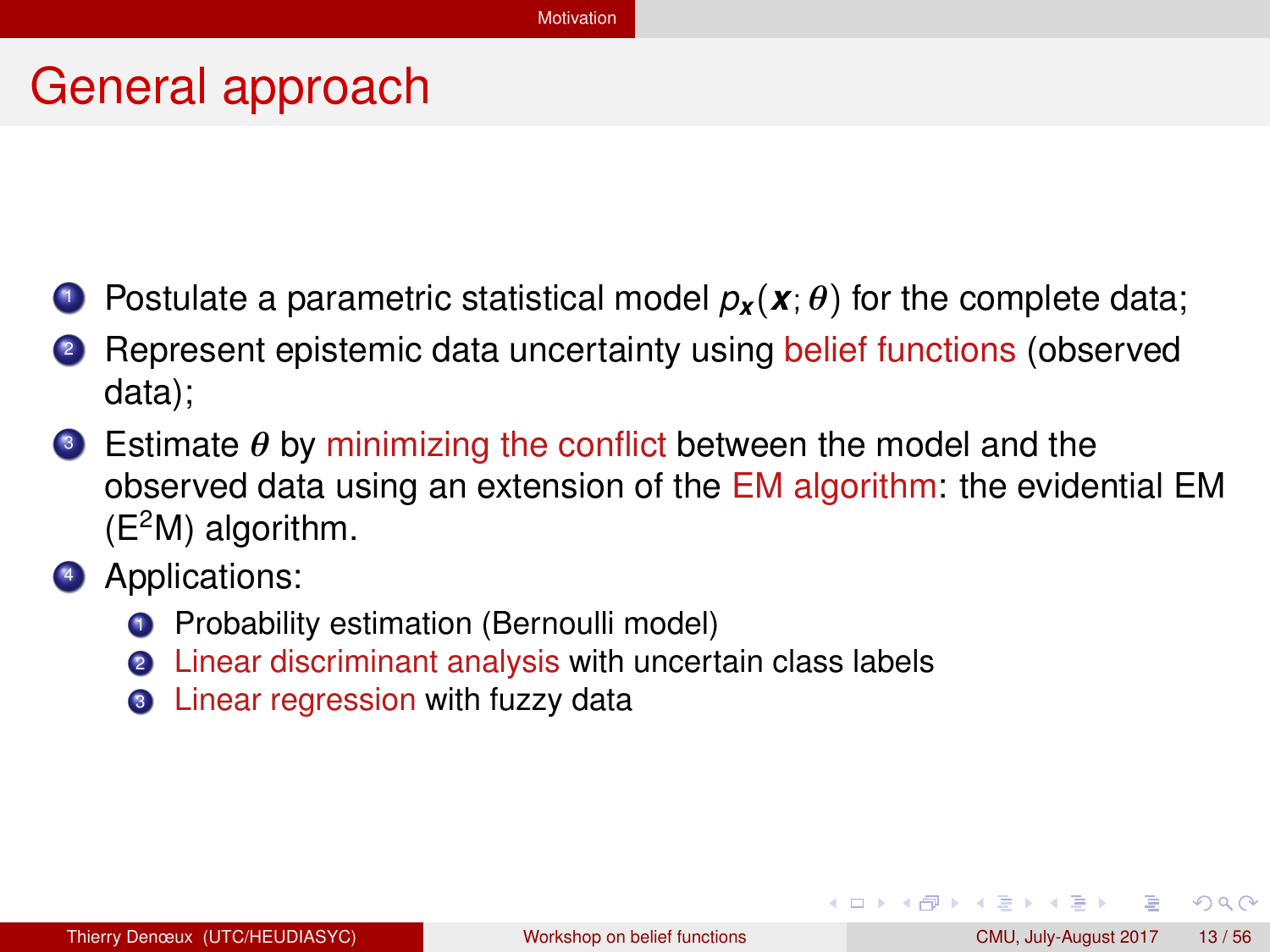## <span id="page-13-0"></span>**Outline**





#### [Estimation from evidential data](#page-13-0)

- [Model and problem statement](#page-14-0)  $\bigcirc$
- [Evidential EM algorithm](#page-21-0)  $\bullet$
- [Example: uncertain Bernoulli sample](#page-24-0)

#### **[Applications](#page-28-0)**

- [Partially supervised LDA](#page-29-0)
- [Linear regression with fuzzy data](#page-43-0)

 $QQ$ 

K ロ ⊁ K 倒 ≯ K 走 ⊁ K 走 ≯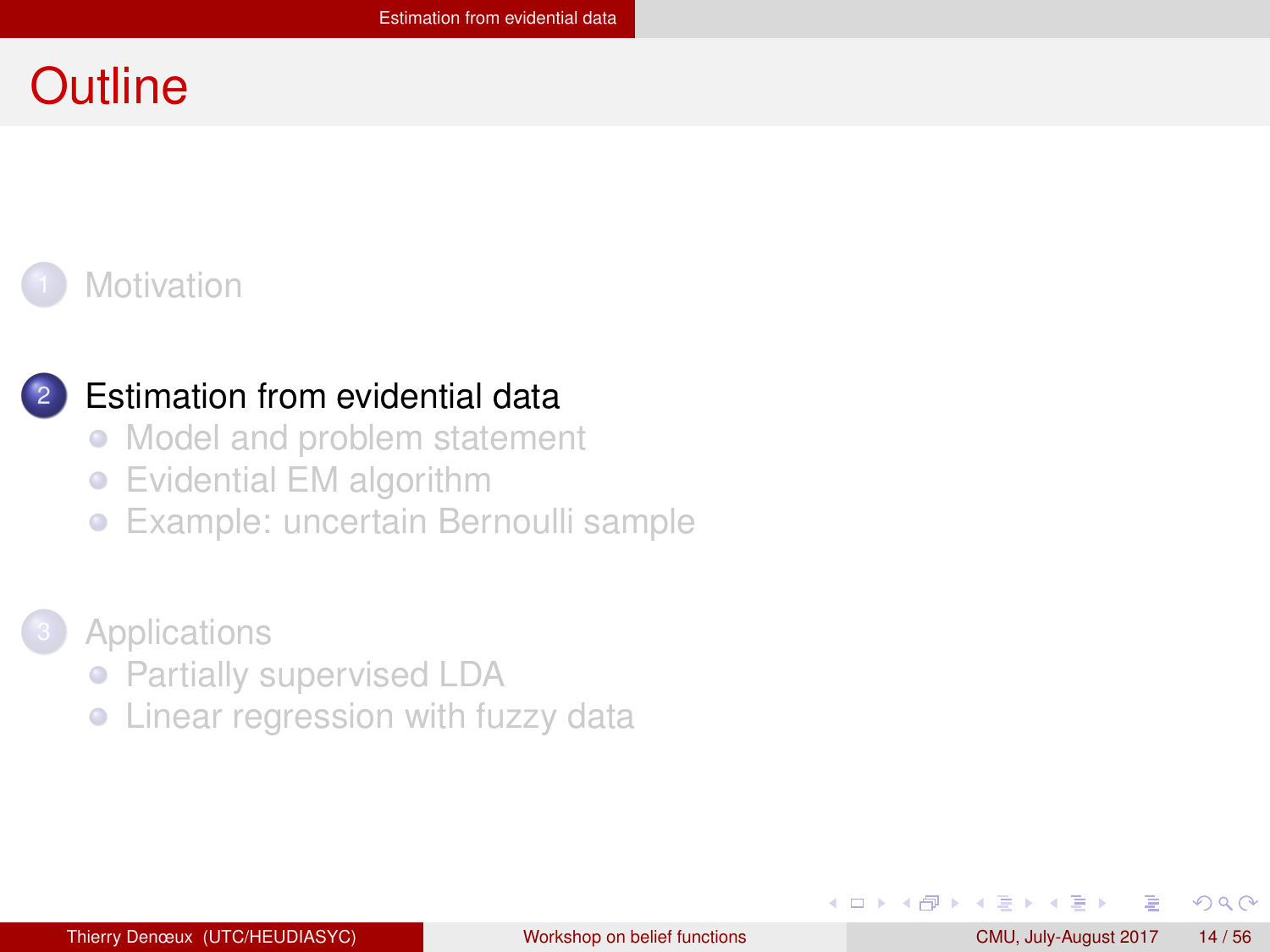## <span id="page-14-0"></span>**Outline**





# [Estimation from evidential data](#page-13-0)

- [Model and problem statement](#page-14-0)
- [Evidential EM algorithm](#page-21-0)  $\bullet$
- [Example: uncertain Bernoulli sample](#page-24-0)  $\bullet$



- [Partially supervised LDA](#page-29-0)
- [Linear regression with fuzzy data](#page-43-0)

 $QQ$ 

化重新分量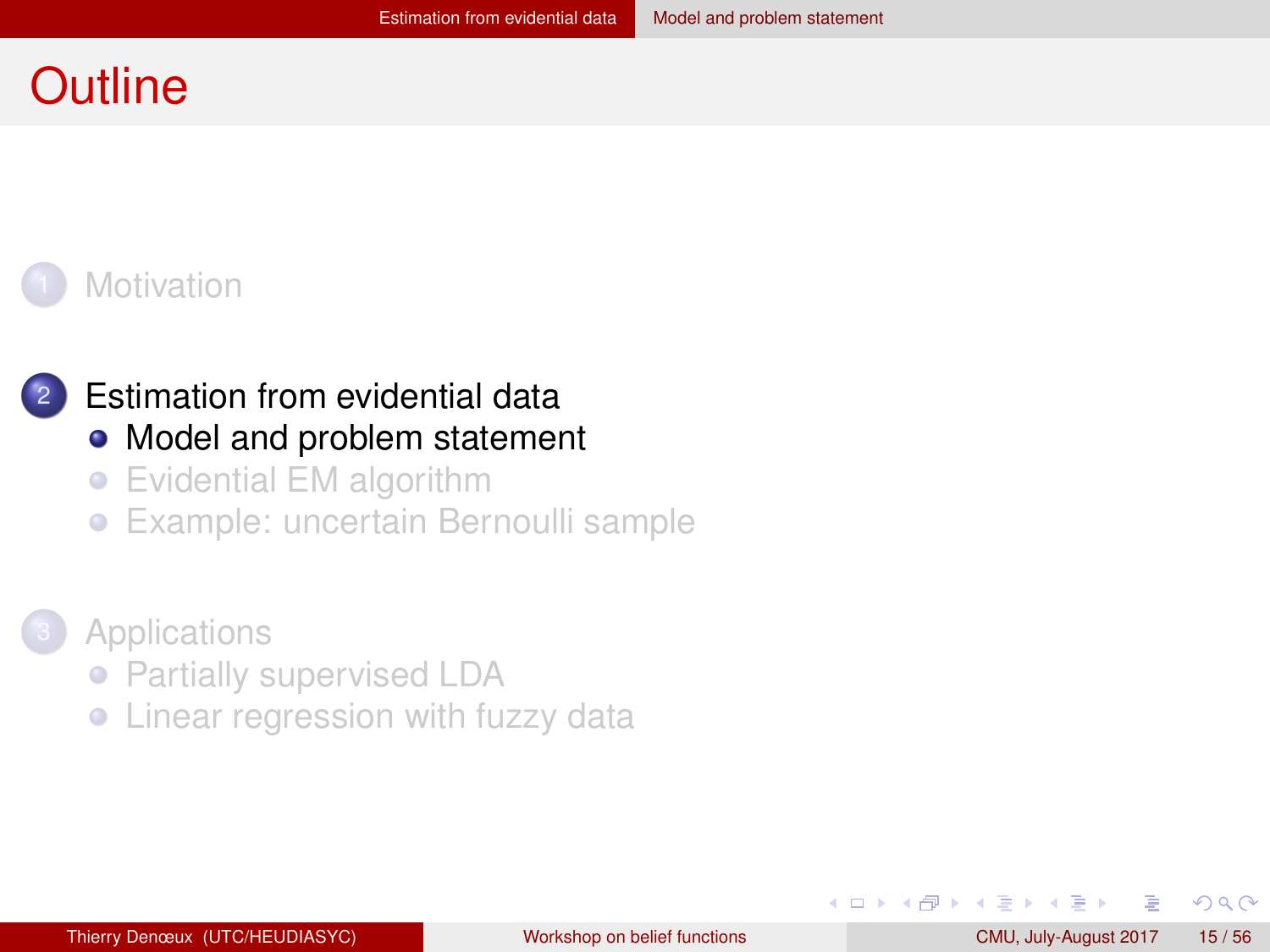#### <span id="page-15-0"></span>Model

- Let *X* be a (discrete) random vector taking values in  $\Omega_X$ , with probability mass function  $p_X(\cdot; \theta)$  depending on an unknown parameter  $\theta \in \Theta$ .
- Let *x* be a realization of *X* (complete data).
- We assume that *x* is only partially observed, and partial knowledge of *x* is described by a mass function *m* on Ω*<sup>X</sup>* ("observed" data).
- Problem: estimate θ.

 $QQQ$ 

イロト イ母 トイラ トイラトー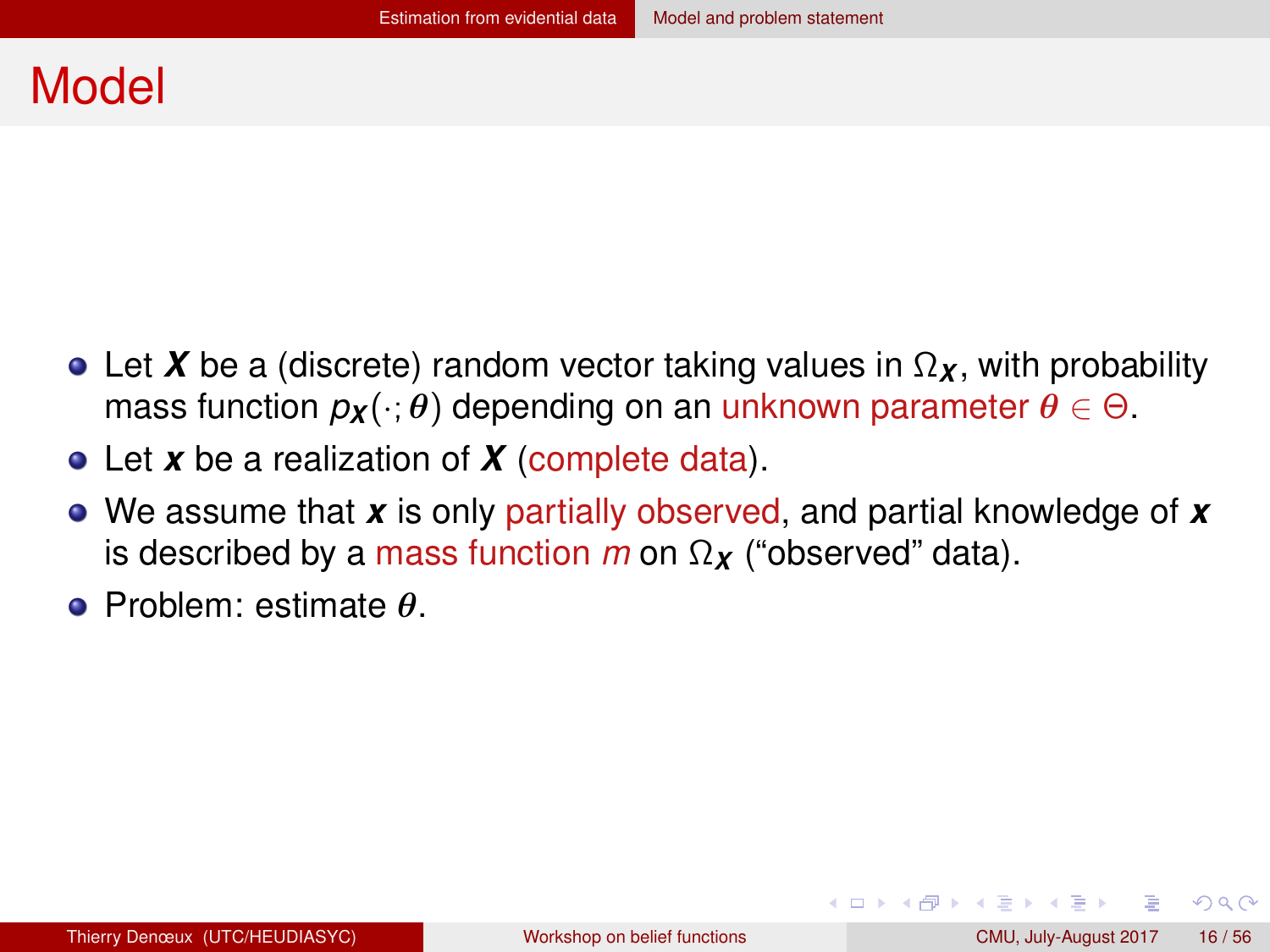## <span id="page-16-0"></span>Likelihood function (reminder)

**Given a parametric model**  $p_{\boldsymbol{X}}(\cdot;\boldsymbol{\theta})$  **and an observation**  $\boldsymbol{X}$ **, the likelihood** function is the mapping from  $\Theta$  to [0, 1] defined as

$$
\theta \to L(\theta; \mathbf{x}) = p_{\mathbf{X}}(\mathbf{x}; \theta).
$$

- It measures the "likelihood" or plausibility of each possible value of the parameter, after the data has been observed.
- **•** If we observe that  $x \in A$ , then the likelihood function is:

$$
L(\theta; A) = \mathbb{P}_{\boldsymbol{X}}(A; \theta) = \sum_{\boldsymbol{x} \in A} p_{\boldsymbol{X}}(\boldsymbol{x}; \theta).
$$

 $QQ$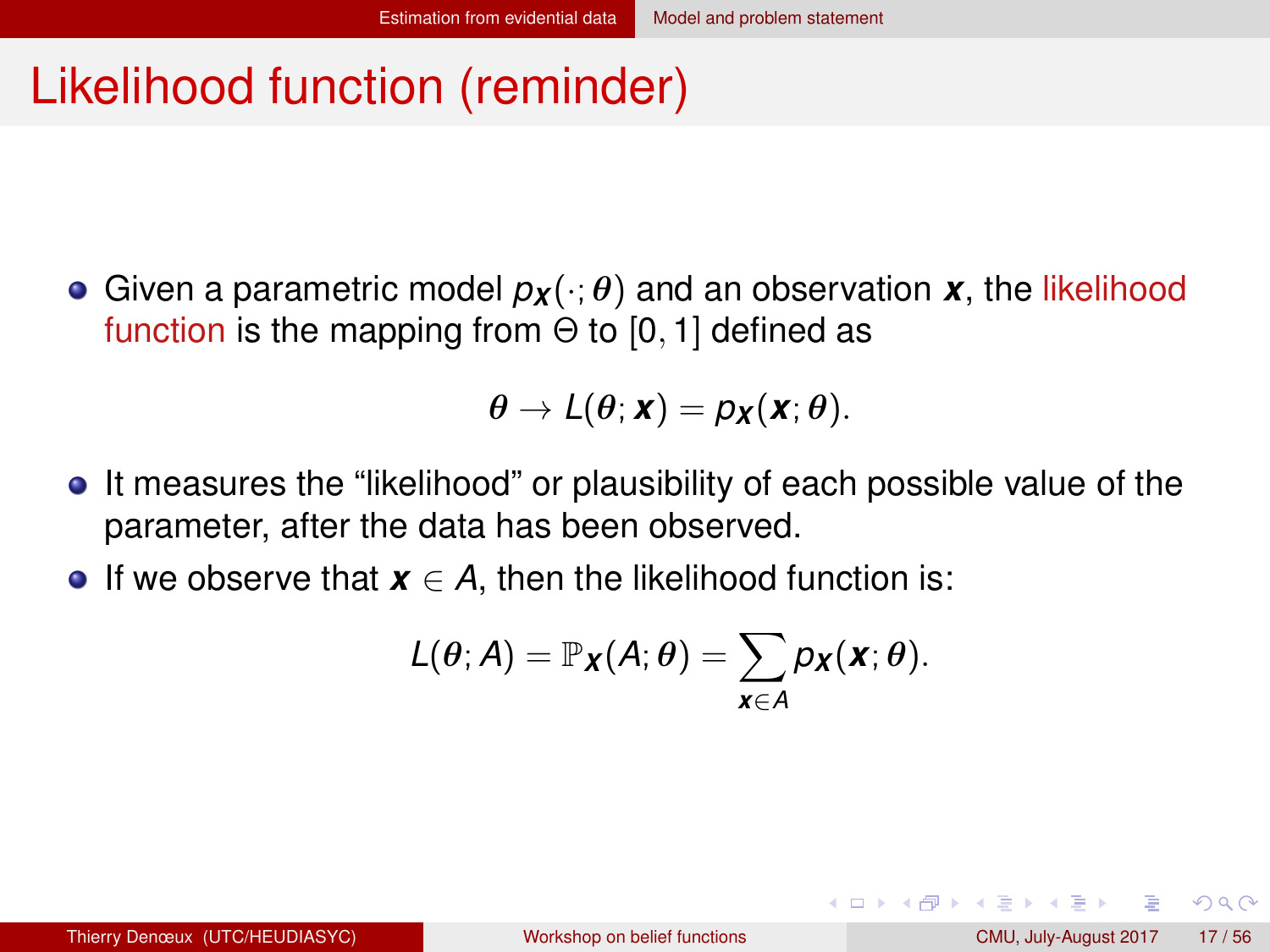# <span id="page-17-0"></span>Generalized Likelihood function

Definition



- Assume that *m* has focal sets  $A_1, \ldots, A_r$ .
- If we knew that  $\boldsymbol{x} \in A_i$ , the likelihood would be

$$
L(\theta; A_i) = \mathbb{P}_{\boldsymbol{X}}(A_i; \theta) = \sum_{\boldsymbol{X} \in A_i} p_{\boldsymbol{X}}(\boldsymbol{X}; \theta).
$$

Taking the expectation with respect to *m*:

$$
L(\theta; m) = \sum_{i=1}^r m(A_i) L(\theta; A_i)
$$

 $QQ$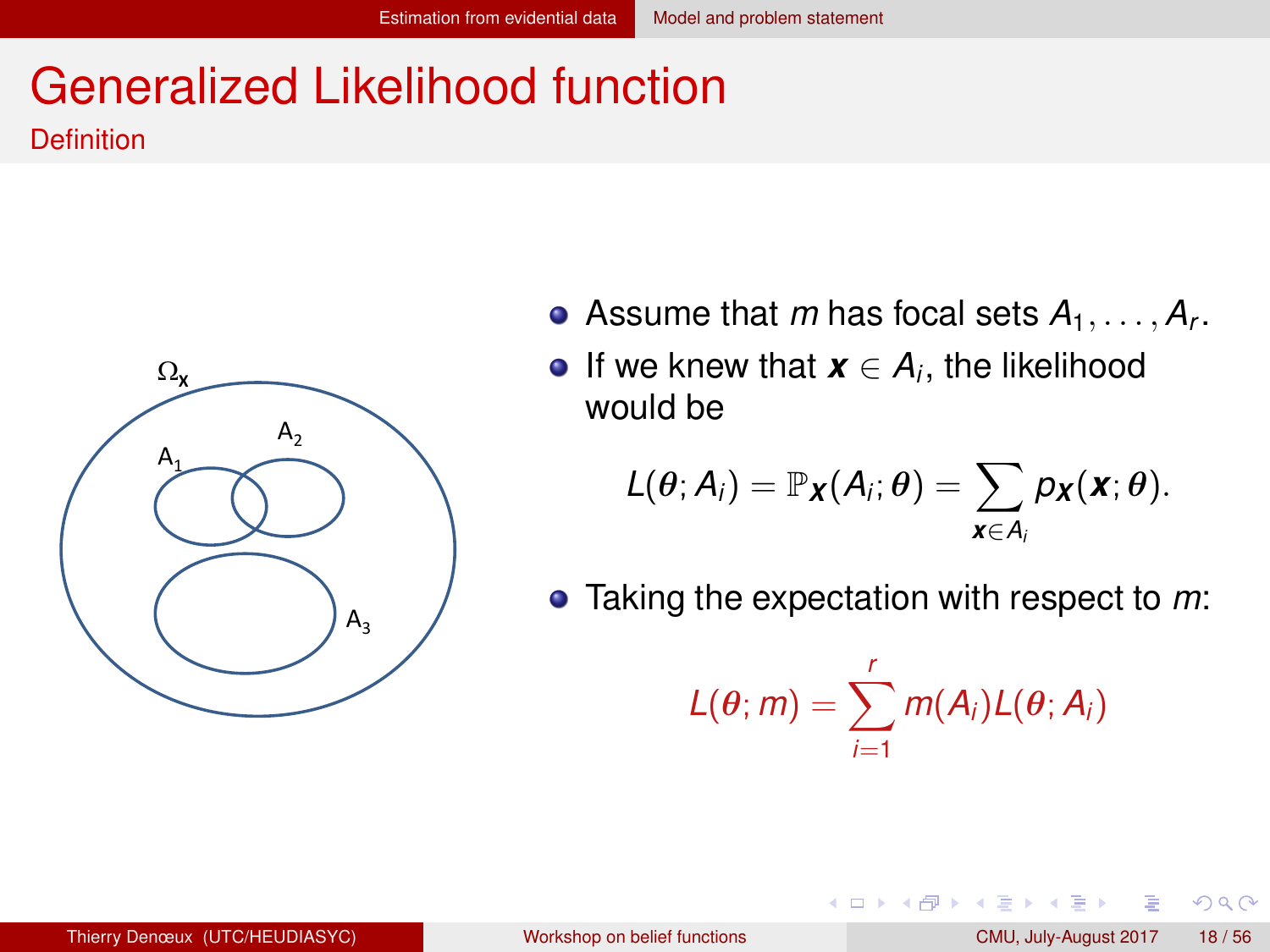# <span id="page-18-0"></span>Generalized Likelihood function

Interpretation

We have

$$
L(\theta; m) = \sum_{i=1}^{r} m(A_i) \sum_{\mathbf{x} \in A_i} p_{\mathbf{x}}(\mathbf{x}; \theta)
$$
  
= 
$$
\sum_{\mathbf{x} \in \Omega_{\mathbf{x}}} p_{\mathbf{x}}(\mathbf{x}; \theta) \sum_{A_i \ni \mathbf{x}} m(A_i)
$$
  
= 
$$
\sum_{\mathbf{x} \in \Omega_{\mathbf{x}}} p_{\mathbf{x}}(\mathbf{x}; \theta) p I(\mathbf{x}) = 1 - \kappa,
$$

where  $\kappa$  is the degree of conflict between  $p_{\mathbf{X}}(\cdot; \theta)$  and m.

**Consequently, maximizing**  $L(\theta; m)$  **with respect to**  $\theta$  **amounts to** minimizing the conflict between the parametric model and the uncertain observations

 $QQ$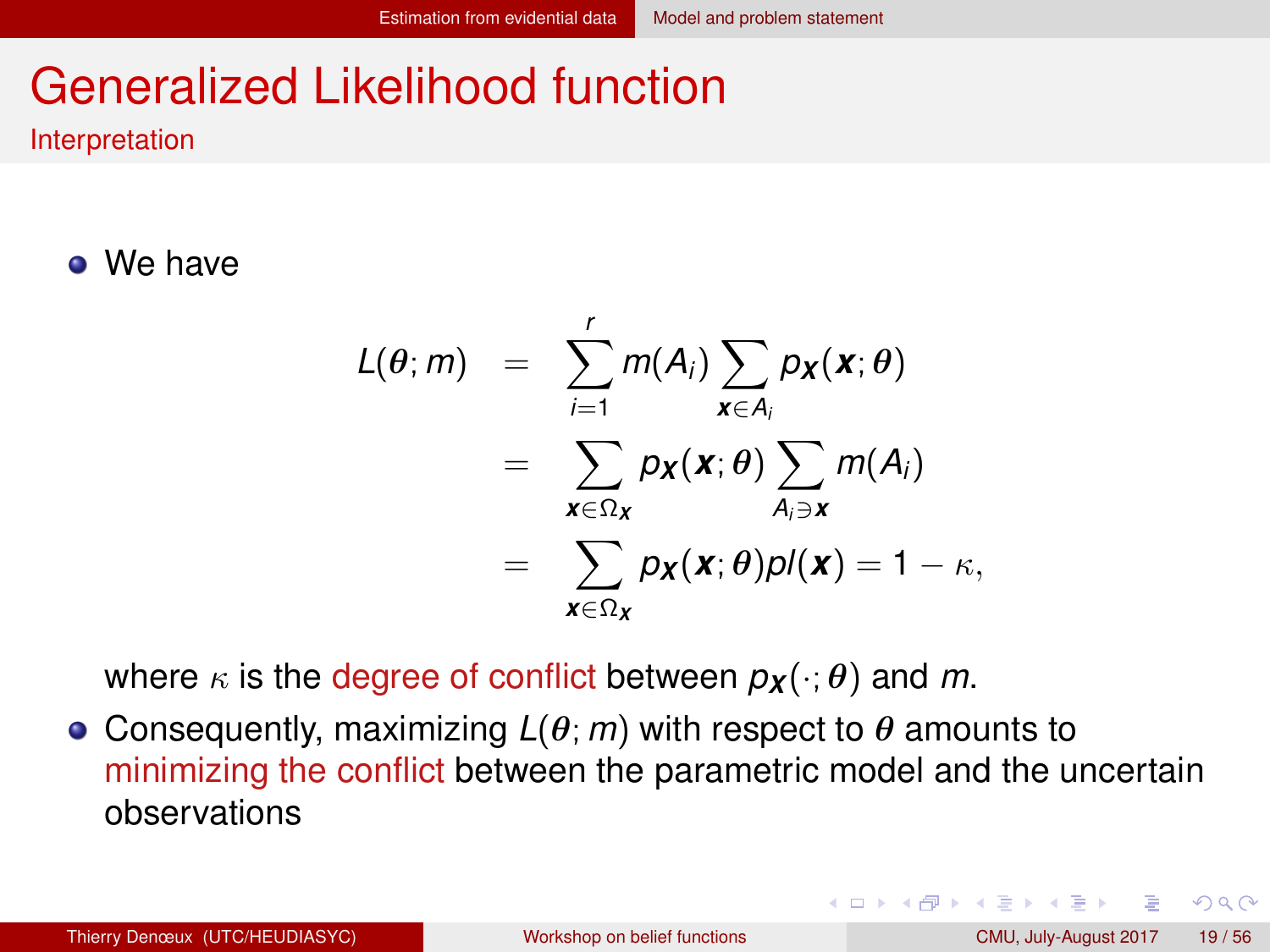# <span id="page-19-0"></span>Generalized Likelihood function

Case of fuzzy data

We can also write *L*(θ; *m*) as:

$$
L(\theta; m) = \sum_{\mathbf{x} \in \Omega_{\mathbf{X}}} p_{\mathbf{X}}(\mathbf{x}; \theta) p \mathbf{I}(\mathbf{x}) = \mathbb{E}_{\theta} [p \mathbf{I}(\mathbf{X})]
$$

- If *m* is consonant, *pl* may be interpreted as the membership function of a fuzzy subset of  $\Omega_X$ : it can be seen as fuzzy data.
- $\bullet$   $L(\theta; m)$  is then the probability of the fuzzy data, according to the definition given by Zadeh (1968).

イロト イ母ト イヨト イヨト

 $QQ$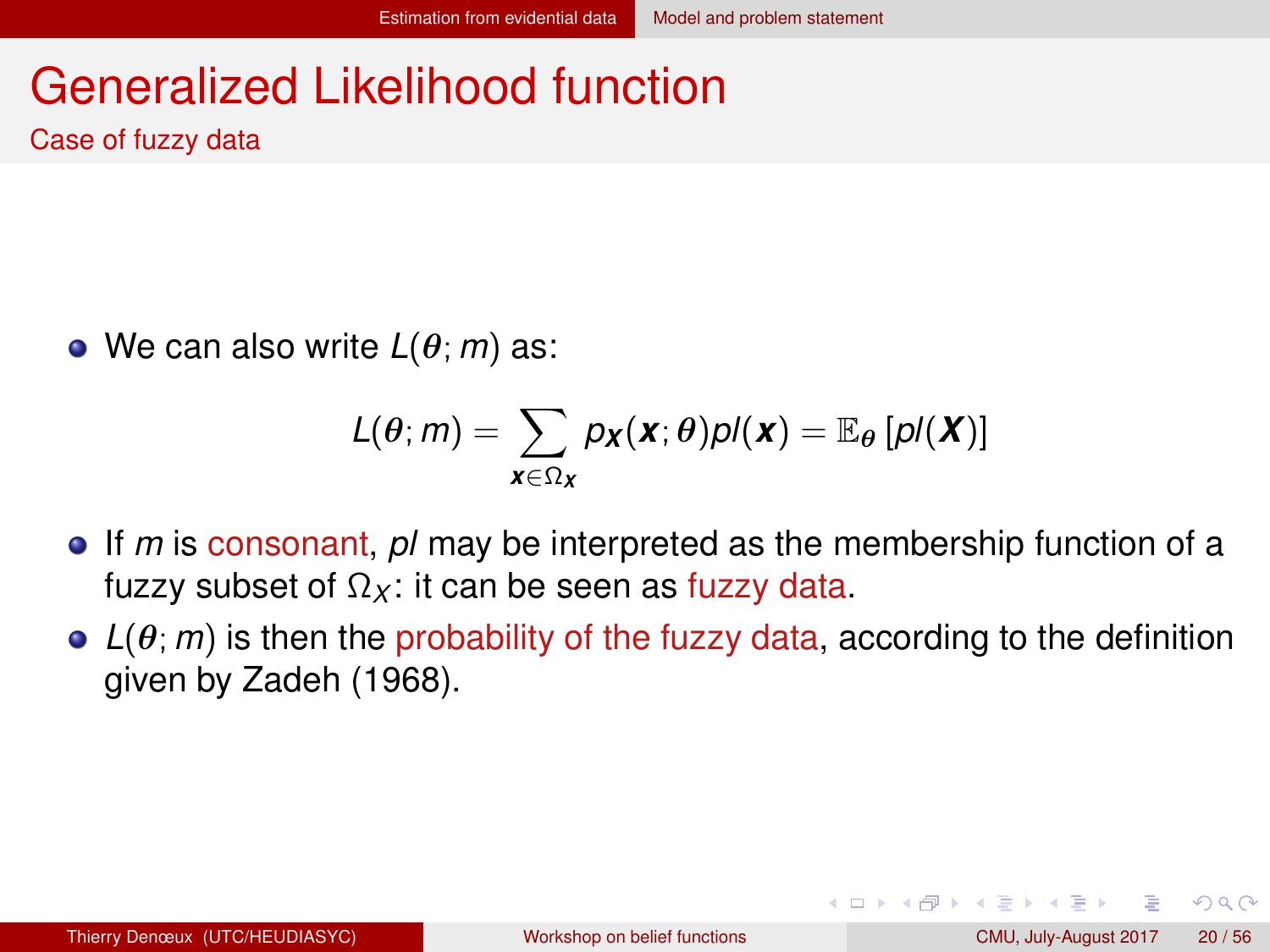## <span id="page-20-0"></span>Independence assumptions

- Let us assume that  $\bm{x} = (\bm{x}_1, \dots, \bm{x}_n) \in \mathbb{R}^{np}$ , where each  $\bm{x}_i$  is a realization from a *p*-dimensional random vector *X<sup>i</sup>* .
- Independence assumptions:
	- **1** Stochastic independence of  $X_1, \ldots, X_n$ :

$$
p_{\boldsymbol{X}}(\boldsymbol{X};\boldsymbol{\theta})=\prod_{i=1}^n p_{\boldsymbol{X}_i}(\boldsymbol{X}_i;\boldsymbol{\theta}), \quad \forall \boldsymbol{X}=(\boldsymbol{X}_1,\ldots,\boldsymbol{X}_n)\in \Omega_{\boldsymbol{X}}
$$

<sup>2</sup> Cognitive independence of *x*1, . . . , *x<sup>n</sup>* with respect to *m*:

$$
pI(\mathbf{x}) = \prod_{i=1}^n pI_i(\mathbf{x}_i), \quad \forall \mathbf{x} = (\mathbf{x}_1, \ldots, \mathbf{x}_n) \in \Omega_{\mathbf{X}}.
$$

• Under these assumptions:

$$
\log L(\theta; m) = \sum_{i=1}^n \log \mathbb{E}_{\theta} \left[ p l_i(\boldsymbol{X}_i) \right].
$$

 $QQQ$ 

イロト イ押ト イヨト イヨトー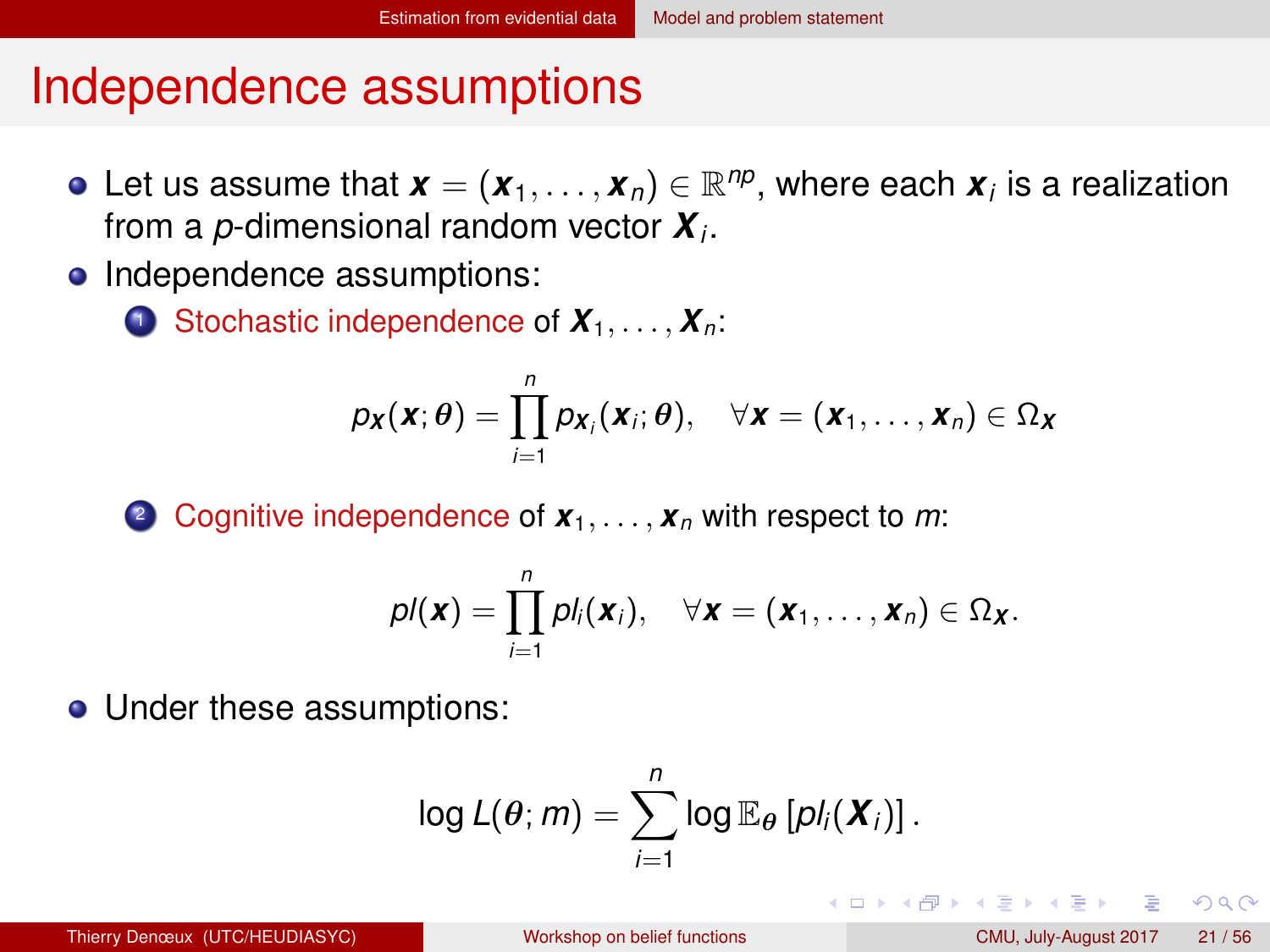#### <span id="page-21-0"></span>**Outline**





#### [Estimation from evidential data](#page-13-0)

- [Model and problem statement](#page-14-0)  $\bullet$
- [Evidential EM algorithm](#page-21-0)
- [Example: uncertain Bernoulli sample](#page-24-0)



- [Partially supervised LDA](#page-29-0)
- [Linear regression with fuzzy data](#page-43-0)

**KENKE** 

 $QQ$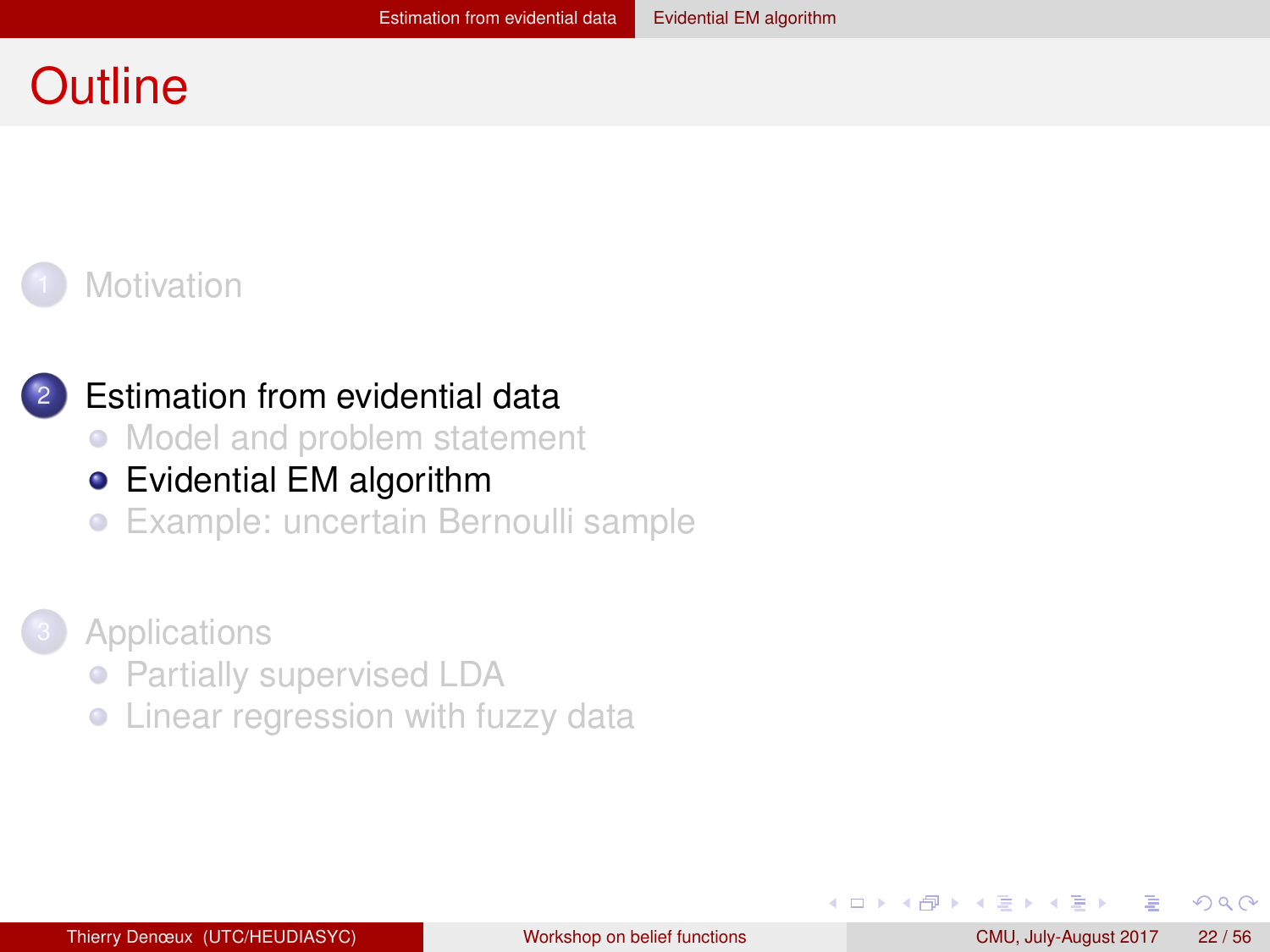## <span id="page-22-0"></span>**Description**

The generalized log-likelihood function log *L*(θ; *m*) can be maximized using an iterative algorithm composed of two steps:

> E-step: Compute the expectation of log *L*(θ; *X*) with respect to  $m \oplus p_{\boldsymbol{X}}(\cdot; \boldsymbol{\theta}^{(q)})$ :

$$
Q(\theta,\theta^{(q)})=\frac{\sum_{\boldsymbol{x}\in\Omega_{X}}\log(L(\theta;\boldsymbol{x}))\rho_{\boldsymbol{X}}(\boldsymbol{x};\theta^{(q)})\rho l(\boldsymbol{x})}{\sum_{\boldsymbol{x}\in\Omega_{X}}\rho_{\boldsymbol{X}}(\boldsymbol{x};\theta^{(q)})\rho l(\boldsymbol{x})}.
$$

M-step: Maximize  $Q(\theta, \theta^{(q)})$  with respect to  $\theta$ .

E- and M-steps are iterated until the increase of log *L*(θ; *m*) becomes smaller than some threshold.

 $QQQ$ 

イロト イ母 トイラ トイラトー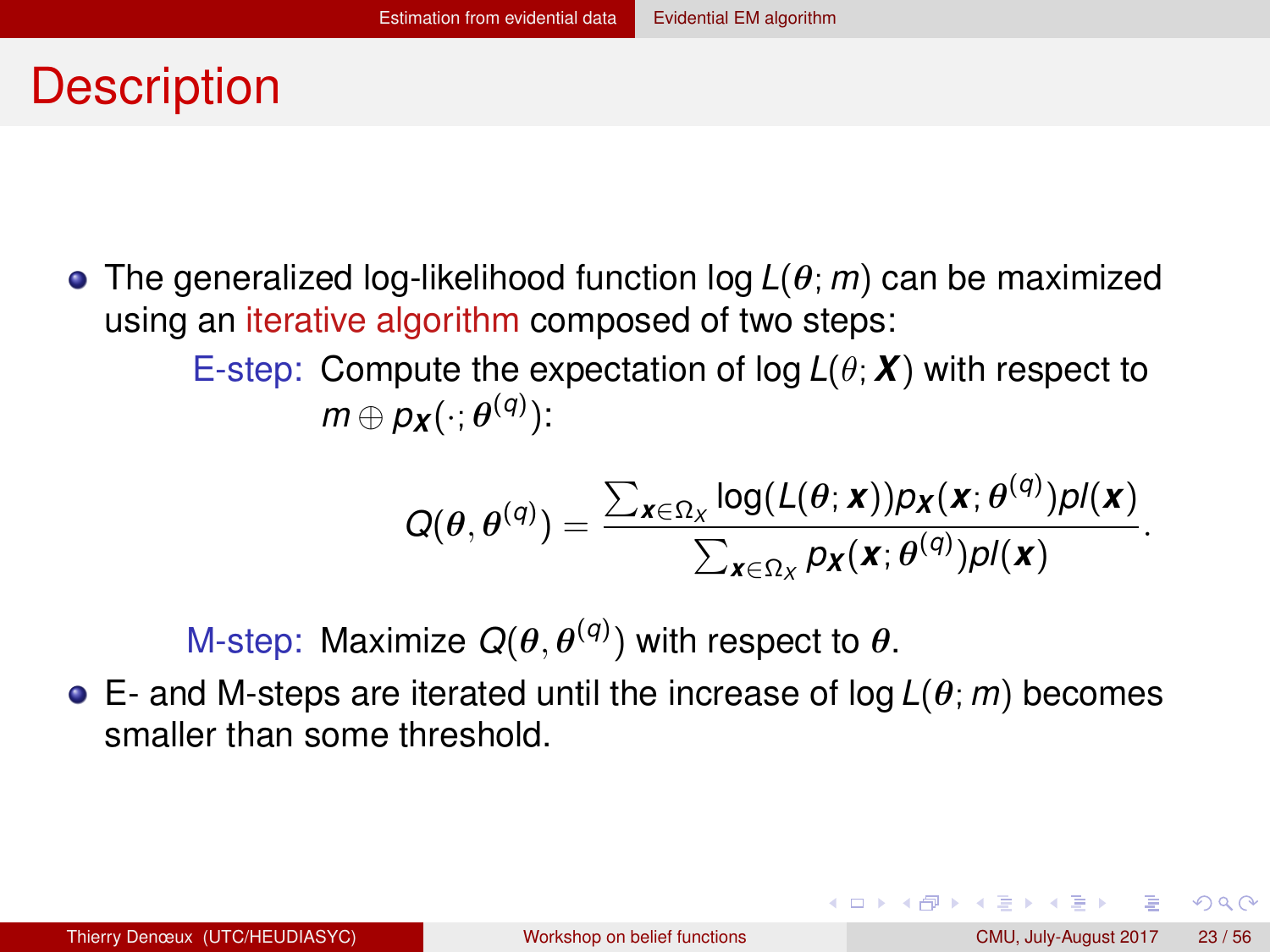## <span id="page-23-0"></span>**Properties**

- $\bigcirc$  When *m* is categorical: *m*(*A*) = 1 for some *A* ⊂ Ω, then the previous algorithm reduces to the EM algorithm  $\rightarrow$  evidential EM (E<sup>2</sup>M) algorithm.
- $2$  Monotonicity: any sequence  $L(\theta^{(q)}; m)$  for  $q = 0, 1, 2, \ldots$  of generalized likelihood values obtained using the  $E^2M$  algorithm is non decreasing, i.e., it verifies

$$
L(\theta^{(q+1)};m)\geq L(\theta^{(q)};m),\quad \forall q.
$$

<sup>3</sup> The algorithm only uses the contour function *pl*, which drastically reduces the complexity of calculations.

 $QQ$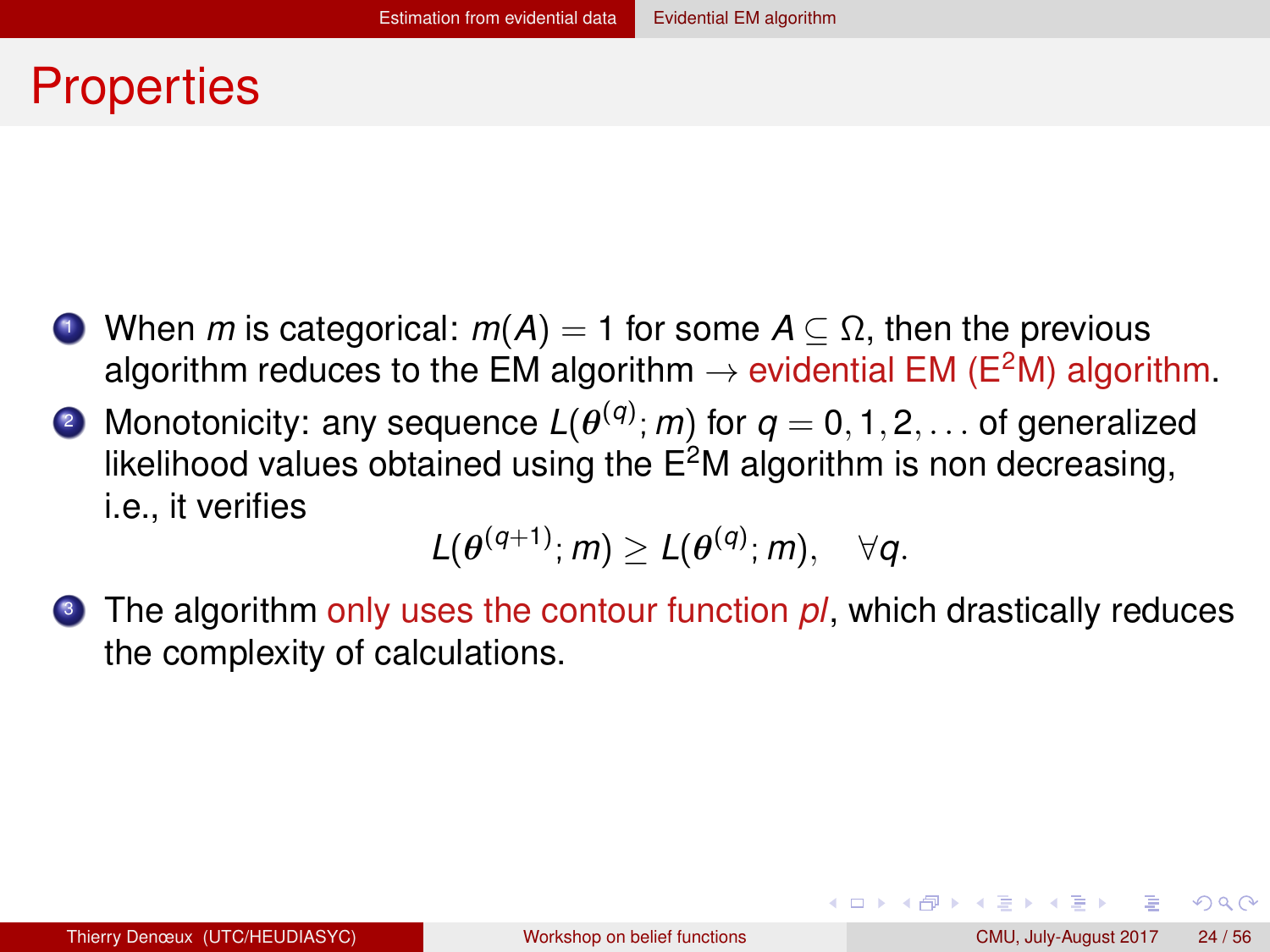## <span id="page-24-0"></span>**Outline**





#### [Estimation from evidential data](#page-13-0)

- [Model and problem statement](#page-14-0)  $\bullet$
- [Evidential EM algorithm](#page-21-0)
- [Example: uncertain Bernoulli sample](#page-24-0)  $\bullet$



- [Partially supervised LDA](#page-29-0)
- [Linear regression with fuzzy data](#page-43-0)

 $QQ$ 

化重新润滑脂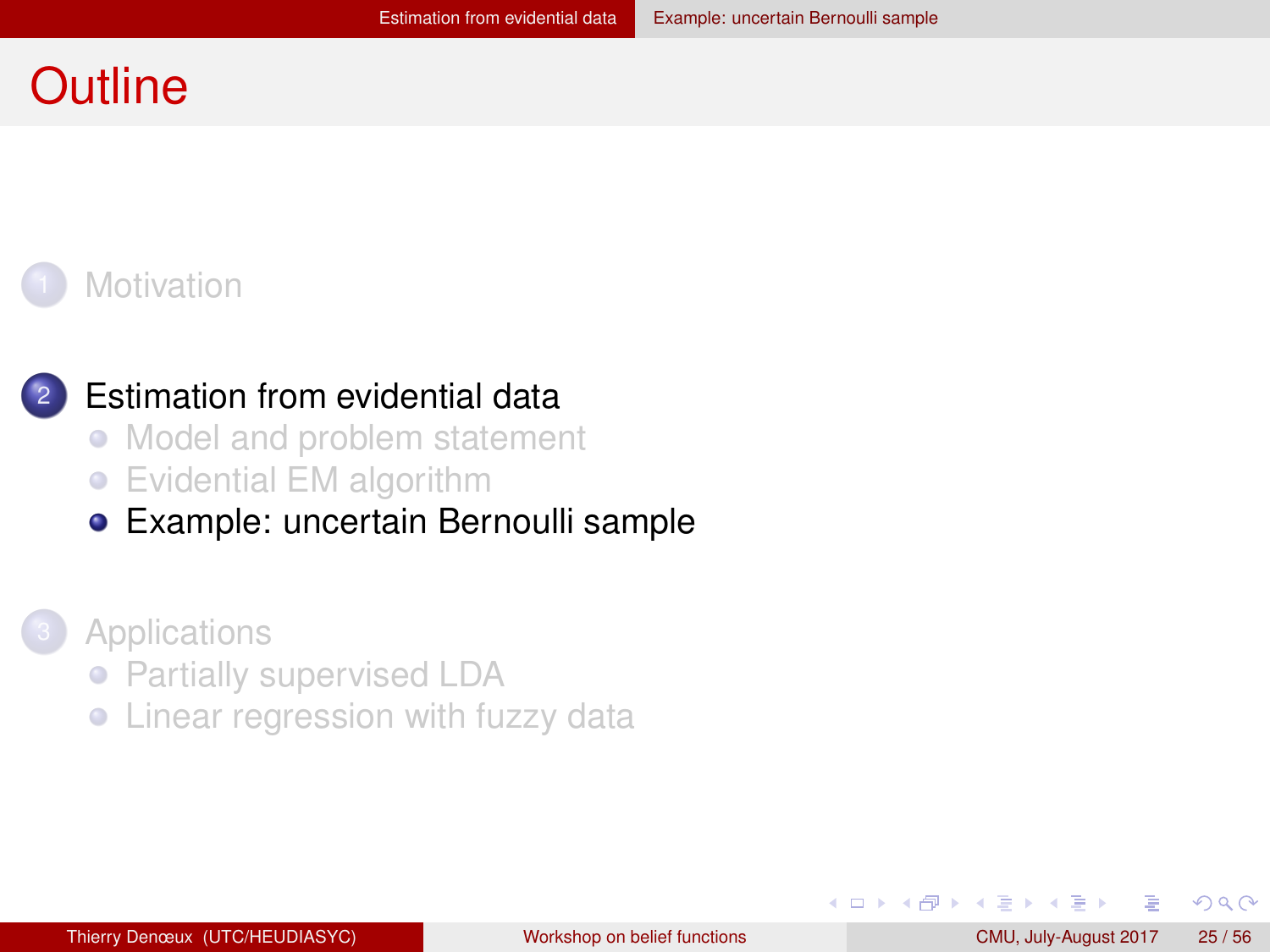#### <span id="page-25-0"></span>Model and data

- Let us assume that the complete data  $\mathbf{x} = (x_1, \ldots, x_n)$  is a realization from an i.i.d. sample  $X_1, \ldots, X_n$  from  $\mathcal{B}(\theta)$  with  $\theta \in [0, 1]$ .
- We only have partial information about the  $x_i$ 's in the form:  $p l_1, \ldots, p l_n,$ where  $pl_i(x)$  is the plausibility that  $x_i = x, x \in \{0, 1\}$ .
- Under the cognitive independence assumption:

$$
\log L(\theta; p l_1, \ldots, p l_n) = \sum_{i=1}^n \log \mathbb{E}_{\theta} [p l_i(X_i)]
$$
  
= 
$$
\sum_{i=1}^n \log [(1-\theta) p l_i(0) + \theta p l_i(1)]
$$

 $QQQ$ 

イロト イ母 トイラ トイラトー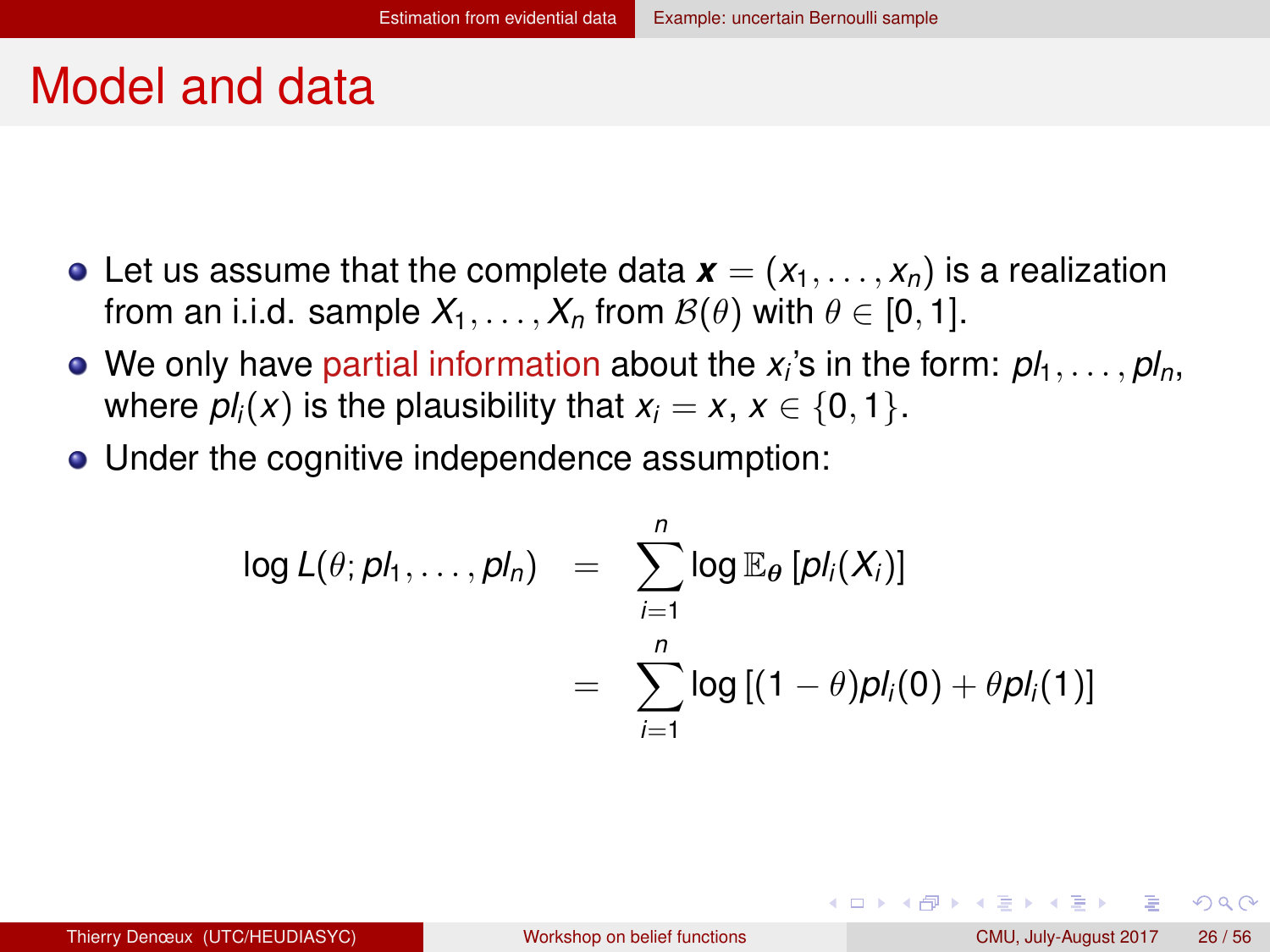#### <span id="page-26-0"></span>E- and M-steps

Complete data log-likelihood:

$$
\log L(\theta, \mathbf{x}) = n \log(1 - \theta) + \log \left( \frac{\theta}{1 - \theta} \right) \sum_{i=1}^{n} x_i.
$$

E-step: compute

$$
Q(\theta, \theta^{(q)}) = n \log(1 - \theta) + \log \left( \frac{\theta}{1 - \theta} \right) \sum_{i=1}^{n} \xi_i^{(q)}, \text{ with}
$$

$$
\xi_i^{(q)} = \mathbb{E}_{\theta^{(q)}}[X_i|pl_i] = \frac{\theta^{(q)}pl_i(1)}{(1-\theta^{(q)})pl_i(0)+\theta^{(q)}pl_i(1)}.
$$

M-step:

$$
\theta^{(q+1)} = \frac{1}{n} \sum_{i=1}^{n} \xi_i^{(q)}.
$$

画

 $2Q$ 

**K ロ ⊁ K 倒 ≯ K ミ ⊁ K ミ ⊁**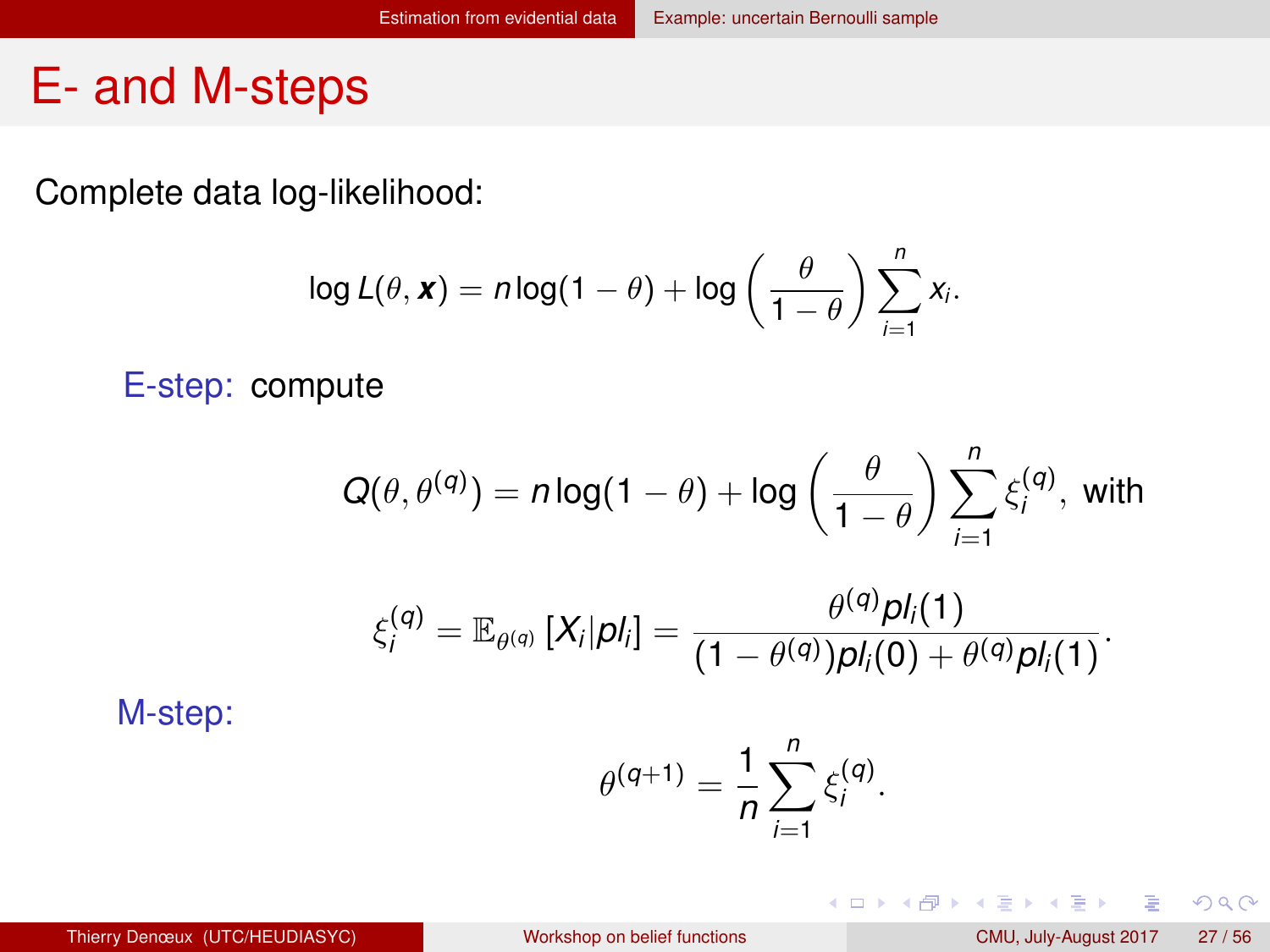## <span id="page-27-0"></span>Numerical example



$$
\alpha = \text{0.5}
$$

| a | $\rho$ (q) | $L(\theta^{(q)}; \rho)$ |
|---|------------|-------------------------|
| 0 | 0.3000     | 6.6150                  |
| 1 | 0.5500     | 16.8455                 |
| 2 | 0.5917     | 17.2676                 |
| 3 | 0.5986     | 17.2797                 |
| 4 | 0.5998     | 17.2800                 |
| 5 | 0.6000     | 17.2800                 |
|   |            |                         |

$$
\widehat{\theta}=0.6
$$

**K ロ ト K 倒 ト K ミ ト** 

E

×. Þ  $2Q$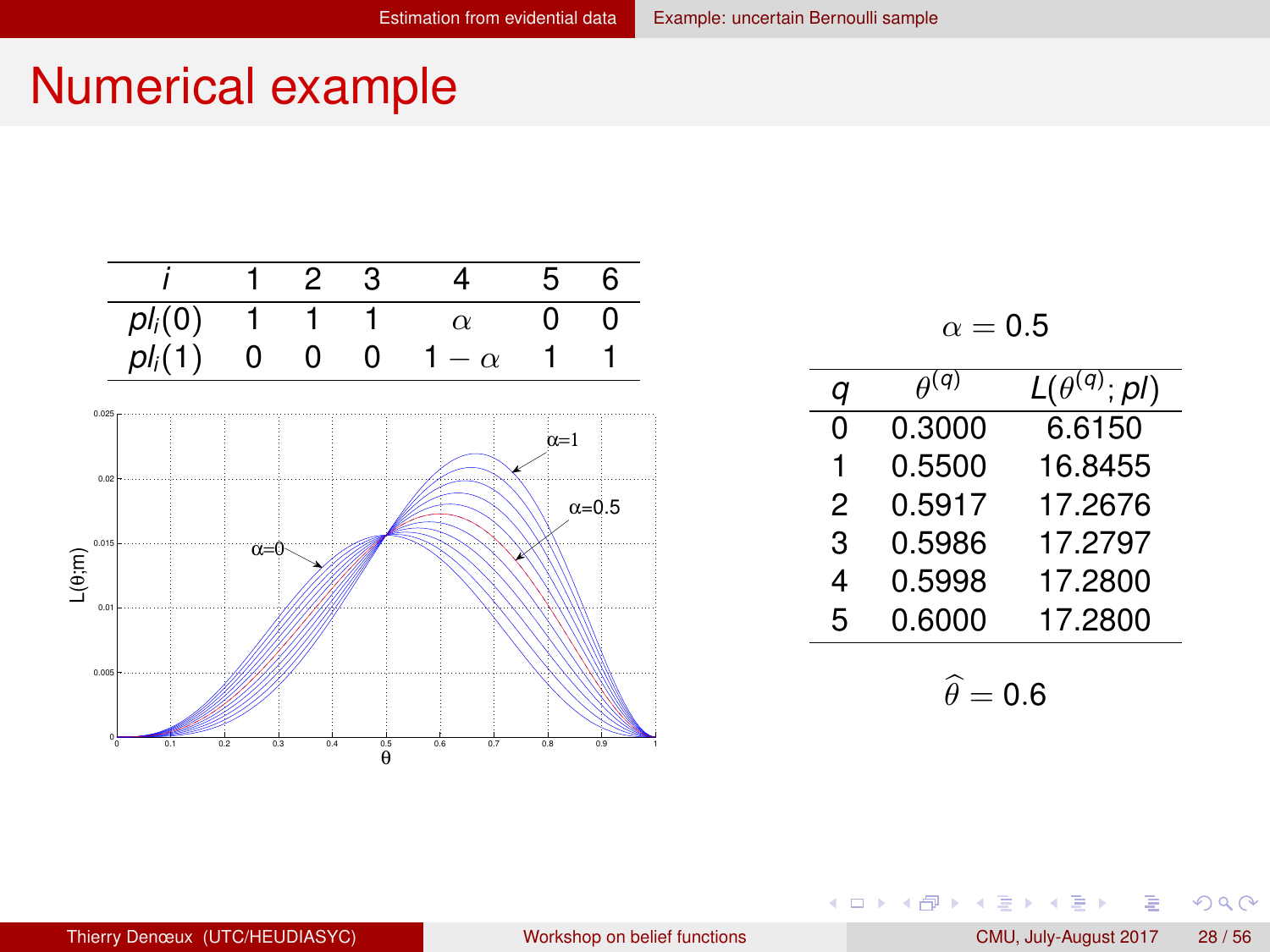#### <span id="page-28-0"></span>**Outline**





**[Estimation from evidential data](#page-13-0)** 

- [Model and problem statement](#page-14-0)  $\bullet$
- [Evidential EM algorithm](#page-21-0)  $\bullet$
- [Example: uncertain Bernoulli sample](#page-24-0)

#### **[Applications](#page-28-0)**

- [Partially supervised LDA](#page-29-0)
- [Linear regression with fuzzy data](#page-43-0)

 $QQ$ 

K ロ ⊁ K 倒 ≯ K 走 ⊁ K 走 ≯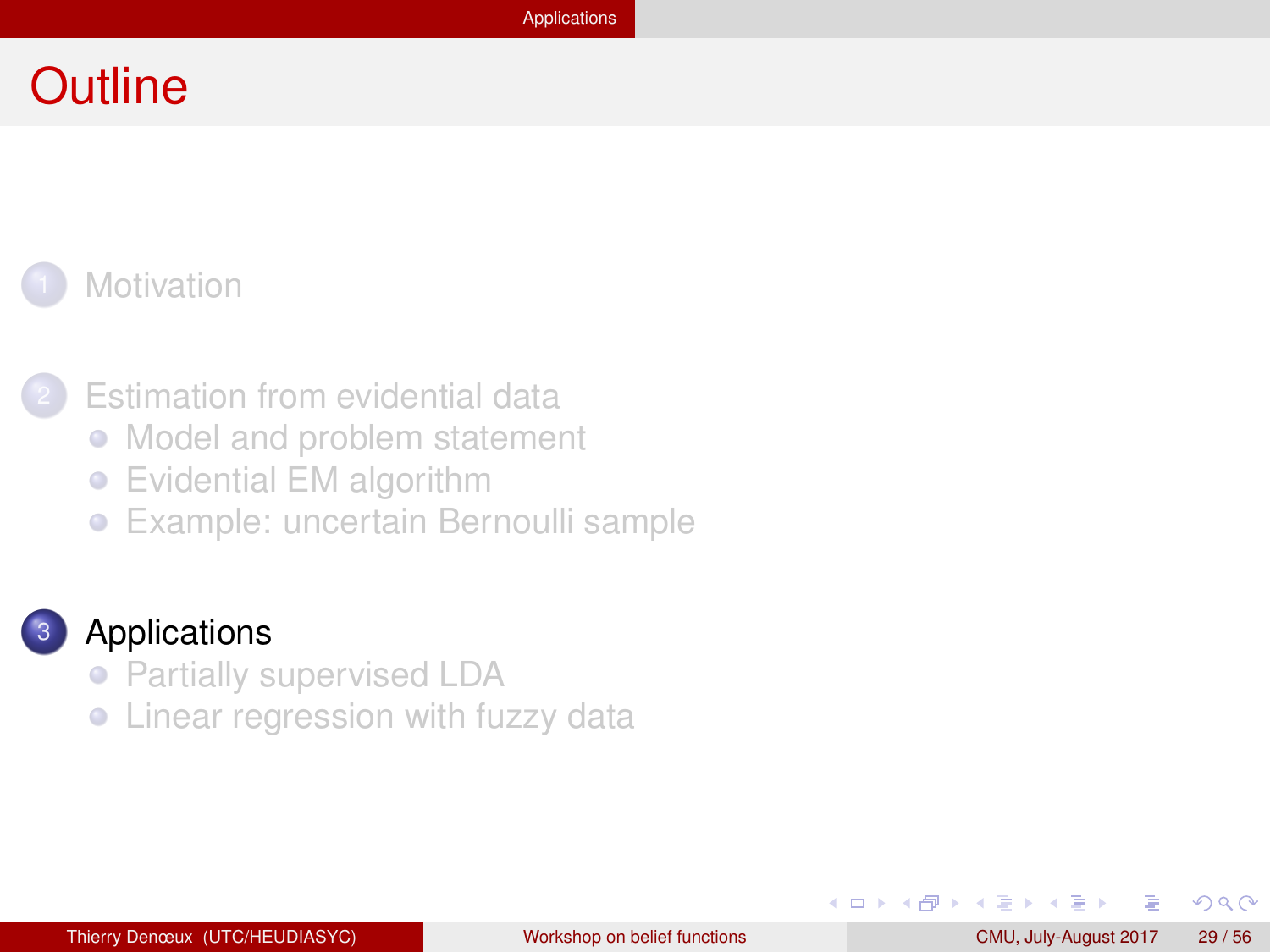## <span id="page-29-0"></span>**Outline**





**[Estimation from evidential data](#page-13-0)** 

- [Model and problem statement](#page-14-0)  $\bullet$
- [Evidential EM algorithm](#page-21-0)  $\bullet$
- [Example: uncertain Bernoulli sample](#page-24-0)  $\bullet$



#### **[Applications](#page-28-0)**

- [Partially supervised LDA](#page-29-0)
- [Linear regression with fuzzy data](#page-43-0)

 $QQ$ 

化重新润滑脂

( □ ) ( <sub>□</sub> )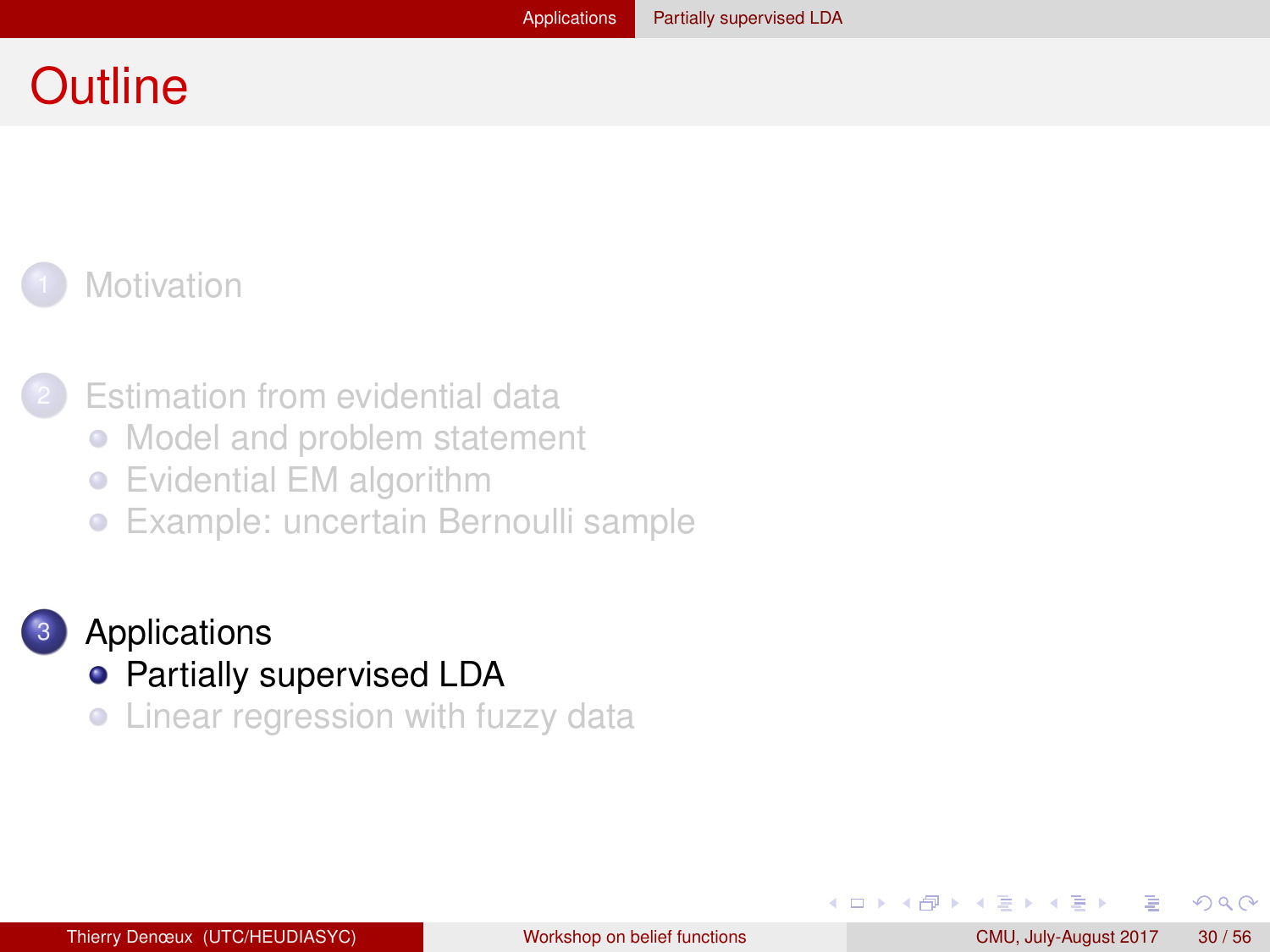#### <span id="page-30-0"></span>Problem statement

- We consider a population of objects partitioned in *g* classes.
- Each object is described by *d* continuous features  $\boldsymbol{W} = (W^1, \dots, W^d)$ and a class variable *Z*.
- The goal of discriminant analysis is to learn a decision rule that classifies any object from its feature vector, based on a learning set.

 $QQQ$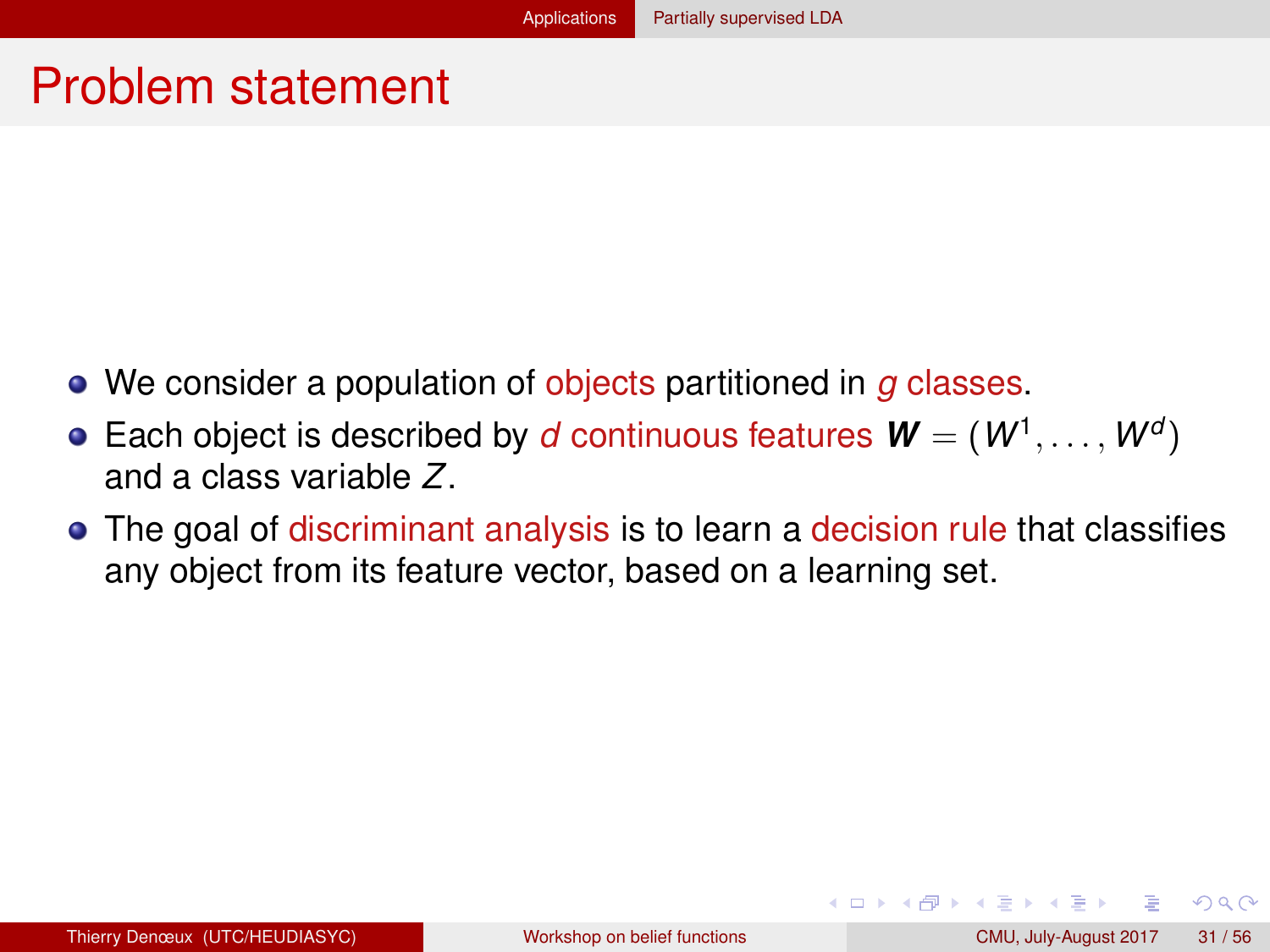## <span id="page-31-0"></span>Learning tasks

Classically, different learning tasks are considered:

Supervised learning:  $\mathcal{L}_s = \{(\mathbf{w}_i, z_i)\}_{i=1}^n$ ; Unsupervised learning:  $\mathcal{L}_{ns} = {\mathbf{w}_i}_{i=1}^n$ ; Semi-supervised learning:  $\mathcal{L}_{ss} = \{(\mathbf{w}_i, z_i)\}_{i=1}^{n_s} \cup {\mathbf{w}_i}_{i=n_s}^{n_s}$ 

**• Here, we consider partially supervised learning:** 

$$
\mathcal{L}_{\rho s} = \{(\boldsymbol{w}_i, m_i)\}_{i=1}^n,
$$

where *m<sup>i</sup>* is a mass function representing partial information about the class of object *i*.

 $\bullet$  This problem can be solved using the  $E^2M$  algorithm using a suitable parametric model.

 $QQQ$ 

イロト イ押ト イヨト イヨトー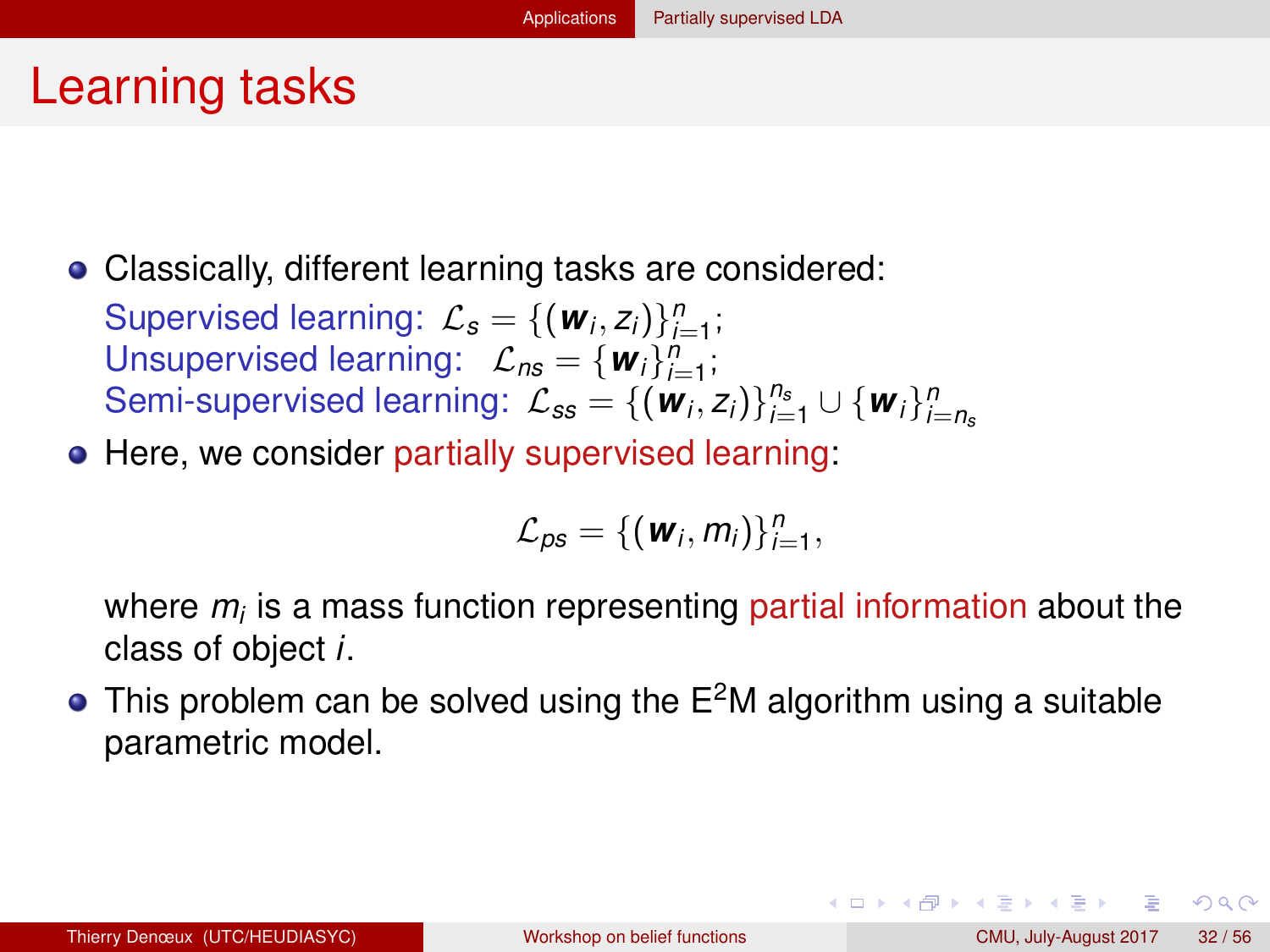## <span id="page-32-0"></span>Linear discriminant analysis

#### **• Generative model:**

- Complete data:  $\boldsymbol{x} = \{(\boldsymbol{w}_i, z_i)\}_{i=1}^n$ , assumed to be a realization of an iid random sample  $\boldsymbol{X} = \{(\boldsymbol{W}_i, Z_i)\}_{i=1}^n$ ;
- Given  $Z_i = k$ ,  $\boldsymbol{W}_i$  is multivariate normal with mean  $\boldsymbol{\mu}_k$  and common variance matrix Σ.
- The proportion of class  $k$  in the population is  $\pi_k$ .
- Parameter vector:  $\boldsymbol{\theta} = (\{\pi_k\}_{k=1}^g, \{\boldsymbol{\mu}_k\}_{k=1}^g, \boldsymbol{\Sigma}).$
- The Bayes rule is approximated by assigning each object to the class *k* ∗ that maximizes the estimated posterior probability

$$
p(Z = k | \mathbf{w}; \widehat{\boldsymbol{\theta}}) = \frac{\phi(\mathbf{w}; \widehat{\boldsymbol{\mu}}_k, \widehat{\boldsymbol{\Sigma}}) \widehat{\pi}_k}{\sum_{\ell} \phi(\mathbf{w}; \widehat{\boldsymbol{\mu}}_{\ell}, \widehat{\boldsymbol{\Sigma}}) \widehat{\pi}_{\ell}},
$$

where  $\hat{\theta}$  is the MLE of  $\theta$ .

 $\Omega$ 

イロト イ押ト イヨト イヨト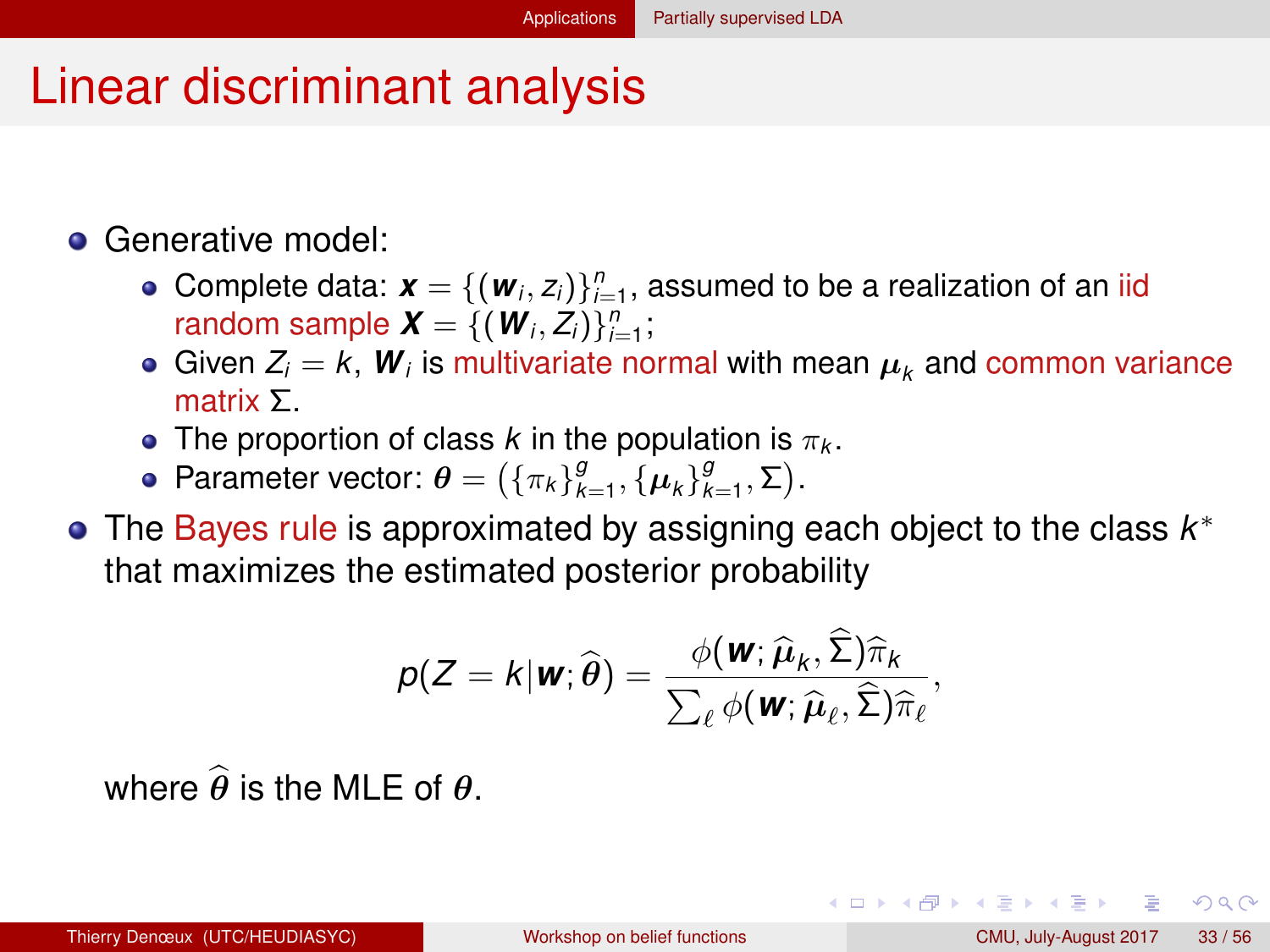# <span id="page-33-0"></span>Observed-data likelihood

In partially supervised learning, the observed-data log-likelihood has the following expression:

$$
\log L(\theta; \mathcal{L}_{\rho s}) = \sum_{i=1}^{n} \log \left( \sum_{k=1}^{g} p I_{ik} \pi_k \phi(\boldsymbol{w}_i; \boldsymbol{\mu}_k, \boldsymbol{\Sigma}_k) \right),
$$

where *plik* is the plausibility that object *i* belongs to class *k*.

• Supervised learning is recovered as a special case when:

$$
pl_{ik} = z_{ik} = \begin{cases} 1 & \text{if object } i \text{ belongs to class } k; \\ 0 & \text{otherwise.} \end{cases}
$$

• Unsupervised learning is recovered when  $p l_{ik} = 1$  for all *i* and *k*.

 $QQQ$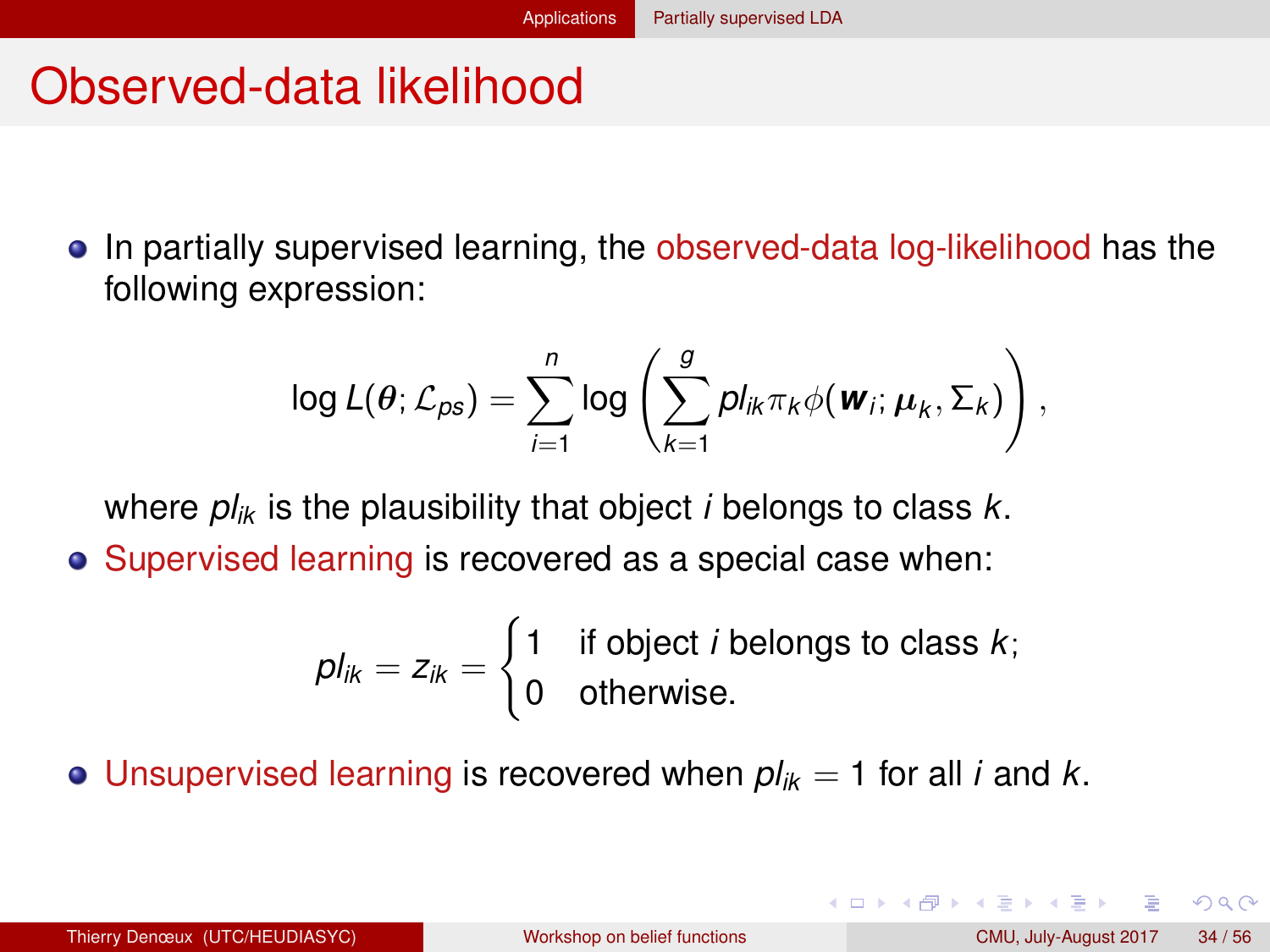# <span id="page-34-0"></span>E <sup>2</sup>M algorithm

E-step: Using  $p_{\boldsymbol{X}}(\cdot; \boldsymbol{\theta}^{(q)}) \oplus m$ , compute

$$
t_{ik}^{(q)} = \mathbb{E}(Z_{ik}|m; \theta^{(q)}) = \frac{\pi_k^{(q)} p l_{ik} \phi(\boldsymbol{w}_i; \boldsymbol{\mu}_k^{(q)}, \boldsymbol{\Sigma}^{(q)})}{\sum_{\ell} \pi_k^{(q)} p l_{i\ell} \phi(\boldsymbol{w}_i; \boldsymbol{\mu}_{\ell}^{(q)}, \boldsymbol{\Sigma}^{(q)})}
$$

M-step: Update parameter estimates

$$
\pi_k^{(q+1)} = \frac{1}{n} \sum_{i=1}^n t_{ik}^{(q)}, \qquad \mu_k^{(q+1)} = \frac{\sum_{i=1}^n t_{ik}^{(q)} \mathbf{w}_i}{\sum_{i=1}^n t_{ik}^{(q)}}.
$$

$$
\Sigma^{(q+1)} = \frac{1}{n} \sum_{i,k} t_{ik}^{(q)} (\mathbf{w}_i - \mu_k^{(q+1)}) (\mathbf{w}_i - \mu_k^{(q+1)})'
$$

 $\Omega$ 

イロン イ団ン イヨン イヨン 一番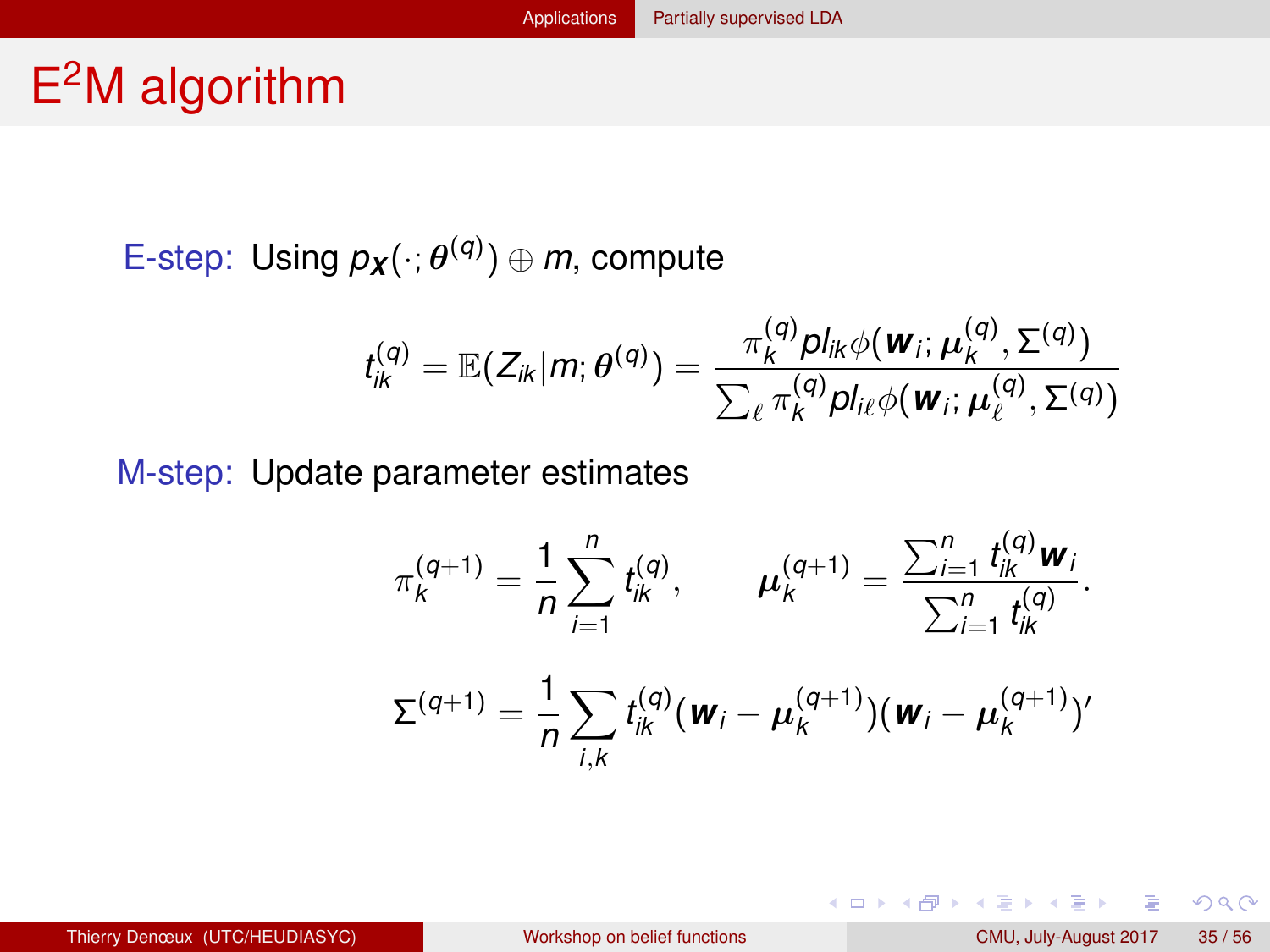#### <span id="page-35-0"></span>Face recognition problem Experimental settings

- 216 images of 60  $\times$  70 pixels, 36 in each class.
- One half for training, the rest for testing.
- A reduced number of features was extracted using Principal component analysis (PCA).
- **Each training image was labeled by 5 subjects who gave degrees of** plausibility for each image and each class.
- The plausibilities were combined using Dempster's rule (after some discounting to avoid total conflict).

 $QQQ$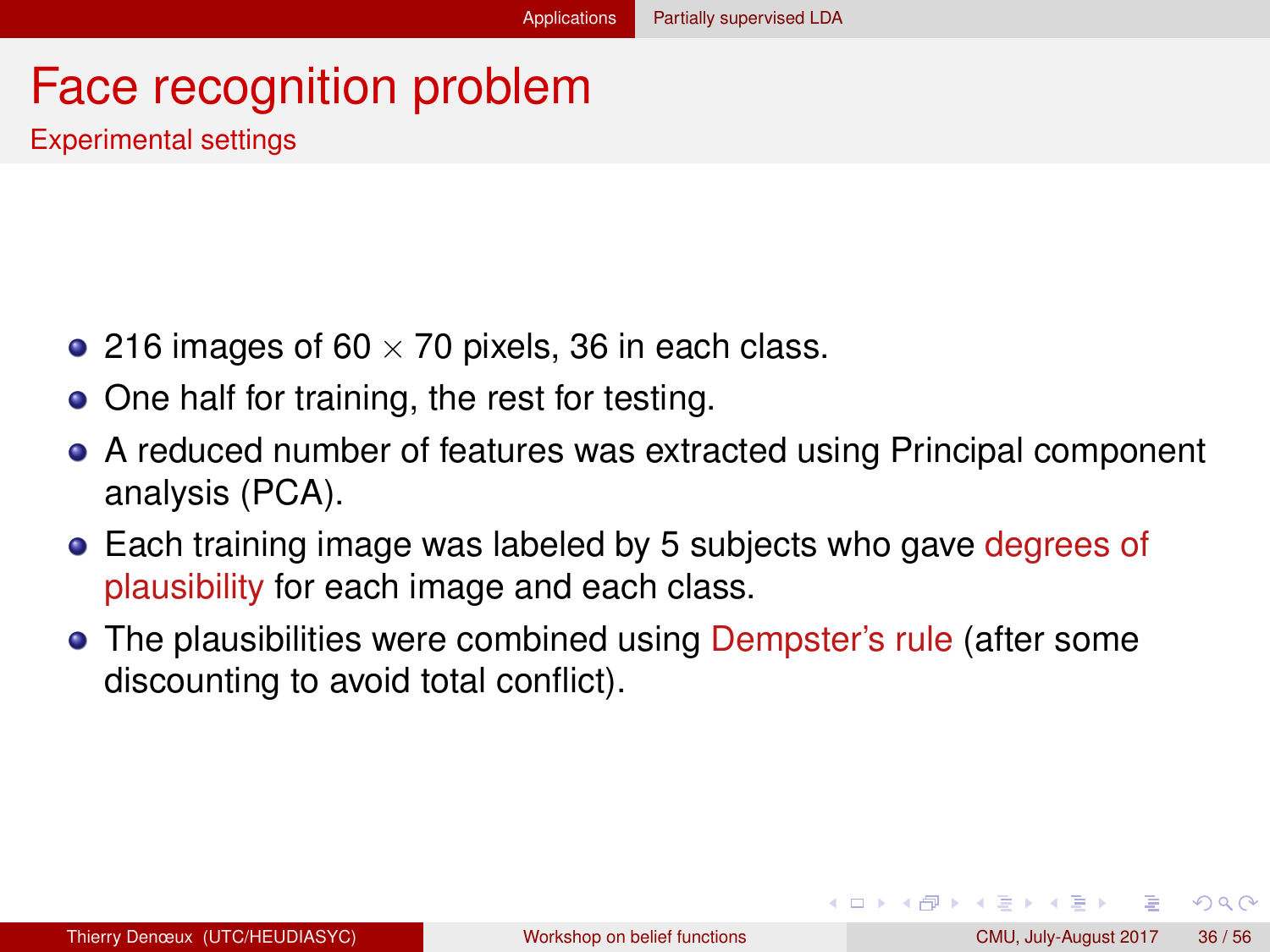# <span id="page-36-0"></span>Combined labels

Example 1



÷,

 $2Q$ 

K ロ ⊁ K 伊 ⊁ K ミ ⊁ K ミ ⊁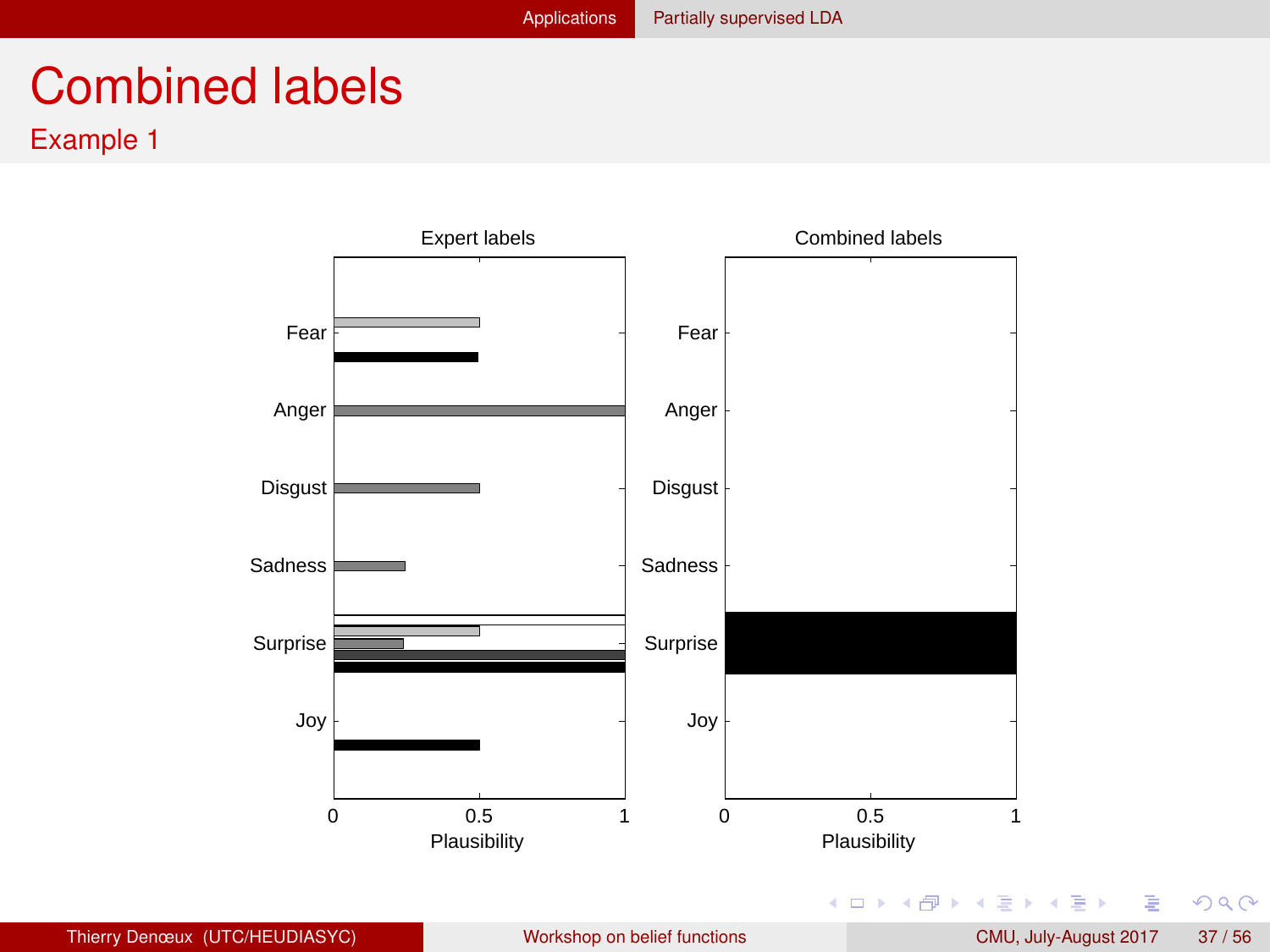# <span id="page-37-0"></span>Combined labels

Example 2



÷,

 $2Q$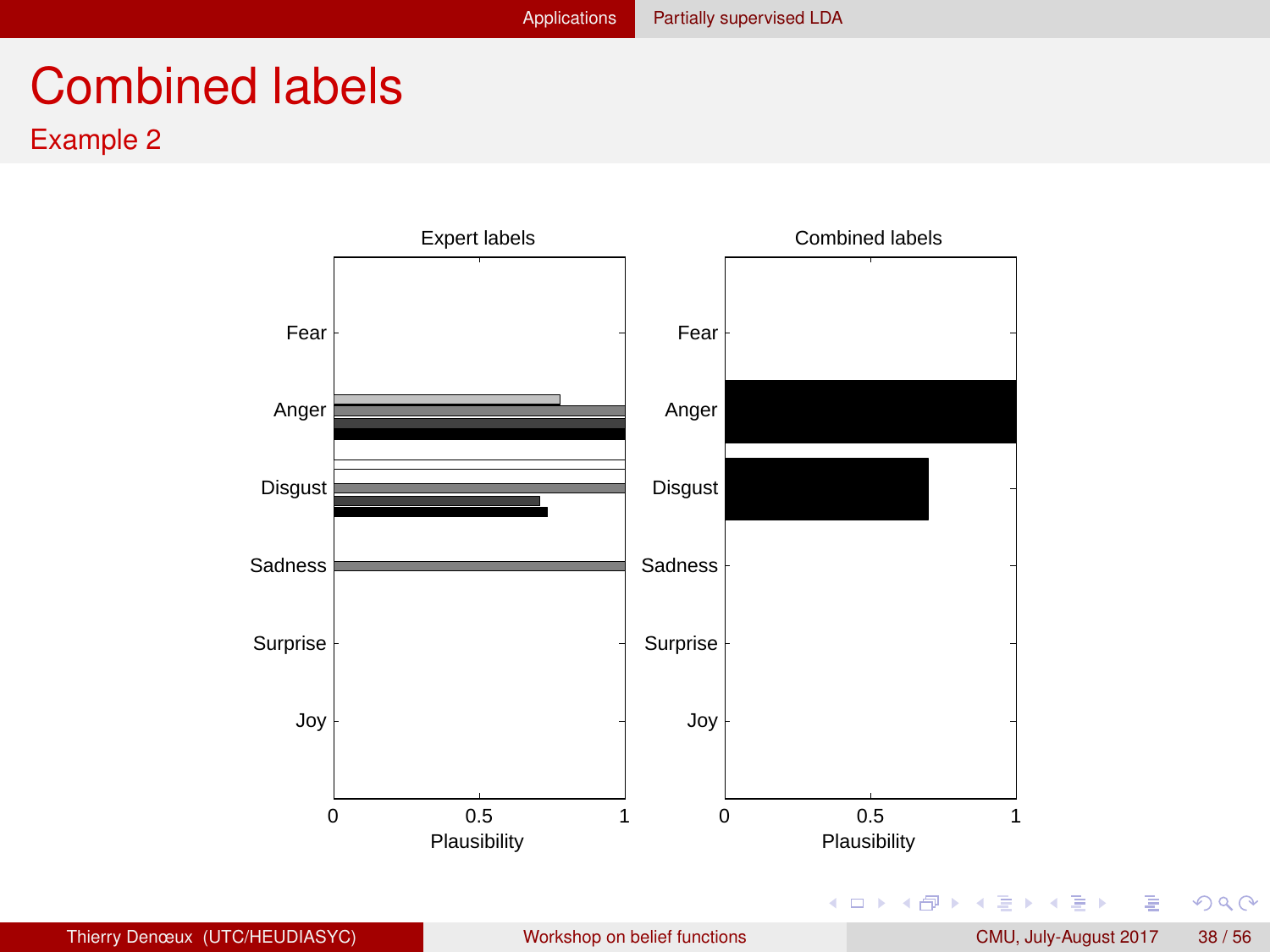# <span id="page-38-0"></span>Combined labels

Example 3



÷,

 $2Q$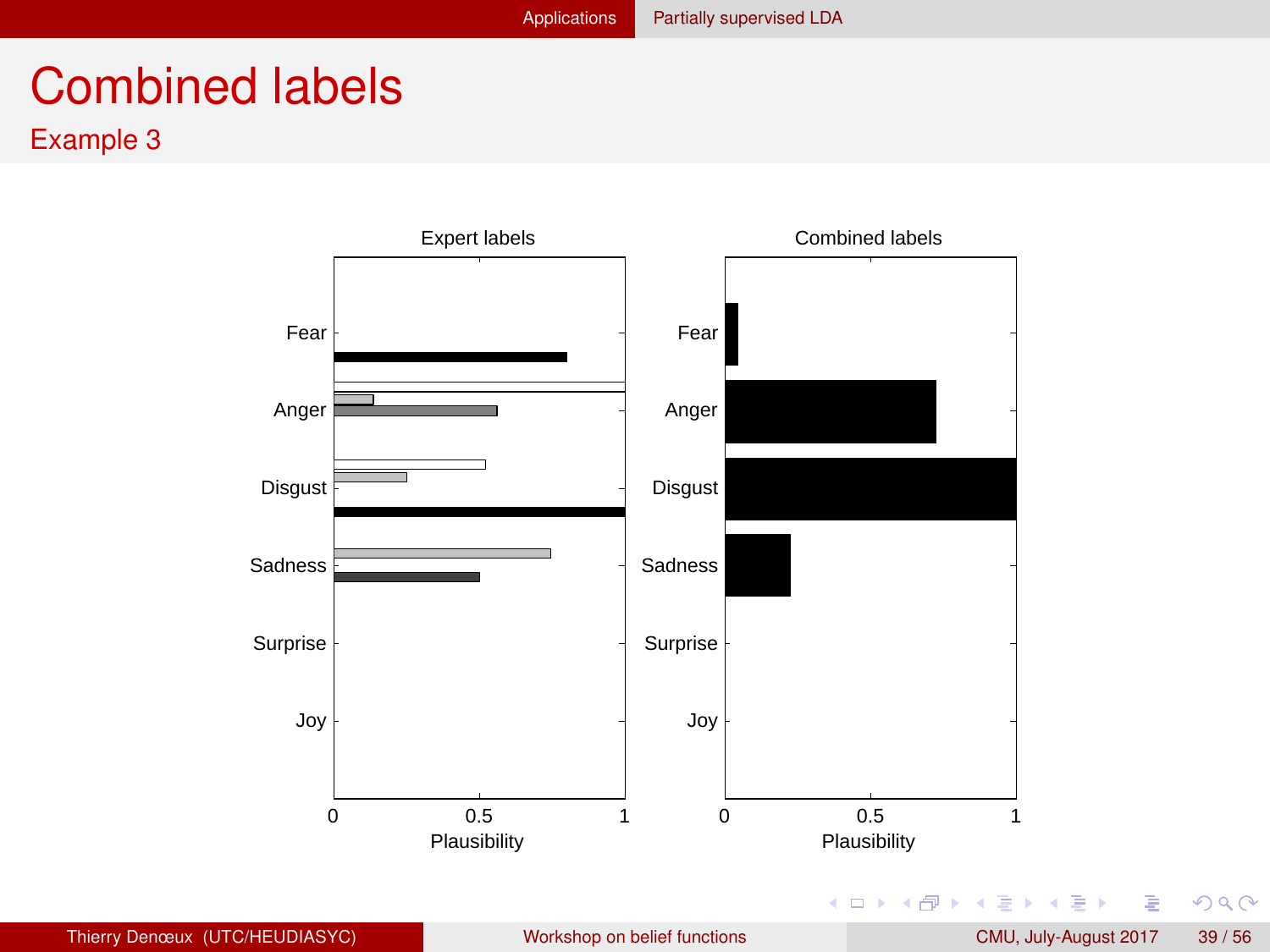## <span id="page-39-0"></span>**Results**



 $\equiv$ 

 $2Q$ 

K ロ ⊁ K 伊 ⊁ K ミ ⊁ K ミ ⊁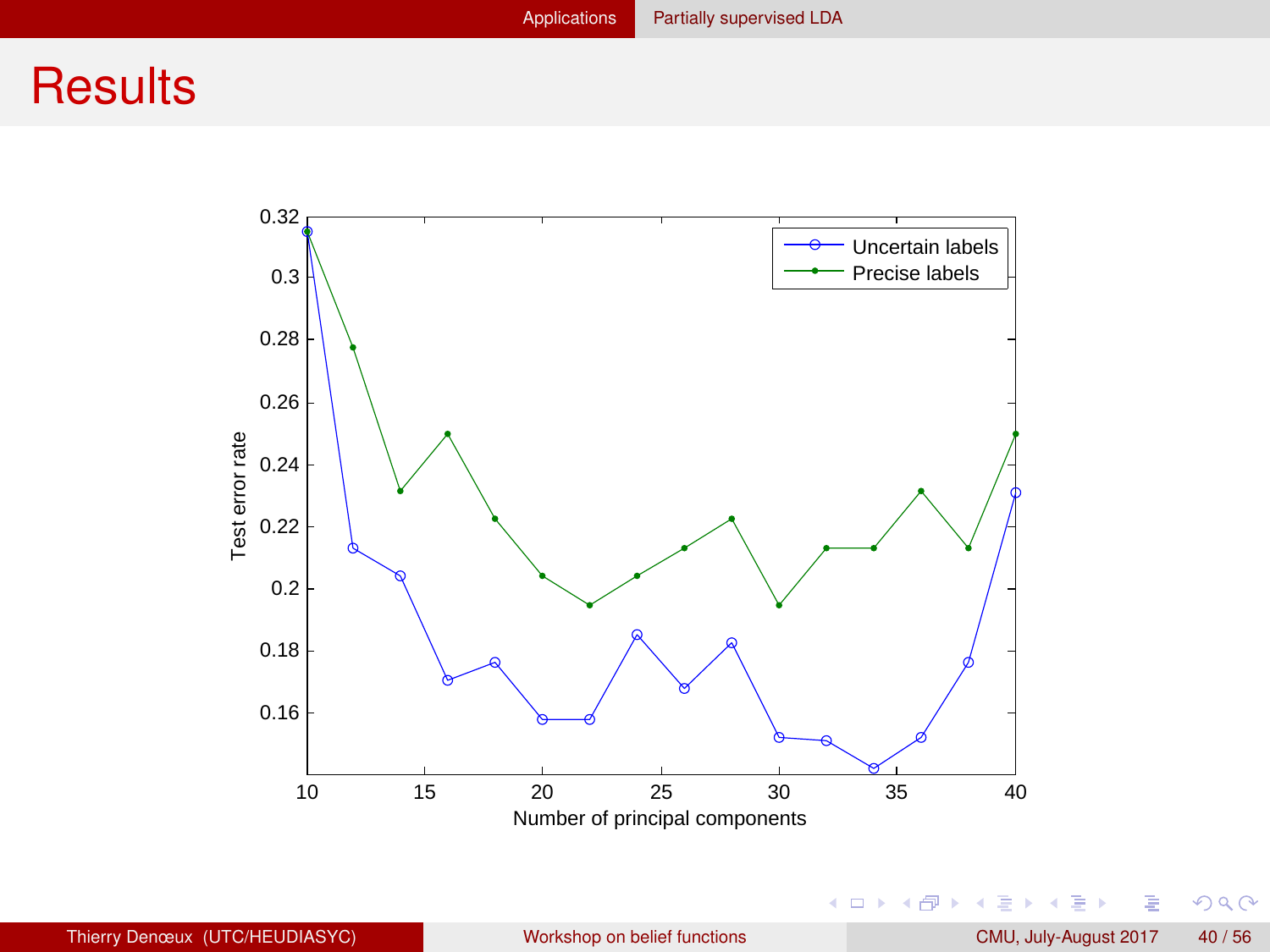#### <span id="page-40-0"></span>**Results** Example 1



重

 $298$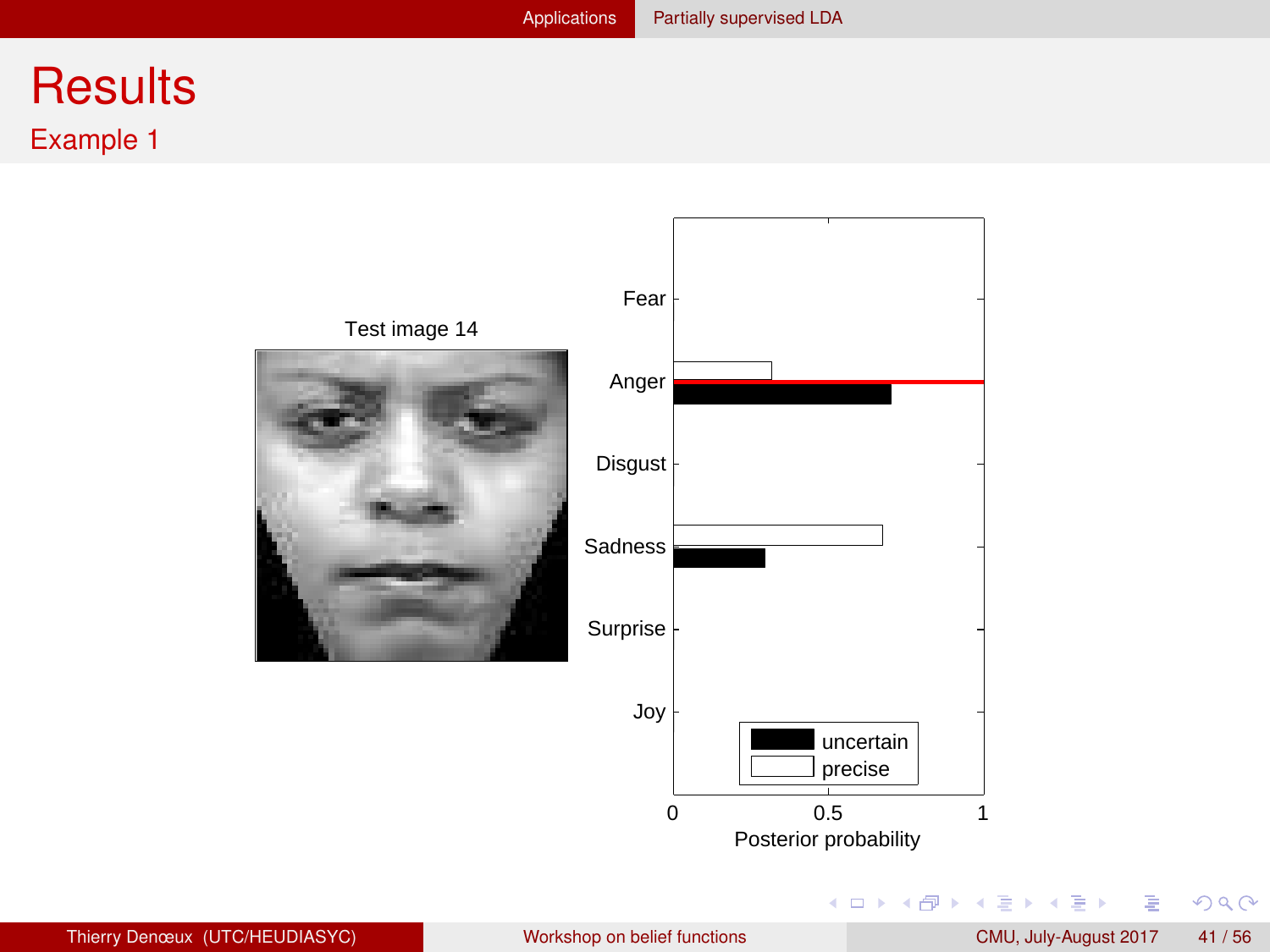#### <span id="page-41-0"></span>**Results** Example 2



重

 $298$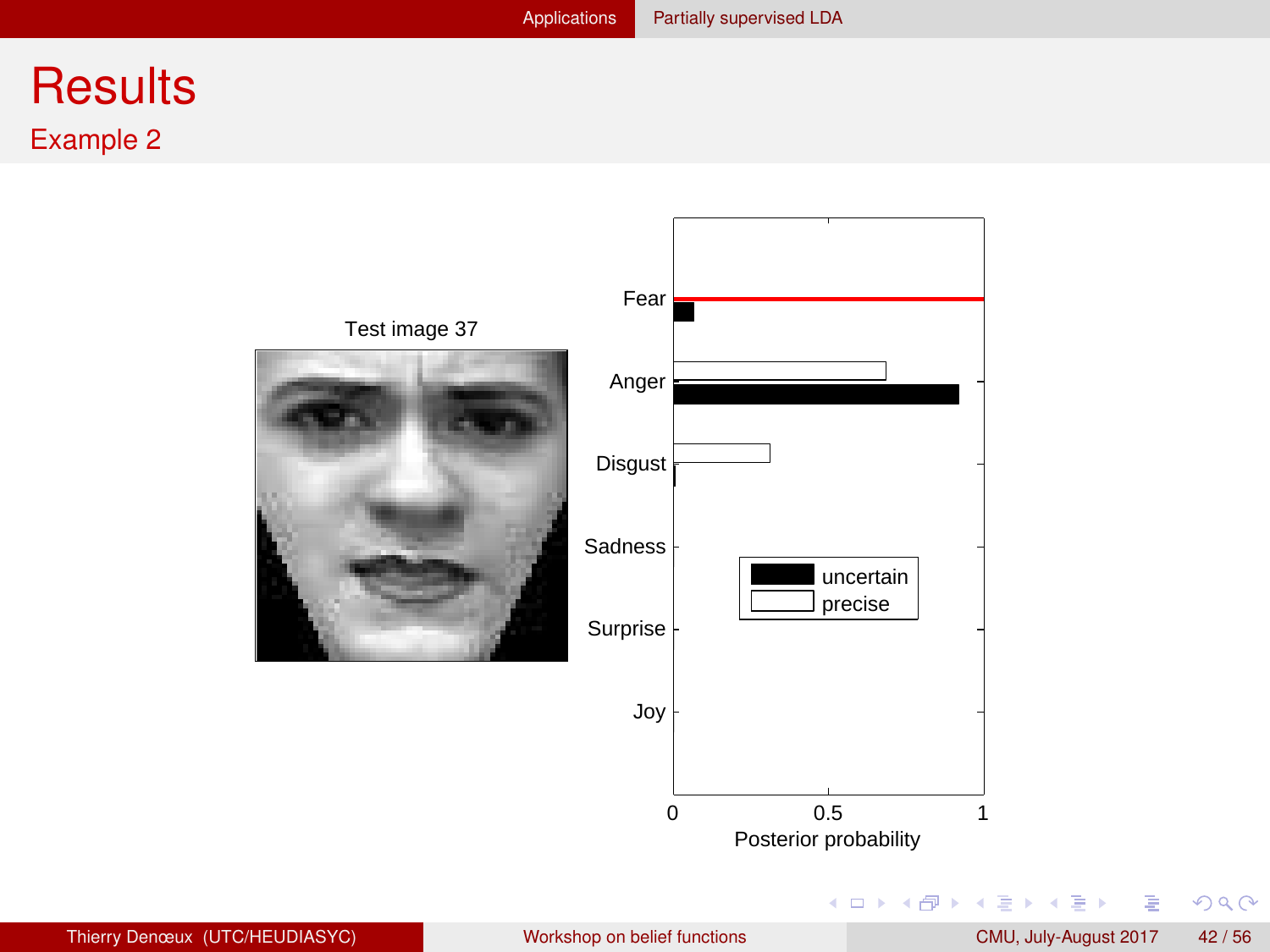#### <span id="page-42-0"></span>**Results** Example 3



重

 $298$ 

**K ロ ⊁ K 倒 ≯ K ミ ⊁ K ミ ⊁**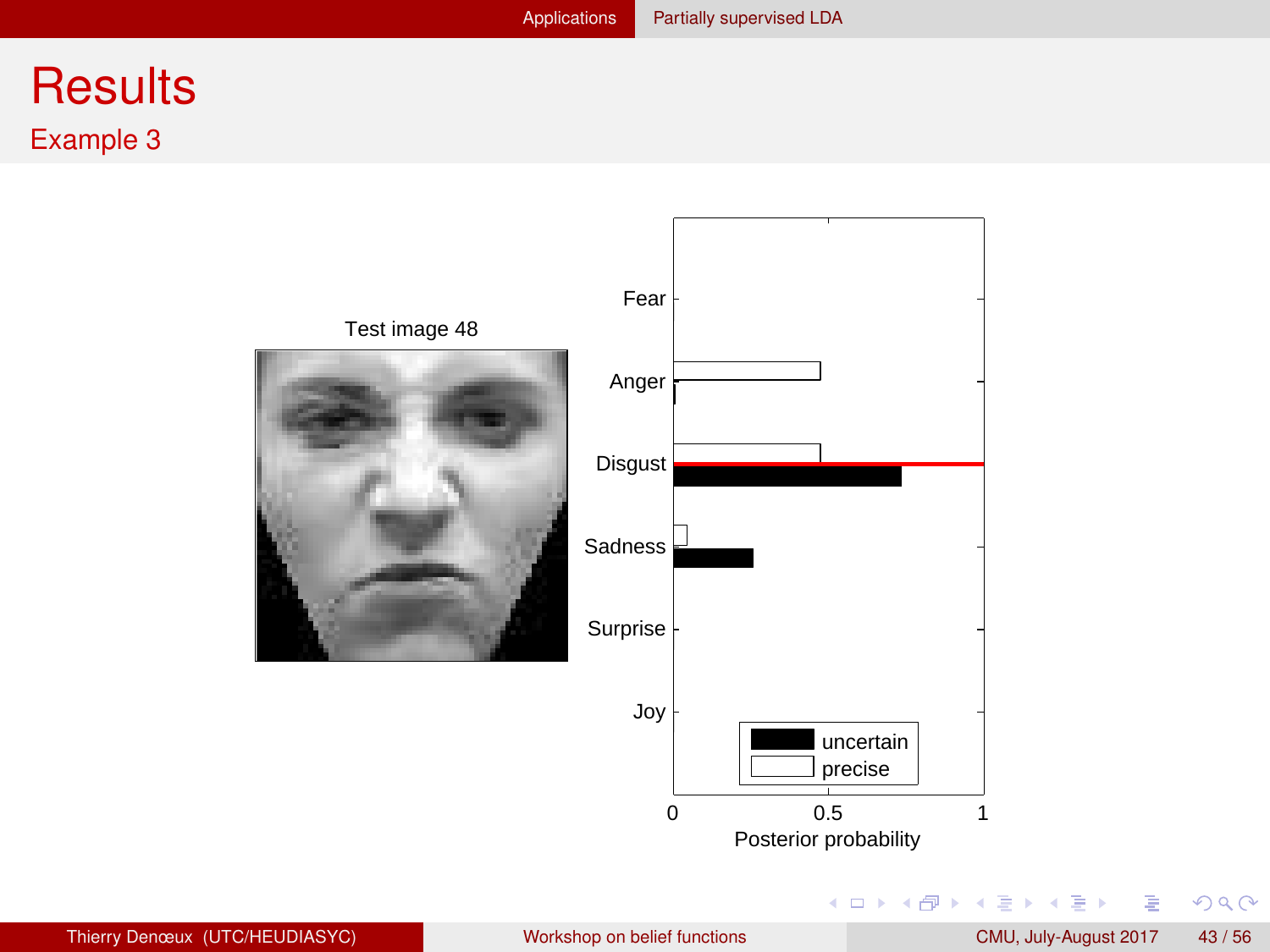#### <span id="page-43-0"></span>**Outline**

#### **[Motivation](#page-1-0)**

- 
- **[Estimation from evidential data](#page-13-0)**
- [Model and problem statement](#page-14-0)  $\bullet$
- [Evidential EM algorithm](#page-21-0)  $\bullet$
- [Example: uncertain Bernoulli sample](#page-24-0)  $\bullet$



#### **[Applications](#page-28-0)**

- [Partially supervised LDA](#page-29-0)
- [Linear regression with fuzzy data](#page-43-0)

 $QQ$ 

化重新润滑脂

( □ ) ( <sub>□</sub> )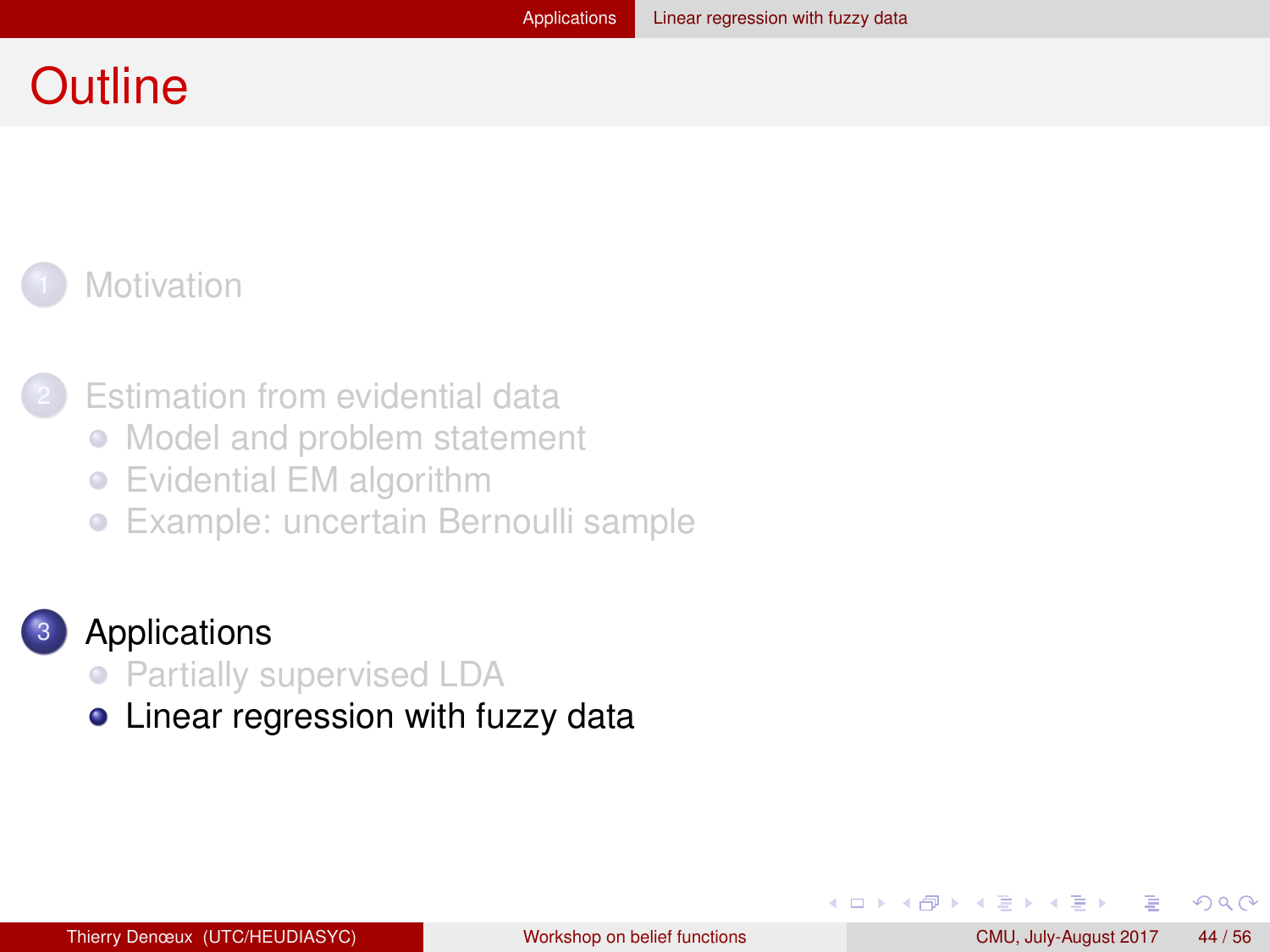#### <span id="page-44-0"></span>Model and data

- The complete data is assumed to be a realization *y* of an *n*-dimensional Gaussian random vector  $\textbf{\textit{Y}} \sim \mathcal{N}(\textbf{\textit{X}}\beta, \sigma^2\textit{I}_n),$  where
	- *X* is a fixed design matrix of size (*n*, *p*),
	- *I<sup>n</sup>* is the identity matrix of size *n*, and
	- $\boldsymbol{\theta} = (\boldsymbol{\beta}, \sigma)^T$  is the parameter vector.
- We further assume that the realizations *y<sup>i</sup>* of the dependent variables are ill-known and described by contour functions *pl<sup>i</sup>* .
- Under the cognitive independence assumption, the joint contour function with respect to *y* is

$$
\rho I(\bm{y}) = \prod_{i=1}^n \rho I_i(y_i)
$$

 $QQ$ 

イロト イ母ト イヨト イヨト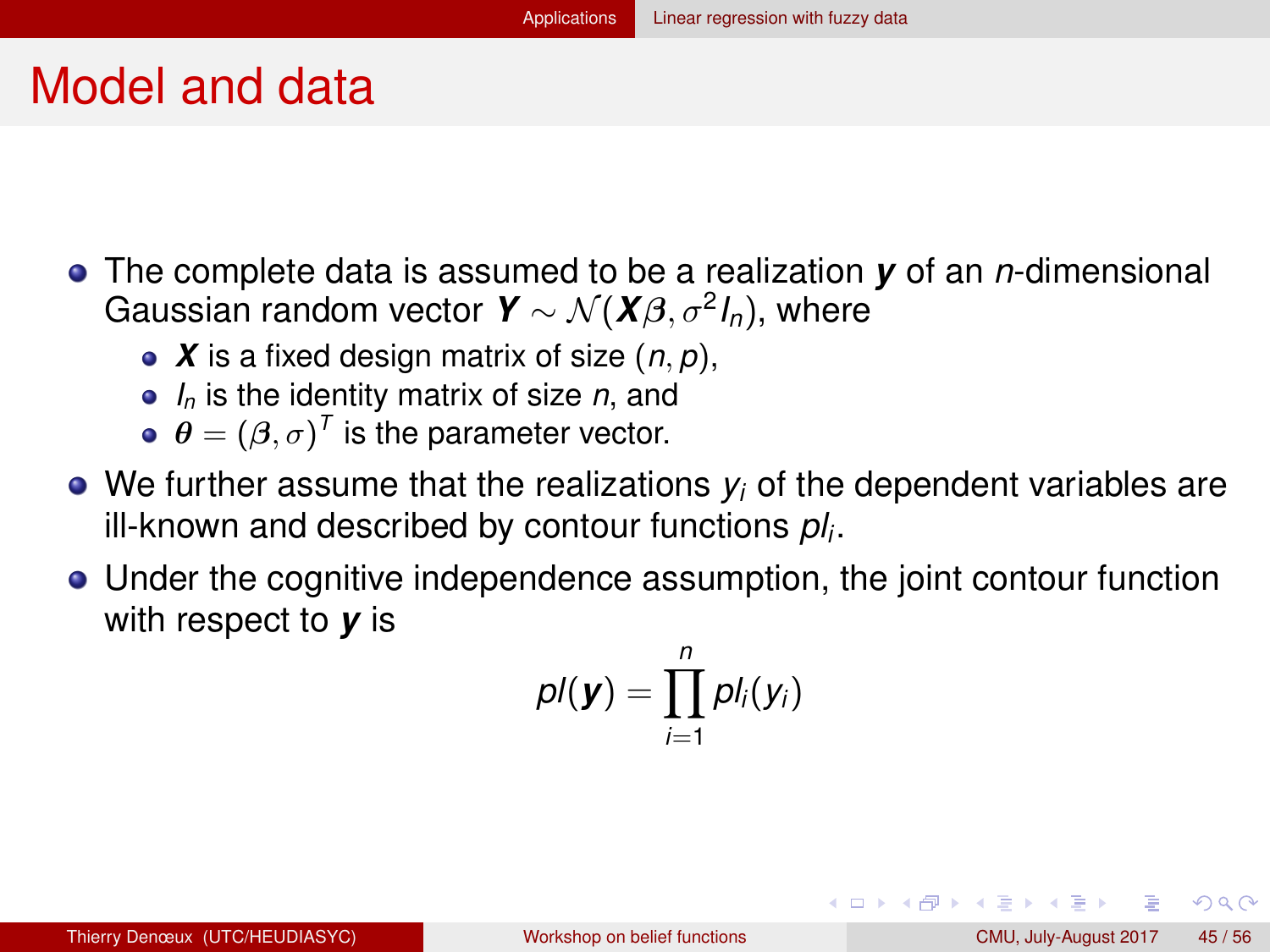## <span id="page-45-0"></span>Observed and complete-data likelihoods

• The complete data likelihood is

$$
L(\theta; y) = \phi(\mathbf{y}; \mathbf{X}\beta, \sigma^2 I_n) = \prod_{i=1}^n \phi(y_i; \mathbf{x}_i^T\beta, \sigma^2),
$$

where *x<sup>i</sup>* is the vector of input variables for the *i*-th observation. • The observed data likelihood is

$$
L(\theta; \rho I) = \int \phi(\mathbf{y}; \mathbf{X}\beta, \sigma^2 I_n) \rho I(\mathbf{y}) d\mathbf{y}
$$
  
= 
$$
\prod_{i=1}^n \int \phi(y_i; \mathbf{x}_i^T \beta, \sigma^2) \rho I_i(y_i) dy_i
$$

 $QQ$ 

化重新分量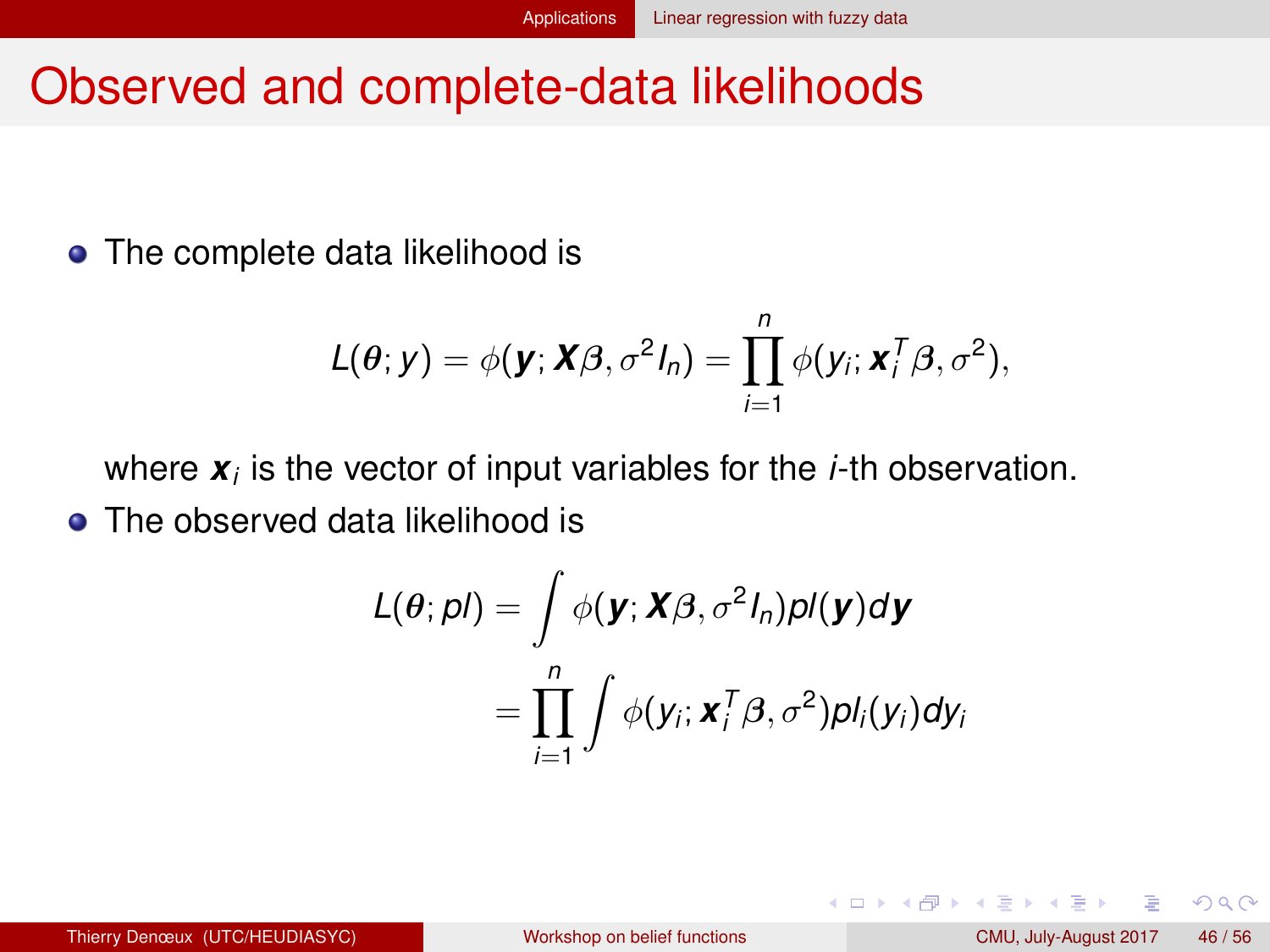## <span id="page-46-0"></span>Evidential EM algorithm

 $\bullet$  E-step: Taking the expectation of log  $L(\theta; Y)$  with respect to  $p_Y(\cdot; \theta) \oplus pI$ and using the fit  $\theta^{(q)}$  of  $\theta$  we get

$$
Q(\theta, \theta^{(q)}) = -n \log \sigma - \frac{1}{2\sigma^2} \left( \sum_{i=1}^n \gamma_i^{(q)} - 2\beta^T \mathbf{X}^T \boldsymbol{\xi}^{(q)} + \beta^T \mathbf{X}^T \mathbf{X} \beta \right) + C,
$$

where  $\bm{\xi}^{(q)} = \mathbb{E}_{\bm{\theta}^{(q)}}(\bm{Y}|\bm{\rho l})$  and  $\gamma^{(q)}_i = \mathbb{E}_{\bm{\theta}^{(q)}}(Y^2_i|\bm{\rho}l_i)$  denote, respectively, the expectations of **Y** and  $Y_i^2$  with respect to  $p_Y(\cdot; \theta) \oplus pI$  using the fit  $\theta^{(q)}$  of θ.

M-step: differentiating  $Q(\theta, \theta^{(q)})$  with respect to  $\beta$  and  $\sigma$ , we get

$$
\boldsymbol{\beta}^{(q+1)} = (\boldsymbol{X}^T\boldsymbol{X})^{-1}\boldsymbol{X}^T\boldsymbol{\xi}^{(q)}
$$

$$
\sigma^{(q+1)} = \sqrt{\frac{1}{n} \left( \sum_{i=1}^{n} \gamma_i^{(q)} - 2 \beta^{(q+1)T} \mathbf{X}^T \xi^{(q)} + \beta^{(q+1)T} \mathbf{X}^T \mathbf{X} \beta^{(q+1)} \right)}
$$

 $QQQ$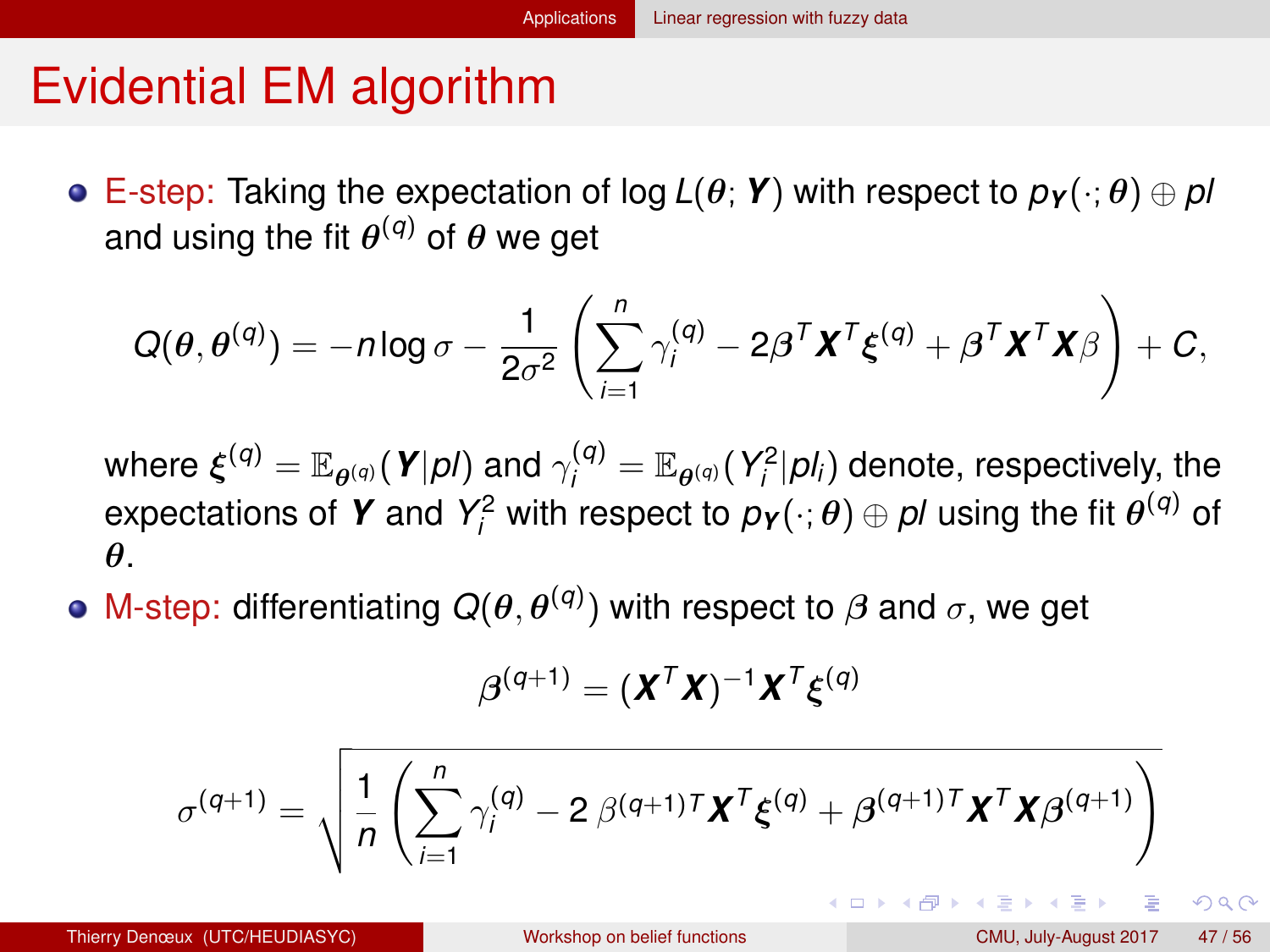## <span id="page-47-0"></span>Case of Gaussian fuzzy numbers

When the contour functions are normalized Gaussians of the form

$$
pl_i(y) = \phi(y; m_i, s_i) s_i \sqrt{2\pi},
$$

 $\rho$ **y** $(\cdot; \theta) \oplus \rho$ / is then Gaussian distribution  $\mathcal{N}(\mu, \Sigma)$  with  $\mu = (\mu_1, \dots, \mu_n)^T$ and  $\Sigma = \text{diag}(\sigma_1, \ldots, \sigma_n)$ , where

$$
\mu_i = \frac{\mathbf{x}_i^T \beta \mathbf{s}_i^2 + m_i \sigma^2}{\mathbf{s}_i^2 + \sigma^2}
$$

and

$$
\sigma_i = \frac{s_i^2 \sigma^2}{s_i^2 + \sigma^2}.
$$

More complex formula can be found for the case where the contour functiuns are triangular or trapezoidal (see Denoeux, 2011).

 $QQQ$ 

 $(1 + 4\sqrt{10}) + (1 + 4\sqrt{10}) + (1 + 4\sqrt{10})$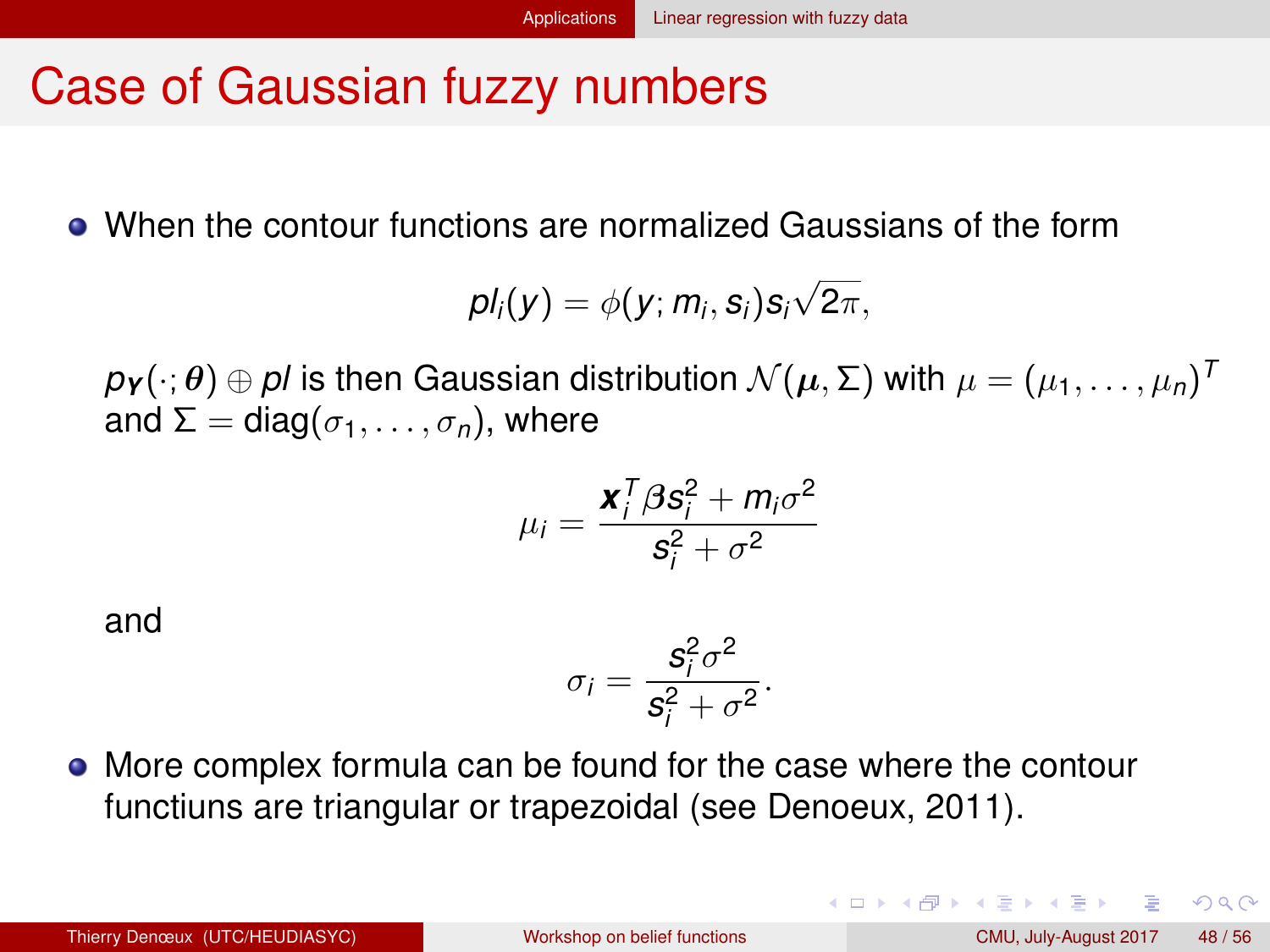# <span id="page-48-0"></span>Numerical experiment

- To demonstrate the interest of expressing partial information about ill-known data in the form of possibility distributions, we performed the following experiment.
- We generated  $n = 100$  values  $x_i$  from the uniform distribution in  $[0, 2]$ , and we generated corresponding values *y<sup>i</sup>* using the linear regression model with  $\beta = (2, 1)^T$  and  $\sigma = 0.2$ .
- $\bullet$  To model the situation where only partial knowledge of values  $y_1, \ldots, y_n$ is available, contour functions  $p_1, \ldots, p_n$  were generated as follows:
	- For each *i*, a "guess"  $y'_i$  was randomly generated from a normal distribution with mean  $y_i$  and standard deviation  $\sigma_i$ , were  $\sigma_i$  was drawn randomly from a uniform distribution in [0, 0.5];
	- $p$ *l<sub>i</sub>* was defined as the triangular possibility distribution with core  $y'_i$  and support  $[y'_i - 2\sigma_i, y'_i + 2\sigma_i]$ .

 $QQQ$ 

 $(1 + 4\sqrt{10}) + (1 + 4\sqrt{10}) + (1 + 4\sqrt{10})$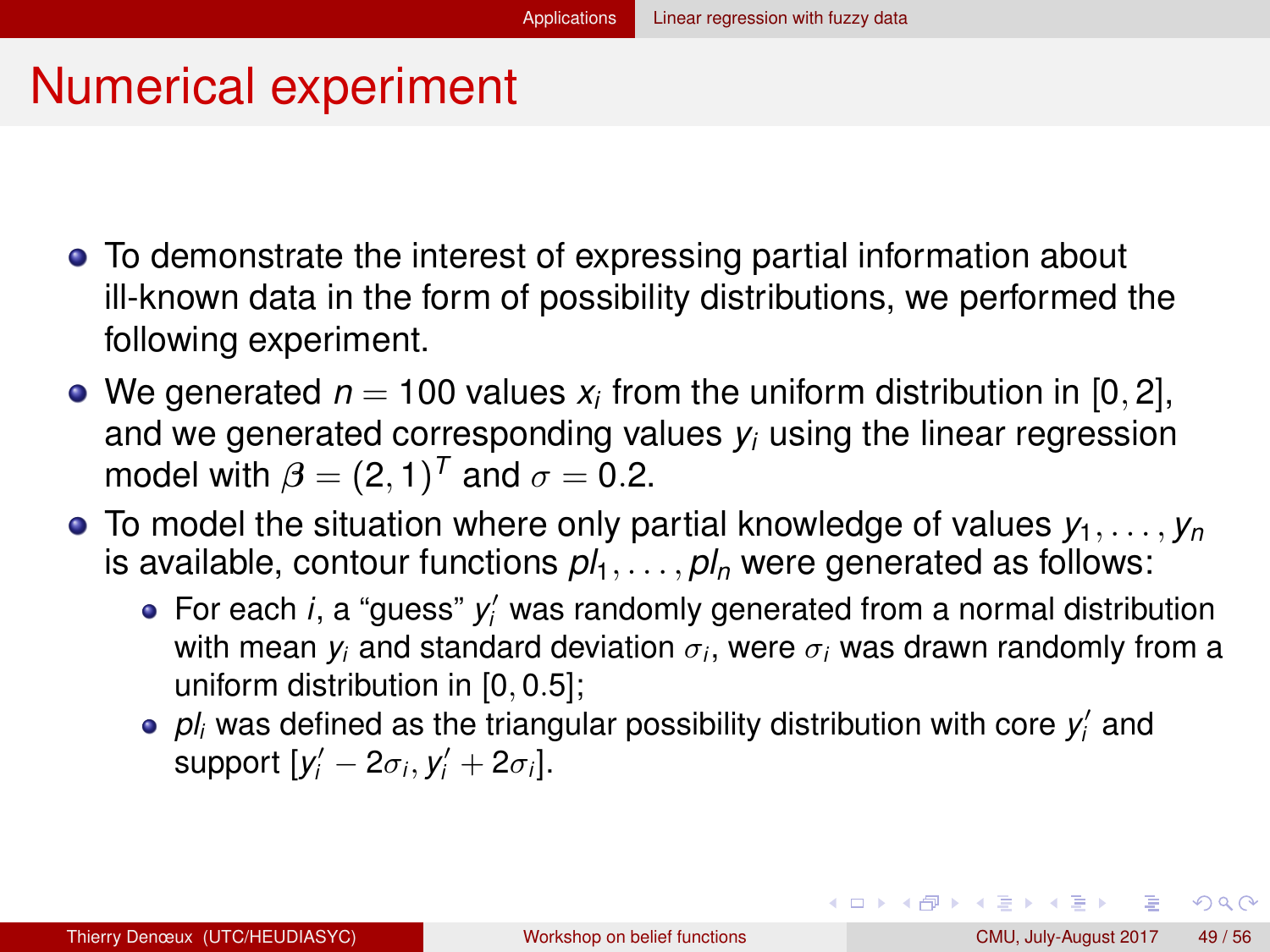# <span id="page-49-0"></span>Example of a generated dataset



4 0 8

 $\prec$ 

 $290$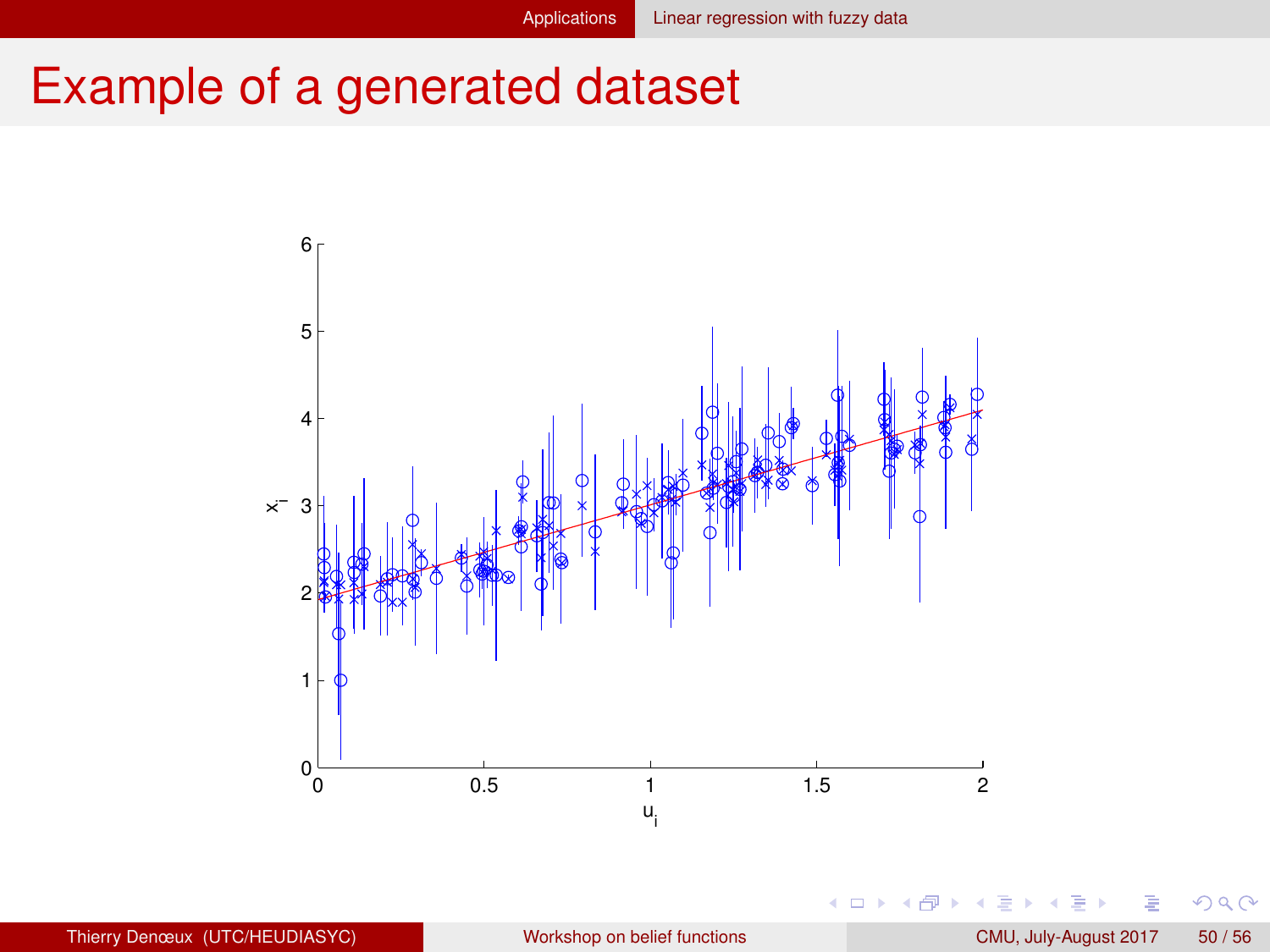# <span id="page-50-0"></span>Numerical experiment (continued)

- Three strategies were compared for estimating the parameter vector  $\boldsymbol{\theta} = (\boldsymbol{\beta}, \sigma)^T$ :
	- **1** Using the fuzzy data  $pl_1, \ldots, pl_n$  (method 1)
	- 2 Using only 0.5-cuts of the fuzzy data (method 2)
	- **0** Using only the crisp guesses  $y'_1, \ldots, y'_n$  (method 3)
- **•** For each of these three methods, the  $L_2$  distance  $\|\hat{\theta} \theta\|$  between the true parameter vector and its MLE was computed.
- The whole experiment was repeated 1000 times.

つひひ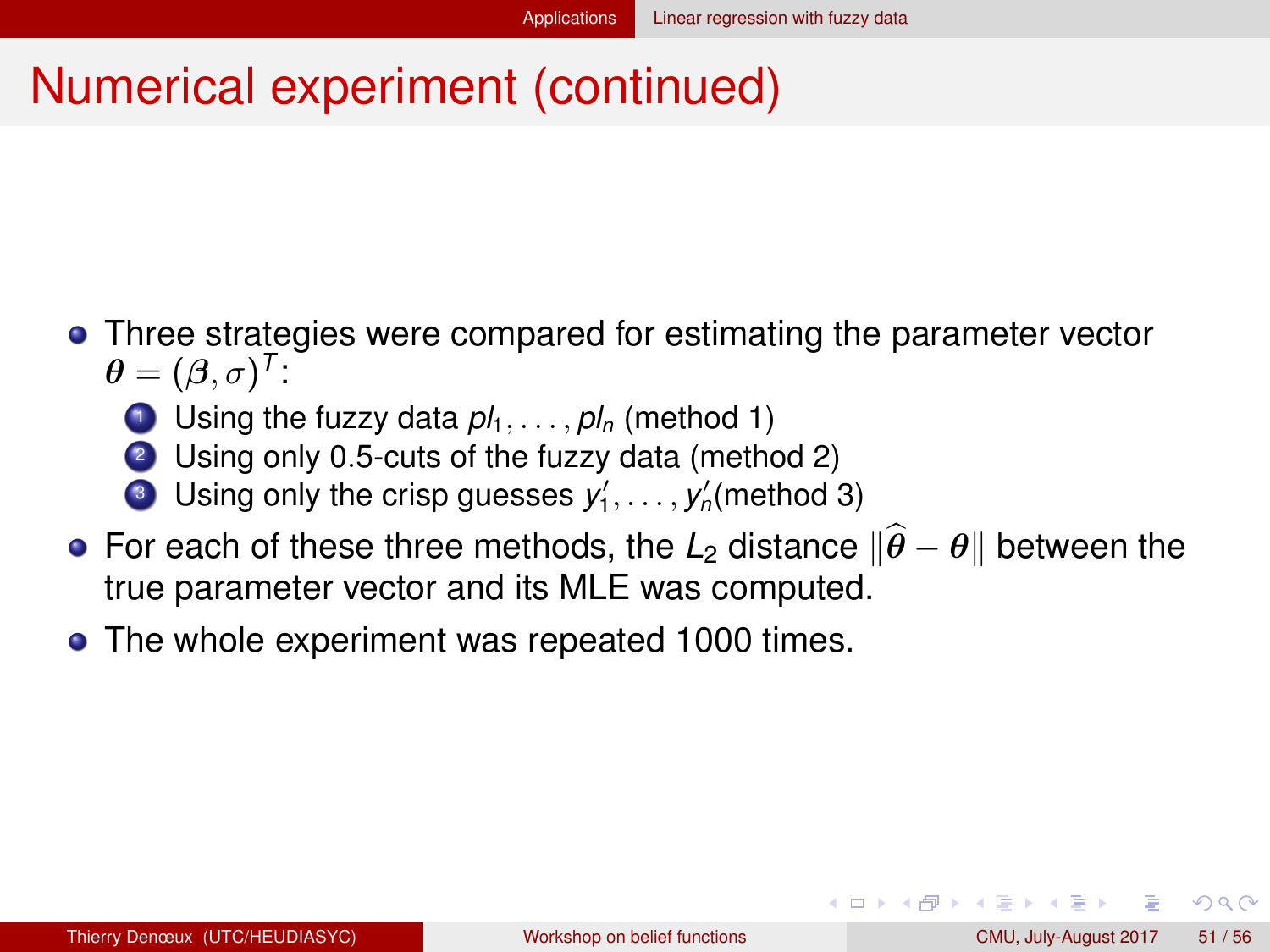## <span id="page-51-0"></span>**Result**



重

 $299$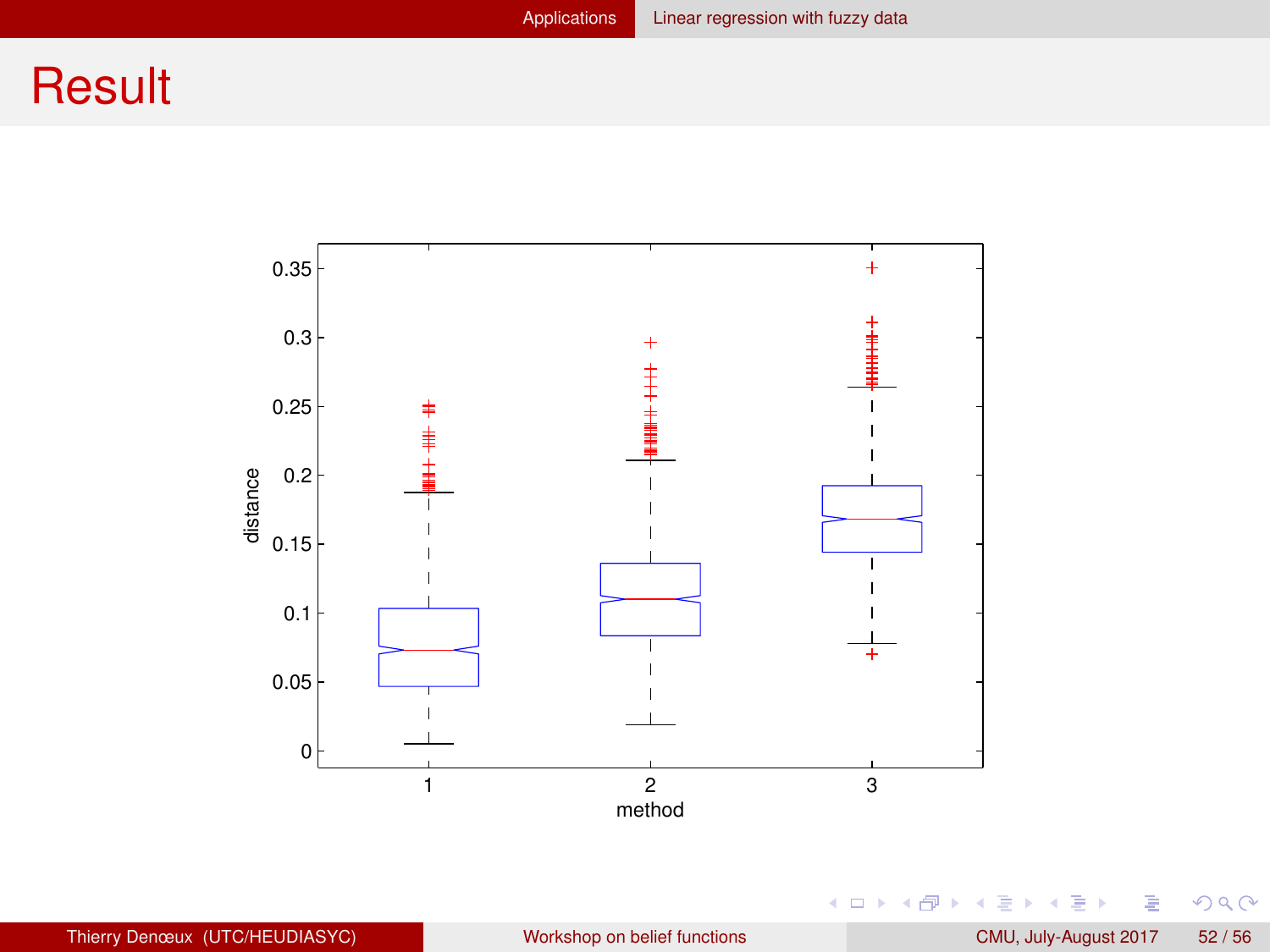## <span id="page-52-0"></span>Summary

- The formalism of belief functions provides a very general setting for representing uncertain, ill-known data.
- Maximizing the proposed generalized likelihood criterion amounts to minimizing the conflict between the data and the parametric model.
- This can be achieved using an iterative algorithm (evidential EM algorithm) that reduces to the standard EM algorithm in special cases.
- In classification, the method makes it possible to handle uncertainty on class labels (partially supervised learning). Uncertainty on attributes can be handled as well.

 $QQ$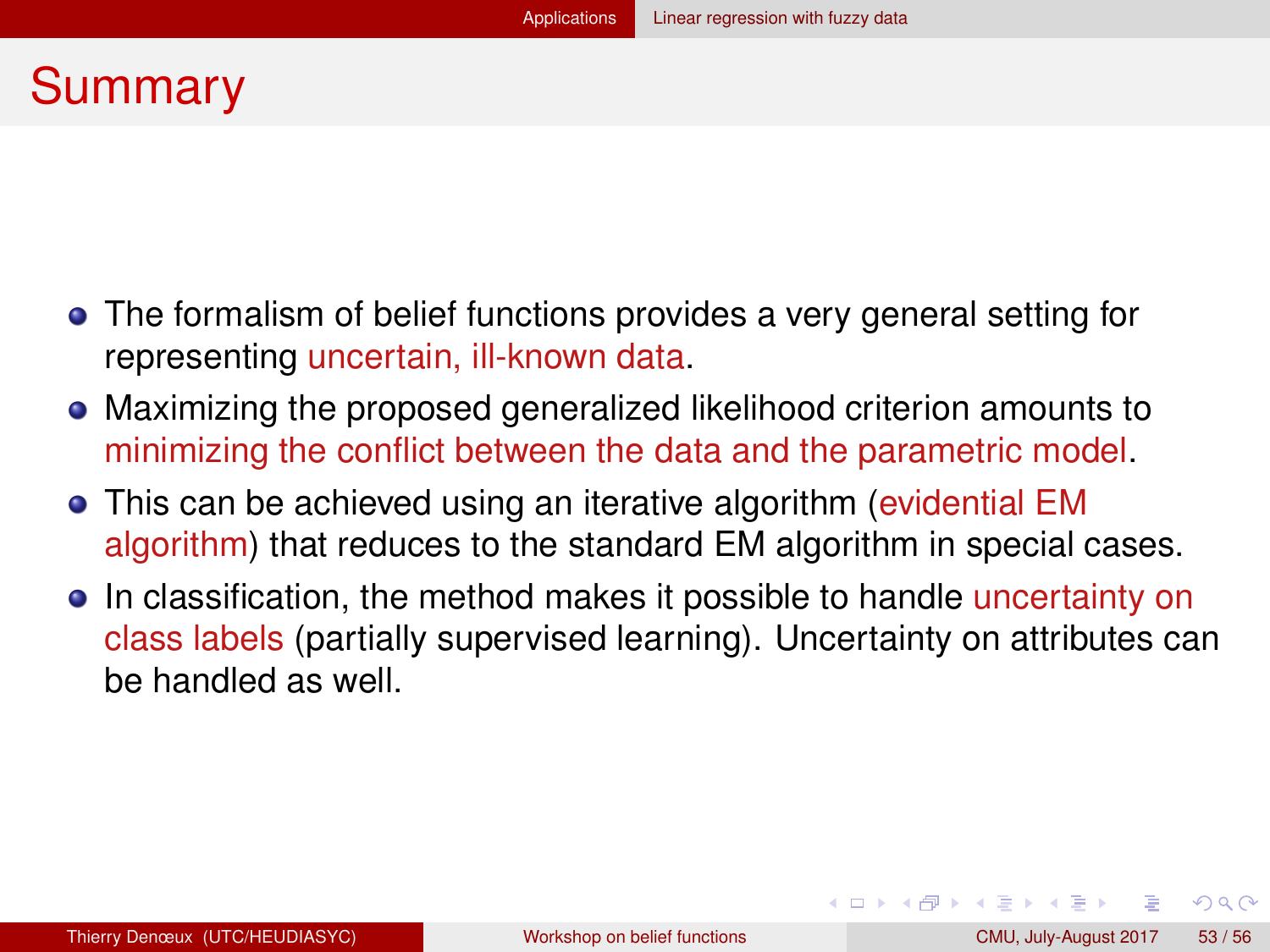## <span id="page-53-0"></span>Other applications

- $\bullet$  The E<sup>2</sup>M algorithm can be applied to any problem involving a parametric statistical model and epistemic uncertainty on observations, e.g.:
	- Independent factor analysis (Cherfi et al., 2011);
	- Clustering of fuzzy data using Gaussian mixture models (Quost and Denoeux, 2016);
	- Hidden Markov models (Ramasso and Denoeux, 2014).
- Open problem: How to elicit subjective evaluations in the Dempster-Shafer framework?

 $QQ$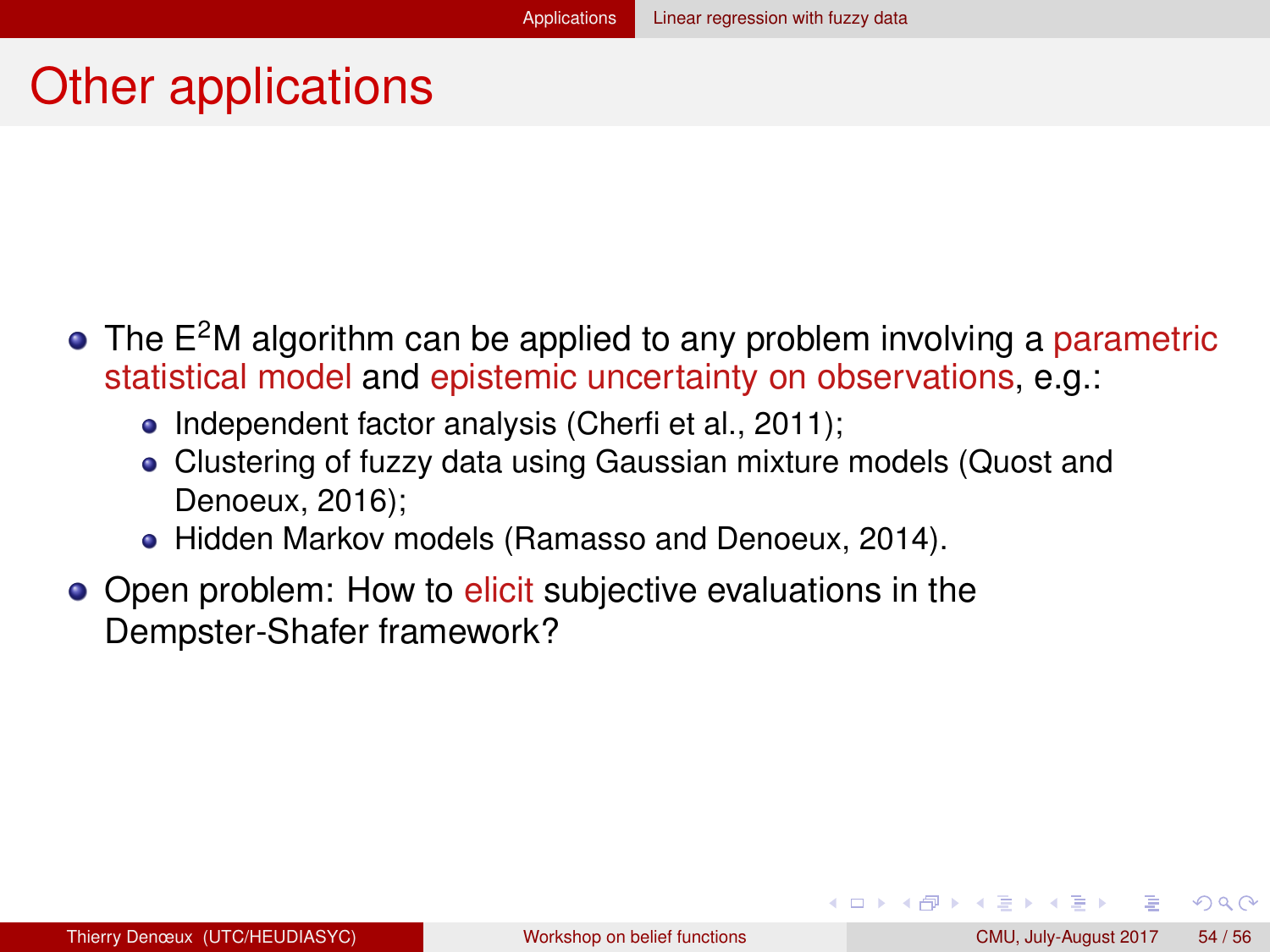## <span id="page-54-0"></span>References I

cf. https://www.hds.utc.fr/˜tdenoeux



#### T. Denœux.

Maximum likelihood estimation from fuzzy data using the EM algorithm. *Fuzzy Sets and Systems*, 183:72-91, 2011.

#### T. Denœux.

Maximum likelihood estimation from Uncertain Data in the Belief Function Framework. *IEEE Trans. Knowledge and Data Engineering*, Vol. 25, Issue 1, pages 119-130, 2013.

#### Z. L. Cherfi, L. Oukhellou, E. Côme, T. Denoeux and P. Aknin.

Partially supervised Independent Factor Analysis using soft labels elicited from multiple experts: Application to railway track circuit diagnosis. *Soft Computing*, Vol. 16, Number 5, pages 741-754, 2012.

 $\Omega$